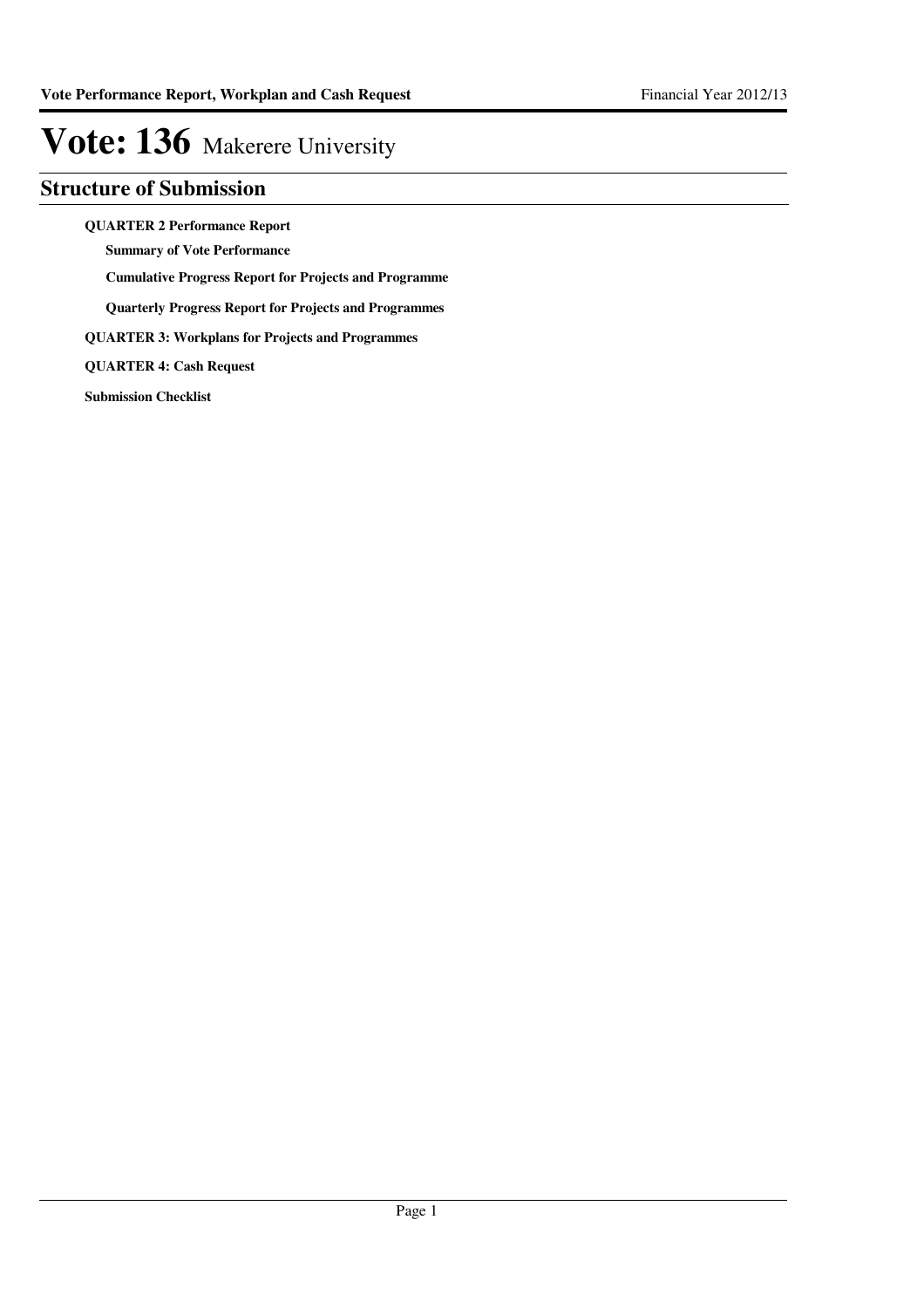### **HALF-YEAR: Highlights of Vote Performance**

### *V1: Summary of Issues in Budget Execution*

*This section provides an overview of Vote expenditure* 

**(i) Snapshot of Vote Releases and Expenditures**

Table V1.1 below summarises cumulative releases and expenditures by the end of the quarter:

### **Table V1.1: Overview of Vote Expenditures (UShs Billion)**

|                       | <i>(i)</i> Excluding Arrears, Taxes | <b>Approved</b><br><b>Budget</b> | <b>Released</b><br>by End | <b>Spent by</b><br><b>End Dec</b> | % Budget<br><b>Released</b> | <b>Spent</b> | % Budget % Releases<br><b>Spent</b> |
|-----------------------|-------------------------------------|----------------------------------|---------------------------|-----------------------------------|-----------------------------|--------------|-------------------------------------|
|                       | Wage                                | 43.126                           | 20.327                    | 21.563                            | $47.1\%$                    | 50.0%        | 106.1%                              |
| Recurrent             | Non Wage                            | 16.494                           | 6.755                     | 6.755                             | 41.0%                       | 41.0%        | 100.0%                              |
|                       | GoU                                 | 20.159                           | 7.126                     | 7.126                             | 35.3%                       | 35.3%        | 100.0%                              |
| Development           | Donor*                              | 14.367                           | 1.431                     | 1.431                             | $10.0\%$                    | $10.0\%$     | 100.0%                              |
|                       | <b>GoU</b> Total                    | 79.780                           | 34.208                    | 35,444                            | $42.9\%$                    | $44.4\%$     | $103.6\%$                           |
|                       | <b>Total GoU+Donor (MTEF)</b>       | 94.146                           | 35.639                    | 36.875                            | $37.9\%$                    | $39.2\%$     | $103.5\%$                           |
| (ii) Arrears          | Arrears                             | 0.000                            | 0.000                     | 0.000                             | N/A                         | N/A          | N/A                                 |
| and Taxes             | $Taxes**$                           | 1.500                            | 0.000                     | 0.000                             | $0.0\%$                     | $0.0\%$      | N/A                                 |
|                       | <b>Total Budget</b>                 | 95.646                           | 35.639                    | 36.875                            | $37.3\%$                    | $38.6\%$     | $103.5\%$                           |
| (iii) Non Tax Revenue |                                     | 91.562                           | 45.461                    | 45.460                            | 49.7%                       | $49.6\%$     | 100.0%                              |
|                       | <b>Grand Total</b>                  | 187.208                          | 81.100                    | 82.335                            | $43.3\%$                    | 44.0%        | 101.5%                              |
|                       | <b>Excluding Taxes, Arrears</b>     | 185.708                          | 81.100                    | 82.335                            | 43.7%                       | 44.3%        | 101.5%                              |

The table below shows cumulative releases and expenditures to the Vote by Vote Function :

### **Table V1.2: Releases and Expenditure by Vote Function\***

| Approved      |       | <b>Spent</b>    |          |              | $\%$              |
|---------------|-------|-----------------|----------|--------------|-------------------|
| <b>Budget</b> |       |                 | Released | <i>Spent</i> | Releases          |
|               |       |                 |          |              | <b>Spent</b>      |
| 185.71        | 81.10 | 82.33           | 43.7%    | $44.3\%$     | 101.5%            |
| 185.71        | 81.10 | 82.33           | $43.7\%$ | $44.3\%$     | 101.5%            |
|               |       | <b>Released</b> |          |              | % Budget % Budget |

*\* Excluding Taxes and Arrears*

### **(ii) Matters to note in budget execution**

The university continues to operate with a constrained staffing structure in terms of numbers some Colleges opertae at 23% of staff establishment. The non wage recurrent has remained stagnant over the last five years. This is despite the inflation leves for food and utilities

#### **Table V1.3: High Unspent Balances and Over-Expenditure in the Domestic Budget (Ushs Bn)** *(i) Major unpsent balances*

*(ii) Expenditures in excess of the original approved budget*

*\* Excluding Taxes and Arrears*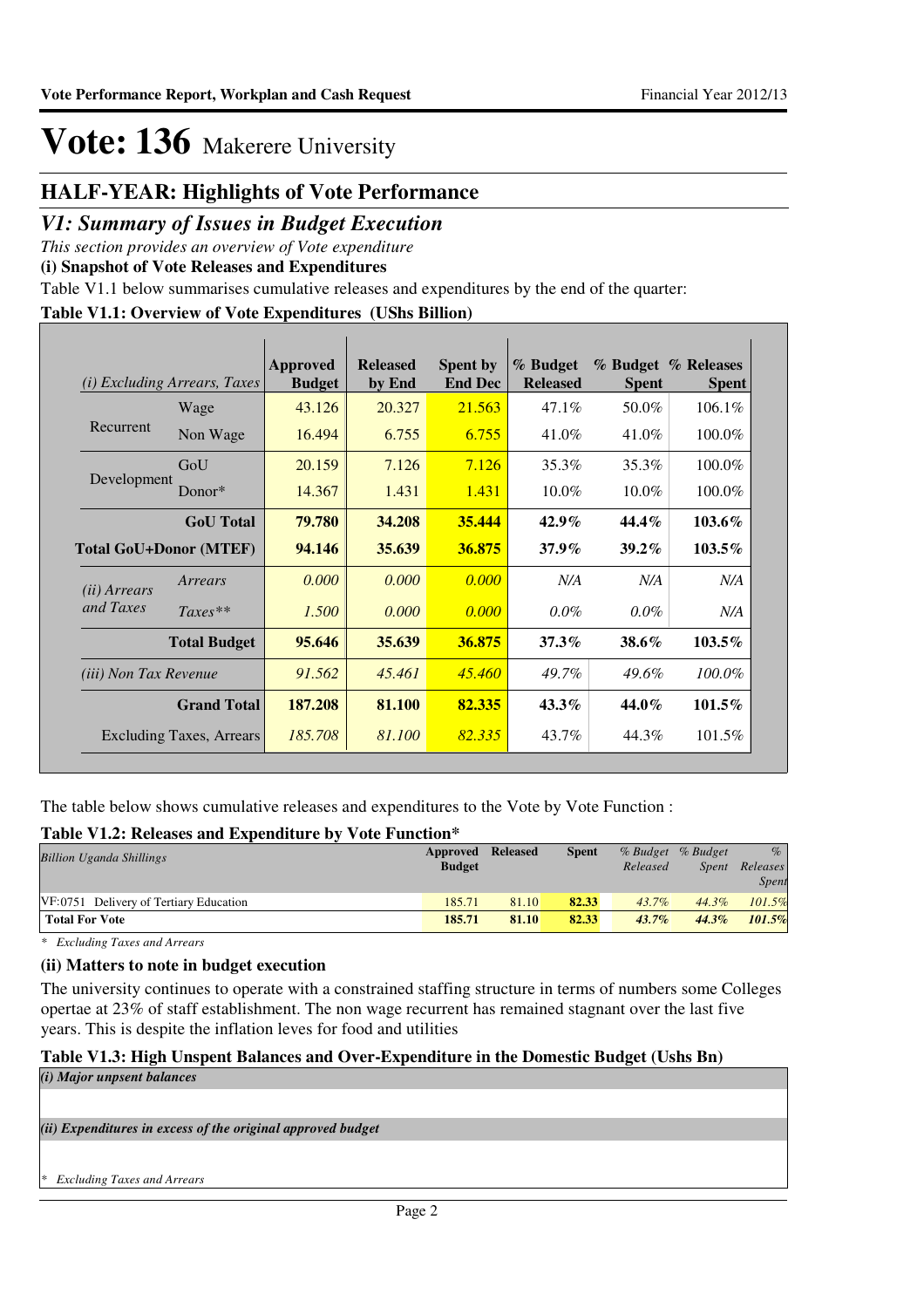$\overline{\phantom{a}}$ 

## **Vote: 136** Makerere University

### **HALF-YEAR: Highlights of Vote Performance**

### *V2: Performance Highlights*

*This section provides highlights of output performance, focusing on key outputs and actions impelemented to improve section performance.*

### **Table V2.1: Key Vote Output Indicators and Expenditures\***

| Vote, Vote Function<br><b>Key Output</b>                           | <b>Approved Budget and</b><br><b>Planned outputs</b>                                                                                                                                   | <b>Cumulative Expenditure</b><br>and Performance                                                                                          | <b>Status and Reasons for</b><br>any Variation from Plans                                       |  |
|--------------------------------------------------------------------|----------------------------------------------------------------------------------------------------------------------------------------------------------------------------------------|-------------------------------------------------------------------------------------------------------------------------------------------|-------------------------------------------------------------------------------------------------|--|
| Vote Function: 0751 Delivery of Tertiary Education                 |                                                                                                                                                                                        |                                                                                                                                           |                                                                                                 |  |
| <b>Output: 075101</b>                                              | <b>Teaching and Training</b>                                                                                                                                                           |                                                                                                                                           |                                                                                                 |  |
|                                                                    | Description of Performance: Enrolment 35,000 students (PG<br>2,500; Govt 6,575; private<br>28713 Graduates). Delivery of<br>academic programmes in 9<br>colleges and 1 school          | Delivery of academic<br>school. 17620 students<br>admitted on givernmnet and<br>private sponsorship                                       | Graduation takes place once a<br>programmes in 9 colleges and 1 year scheduled for January 2013 |  |
| Performance Indicators:                                            |                                                                                                                                                                                        |                                                                                                                                           |                                                                                                 |  |
| No. of students graduating                                         | 13000                                                                                                                                                                                  | $\boldsymbol{0}$                                                                                                                          |                                                                                                 |  |
| No. of students enrolled (UG<br>& P <sub>G</sub>                   | 35000                                                                                                                                                                                  | 37000                                                                                                                                     |                                                                                                 |  |
| No. of academic programs<br>taught                                 | 200                                                                                                                                                                                    | 215                                                                                                                                       |                                                                                                 |  |
| <b>Output Cost:</b>                                                | UShs Bn:<br>55.064                                                                                                                                                                     | UShs Bn:<br>23.221                                                                                                                        | % Budget Spent:<br>42.2%                                                                        |  |
| Output: 075103                                                     | Outreach                                                                                                                                                                               |                                                                                                                                           |                                                                                                 |  |
| Description of Performance: 15% of staff time spent on             | outreach and knowledge<br>transfer paertneships-<br>Dissemination Workshops/<br>Dialogues and publications-                                                                            | 15% of staff time spent on<br>outreach and knowledge<br>transfer paertneships-<br>Dissemination Workshops/<br>Dialogues and publications- | Trainings are undetaken during<br>the recess term                                               |  |
| <i>Performance Indicators:</i>                                     |                                                                                                                                                                                        |                                                                                                                                           |                                                                                                 |  |
| Number of participants in<br>short courses                         | 4000                                                                                                                                                                                   | 1000                                                                                                                                      |                                                                                                 |  |
| Output Cost:                                                       | UShs Bn:<br>13.046                                                                                                                                                                     | UShs Bn:<br>5.216                                                                                                                         | % Budget Spent:<br>40.0%                                                                        |  |
| <b>Output: 075104</b>                                              | <b>Students' Welfare</b>                                                                                                                                                               |                                                                                                                                           |                                                                                                 |  |
|                                                                    | Description of Performance: 4388 students in the 9 halls of<br>residence food for 238 days (2)<br>semesters), 3950 non residents<br>food for 119 days, transport and<br>accommodation. | 4388 students in the 9 halls of<br>residence                                                                                              | NA                                                                                              |  |
| Performance Indicators:                                            |                                                                                                                                                                                        |                                                                                                                                           |                                                                                                 |  |
| Number of Private students<br>in Halls of Resisdence               | 1740                                                                                                                                                                                   | 1740                                                                                                                                      |                                                                                                 |  |
| Number of Government<br>students residing in halls of<br>residence | 2650                                                                                                                                                                                   | 2650                                                                                                                                      |                                                                                                 |  |
| <b>Output Cost:</b>                                                | UShs Bn:<br>7.115                                                                                                                                                                      | UShs Bn:<br>3.391                                                                                                                         | % Budget Spent:<br>47.7%                                                                        |  |
| Output: 075180                                                     |                                                                                                                                                                                        | Construction and rehabilitation of learning facilities (Universities)                                                                     |                                                                                                 |  |
|                                                                    |                                                                                                                                                                                        |                                                                                                                                           |                                                                                                 |  |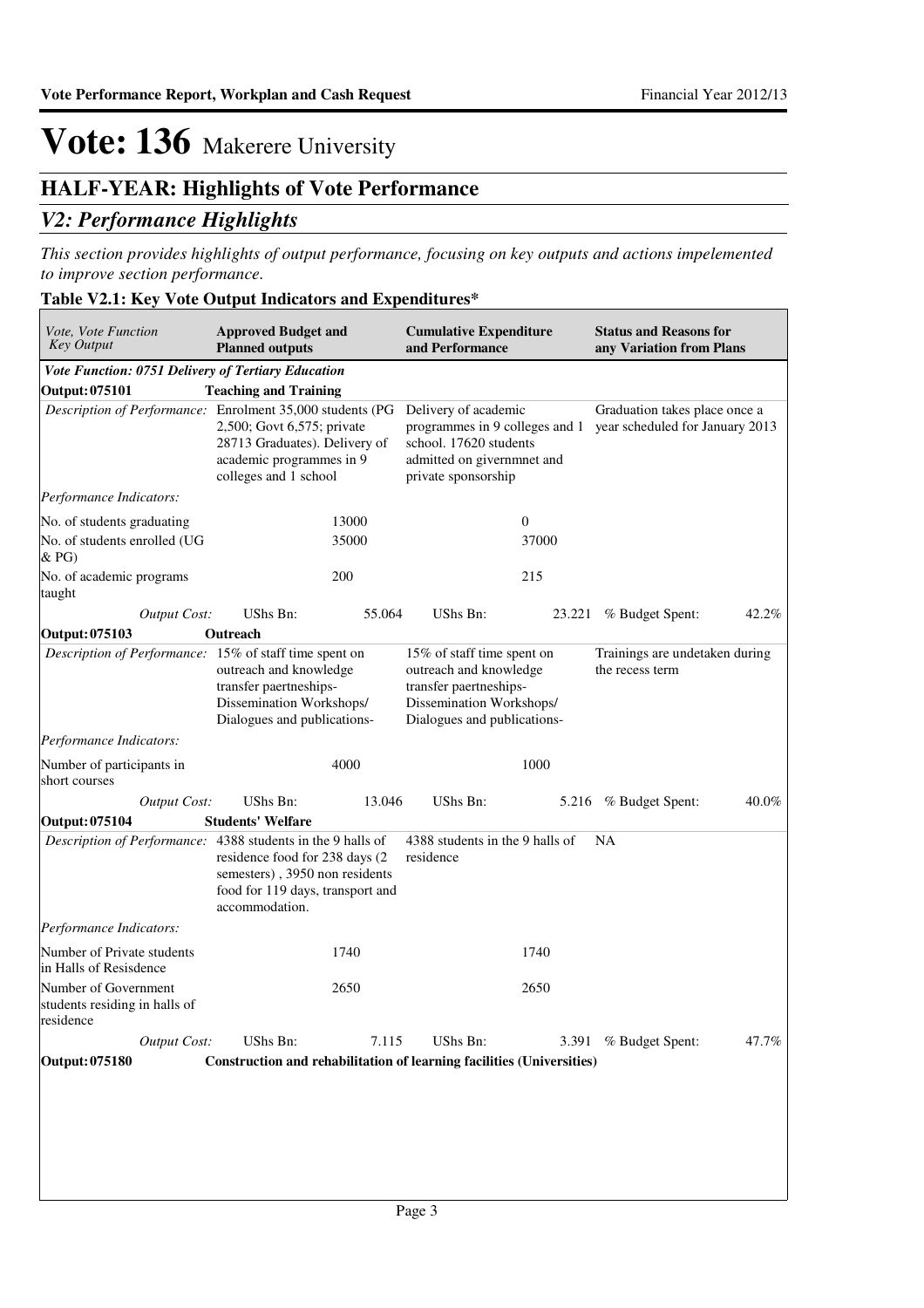### **HALF-YEAR: Highlights of Vote Performance**

| <i>Vote, Vote Function</i><br><b>Key Output</b>    | <b>Approved Budget and</b><br><b>Planned outputs</b> |   |                          | <b>Cumulative Expenditure</b><br>and Performance |       | <b>Status and Reasons for</b><br>any Variation from Plans |       |  |
|----------------------------------------------------|------------------------------------------------------|---|--------------------------|--------------------------------------------------|-------|-----------------------------------------------------------|-------|--|
| Description of Performance:                        |                                                      |   |                          | Completed and Commissioned                       |       | <b>NA</b>                                                 |       |  |
| Performance Indicators:                            |                                                      |   |                          |                                                  |       |                                                           |       |  |
| No. of upcountry learning<br>centres rehabilitated |                                                      | 6 |                          |                                                  | 2     |                                                           |       |  |
| Area of Library space<br>constructed $(m2)$        |                                                      |   |                          |                                                  | 4000  |                                                           |       |  |
| Output Cost:                                       | UShs Bn:                                             |   | 13.991                   | UShs Bn:                                         | 3.174 | % Budget Spent:                                           | 22.7% |  |
| <b>Vote Function Cost</b>                          | <b>UShs Bn:</b>                                      |   |                          | 185.708 UShs Bn:                                 |       | 82.335 % Budget Spent:                                    | 44.3% |  |
| <b>Cost of Vote Services:</b>                      | UShs $B_n$ :                                         |   | 185.708 <i>UShs Bn</i> : |                                                  |       | <b>82.335</b> % Budget Spent:                             | 44.3% |  |

*\* Excluding Taxes and Arrears*

The time frames for performance reporting from the various units. Colleges and --

#### **Table V2.2: Implementing Actions to Improve Vote Performance**

### *V3: Details of Releases and Expenditure*

*This section provides a comprehensive summary of the outputs delivered by the Vote and further details of Vote expenditures by Vote Function and Expenditure Item.*

#### **Table V3.1: GoU Releases and Expenditure by Output\***

| <b>Billion Uganda Shillings</b>                                 | Approved      | <b>Released</b> | <b>Spent</b> | $%$ GoU       | $%$ GoU       | $%$ GoU     |
|-----------------------------------------------------------------|---------------|-----------------|--------------|---------------|---------------|-------------|
|                                                                 | <b>Budget</b> |                 |              | <b>Budget</b> | <b>Budget</b> | Releases    |
|                                                                 |               |                 |              | Released      | Spent         | <i>Spen</i> |
| VF:0751 Delivery of Tertiary Education                          | 79.78         | 34.21           | 35.44        | $42.9\%$      | 44.4%         | 103.6%      |
| Class: Outputs Provided                                         | 67.82         | 30.81           | 32.05        | $45.4\%$      | $47.3\%$      | 104.0%      |
| 075101 Teaching and Training                                    | 23.99         | 11.32           | 11.32        | 47.2%         | 47.2%         | 100.0%      |
| 075102 Research, Consultancy and Publications                   | 14.42         | 6.88            | 6.88         | 47.7%         | 47.7%         | 100.0%      |
| 075103 Outreach                                                 | 7.99          | 2.71            | 3.94         | 33.9%         | 49.4%         | 145.7%      |
| 075104 Students' Welfare                                        | 5.89          | 2.35            | 2.35         | 39.8%         | 39.8%         | 100.0%      |
| 075105 Administration and Support Services                      | 15.54         | 7.56            | 7.56         | 48.7%         | 48.7%         | 100.0%      |
| Class: Capital Purchases                                        | 11.96         | 3.40            | 3.40         | 28.4%         | 28.4%         | 100.0%      |
| 075173 Roads, Streets and Highways                              | 0.16          | 0.07            | 0.07         | $46.0\%$      | $46.0\%$      | 100.0%      |
| 075176 Purchase of Office and ICT Equipment, including Software | 0.20          | 0.09            | 0.09         | $46.0\%$      | $46.0\%$      | 100.0%      |
| 075177 Purchase of Specialised Machinery & Equipment            | 2.82          | 1.26            | 1.26         | 44.6%         | 44.6%         | 100.0%      |
| 075180 Construction and rehabilitation of learning facilities   | 8.78          | 1.97            | 1.97         | 22.5%         | 22.5%         | 100.0%      |
| (Universities)                                                  |               |                 |              |               |               |             |
| <b>Total For Vote</b>                                           | 79.78         | 34.21           | 35.44        | $42.9\%$      | $44.4\%$      | 103.6%      |

*\* Excluding Taxes and Arrears*

#### **Table V3.2: 2012/13 GoU Expenditure by Item**

| <b>Billion Uganda Shillings</b>             | Approved<br><b>Budget</b> | <b>Releases</b> | Expend-<br>iture | % Budged<br><b>Released</b> | % Budget<br><b>Spent</b> | %Releases<br><b>Spent</b> |
|---------------------------------------------|---------------------------|-----------------|------------------|-----------------------------|--------------------------|---------------------------|
| <b>Output Class: Outputs Provided</b>       | 66.20                     | 30.81           | <b>32.05</b>     | $46.5\%$                    | $48.4\%$                 | 104.0%                    |
| 211101 General Staff Salaries               | 43.13                     | 20.33           | 21.56            | 47.1%                       | 50.0%                    | 106.1%                    |
| 212201 Social Security Contributions        | 1.59                      | 0.31            | 0.31             | $19.7\%$                    | $19.7\%$                 | 100.0%                    |
| 223005 Electricity                          | 2.80                      | 1.25            | 1.25             | 44.7%                       | 44.7%                    | 100.0%                    |
| 223006 Water                                | 3.00                      | 1.34            | 1.34             | 44.7%                       | 44.7%                    | 100.0%                    |
| 224002 General Supply of Goods and Services | 2.17                      | 0.78            | 0.78             | 35.9%                       | 35.9%                    | 100.0%                    |
| 282103 Scholarships and related costs       | 13.51                     | 5.90            | 5.90             | 43.7%                       | $43.7\%$                 | 100.0%                    |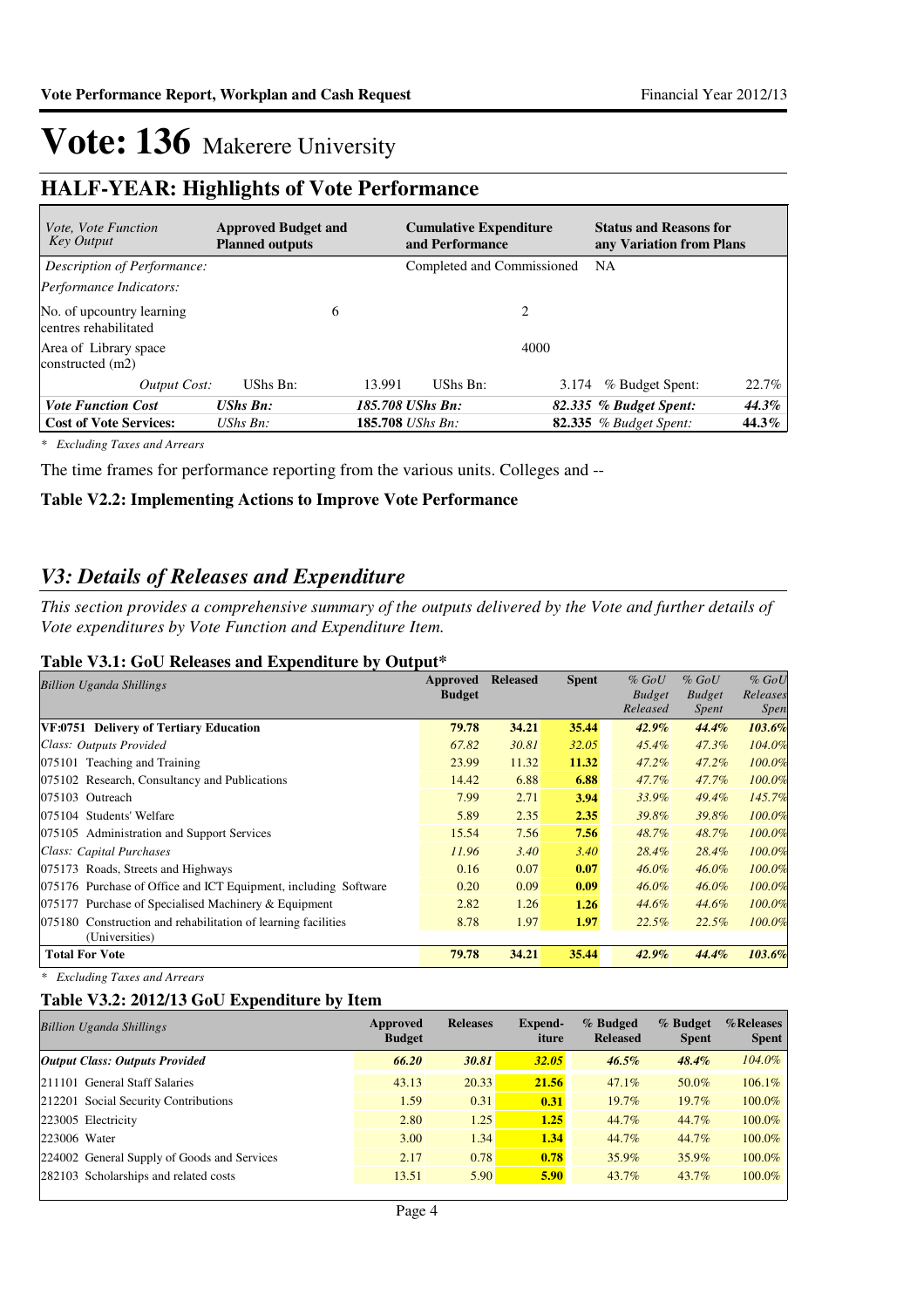### **HALF-YEAR: Highlights of Vote Performance**

| <b>Billion Uganda Shillings</b>           | Approved<br><b>Budget</b> | <b>Releases</b> | <b>Expend-</b><br>iture | % Budged<br><b>Released</b> | % Budget<br><b>Spent</b> | %Releases<br><b>Spent</b> |
|-------------------------------------------|---------------------------|-----------------|-------------------------|-----------------------------|--------------------------|---------------------------|
| 321440 Other Grants                       | 0.00                      | 0.90            | 0.90                    | N/A                         | N/A                      | 100.0%                    |
| <b>Output Class: Outputs Funded</b>       | 1.63                      | 0.00            | 0.00                    | $0.0\%$                     | $0.0\%$                  | N/A                       |
| $ 263340$ Other grants                    | 1.63                      | 0.00            | 0.00                    | $0.0\%$                     | $0.0\%$                  | N/A                       |
| <b>Output Class: Capital Purchases</b>    | 13.46                     | 3.40            | 3.40                    | $25.2\%$                    | $25.2\%$                 | 100.0%                    |
| 231001 Non-Residential Buildings          | 8.78                      | 1.97            | 1.97                    | 22.5%                       | 22.5%                    | 100.0%                    |
| 231003 Roads and Bridges                  | 0.16                      | 0.07            | 0.07                    | 46.0%                       | $46.0\%$                 | 100.0%                    |
| 231005 Machinery and Equipment            | 3.02                      | 1.35            | 1.35                    | 44.7%                       | 44.7%                    | 100.0%                    |
| $312206$ Gross Tax                        | 1.50                      | 0.00            | 0.00                    | $0.0\%$                     | $0.0\%$                  | N/A                       |
| <b>Grand Total:</b>                       | 81.28                     | 34.21           | 35.44                   | 42.1%                       | $43.6\%$                 | 103.6%                    |
| <b>Total Excluding Taxes and Arrears:</b> | 79.78                     | 34.21           | 35.44                   | $42.9\%$                    | 44.4%                    | 103.6%                    |

### **Table V3.3: GoU Releases and Expenditure by Project and Programme\***

|                                                | Approved      | <b>Released</b> | <b>Spent</b> | $%$ GoU       | $%$ GoU       | $%$ GoU      |
|------------------------------------------------|---------------|-----------------|--------------|---------------|---------------|--------------|
| <b>Billion Uganda Shillings</b>                | <b>Budget</b> |                 |              | <b>Budget</b> | <b>Budget</b> | Releases     |
|                                                |               |                 |              | Released      | <i>Spent</i>  | <i>Spent</i> |
| VF:0751 Delivery of Tertiary Education         | 79.78         | 34.21           | 35.44        | $42.9\%$      | 44.4%         | 103.6%       |
| <b>Recurrent Programmes</b>                    |               |                 |              |               |               |              |
| 01<br>Headquarters                             | 59.62         | 27.08           | 28.32        | $45.4\%$      | $47.5\%$      | 104.6%       |
| Development Projects                           |               |                 |              |               |               |              |
| 0184<br>Institutional Development Program      | 0.16          | 0.07            | 0.07         | $46.0\%$      | $46.0\%$      | 100.0%       |
| 1132<br>Food Technology Incubations            | 4.50          | 1.72            | 1.72         | 38.2%         | 38.2%         | 100.0%       |
| 1133<br><b>Technology Innovations</b>          | 4.50          | 1.84            | 1.84         | $40.8\%$      | 40.8%         | 100.0%       |
| <b>SPEDA</b><br>1134                           | 1.00          | 0.50            | 0.50         | 50.0%         | 50.0%         | 100.0%       |
| 1250<br>Support to Innovation - EV Car Project | 10.00         | 3.00            | <b>3.00</b>  | $30.0\%$      | $30.0\%$      | 100.0%       |
| <b>Total For Vote</b>                          | 79.78         | 34.21           | 35.44        | $42.9\%$      | 44.4%         | 103.6%       |

*\* Excluding Taxes and Arrears*

#### **Table V3.4: Donor Releases and Expenditure by Project and Programme\***

| THEIR POINT INTEREST BULGARY OF THE CICC BUG THE BULGARY OF THE RESIDENCE IN A LOCAL MILLION OF THE RESIDENCE OF THE UPPER CONTROL OF THE UPPER CONTROL OF THE UPPER CONTROL OF THE UPPER CONTROL OF THE UPPER CONTROL OF THE |               |                 |              |               |               |              |
|-------------------------------------------------------------------------------------------------------------------------------------------------------------------------------------------------------------------------------|---------------|-----------------|--------------|---------------|---------------|--------------|
| <b>Billion Uganda Shillings</b>                                                                                                                                                                                               | Approved      | <b>Released</b> | <b>Spent</b> | $%$ GoU       | $%$ GoU       | $%$ GoU      |
|                                                                                                                                                                                                                               | <b>Budget</b> |                 |              | <b>Budget</b> | <b>Budget</b> | Releases     |
|                                                                                                                                                                                                                               |               |                 |              | Released      | <b>Spent</b>  | <b>Spent</b> |
| VF:0751 Delivery of Tertiary Education                                                                                                                                                                                        | 14.37         | 1.43            | 1.43         | $10.0\%$      | $10.0\%$      | 100.0%       |
| Development Projects                                                                                                                                                                                                          |               |                 |              |               |               |              |
| 0184<br><b>Institutional Development Program</b>                                                                                                                                                                              | 14.37         | 1.43            | 1.43         | $10.0\%$      | $10.0\%$      | 100.0%       |
| <b>Total For Vote</b>                                                                                                                                                                                                         | 14.37         | 1.43            | 1.43         | $10.0\%$      | $10.0\%$      | 100.0%       |
|                                                                                                                                                                                                                               |               |                 |              |               |               |              |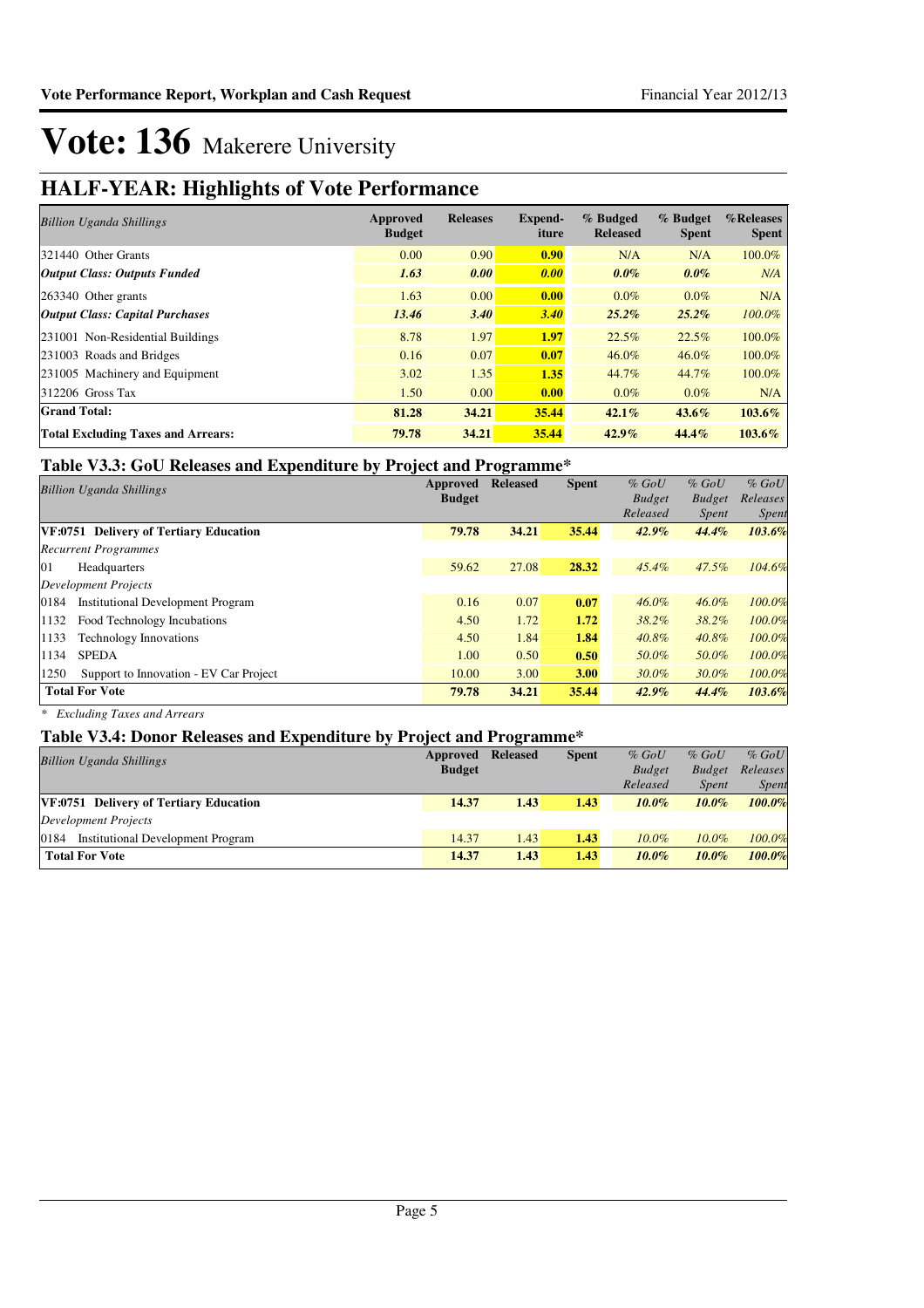### **QUARTER 2: Cumulative Outputs and Expenditure by End of Quarter**

| <b>Ouarter</b> (Quantity and Location)<br><b>Deliver Cumulative Outputs</b><br>UShs Thousand |  |
|----------------------------------------------------------------------------------------------|--|

**Vote Function: 0751 Delivery of Tertiary Education**

*Recurrent Programmes*

#### *Programme 01 Headquarters*

*Outputs Funded*

**07 5151 Support to Infectious Diseases Institute Output:**

#### *Annual Planned Outputs:*

| 1. HCT: HIV Counselling & testing services offered<br>2. HIV/AIDS Care and Treatment: Access to HIV/AIDS care and<br>treatment (including TB treatment) increased. Further divided into: Basic<br>care and support, First line and Second line<br>ART: |
|--------------------------------------------------------------------------------------------------------------------------------------------------------------------------------------------------------------------------------------------------------|
| Basic Care and Support                                                                                                                                                                                                                                 |
| First Line ART                                                                                                                                                                                                                                         |
| Second line ART                                                                                                                                                                                                                                        |
| 3. TB HIV co-infection management:                                                                                                                                                                                                                     |
| TB screening and integrated treatment to TB/HIV co-infection scaled up                                                                                                                                                                                 |
| 4. Integrated Sexual Reproductive Health services                                                                                                                                                                                                      |
| 5. Provision of other special clinics: provision of specialized care services                                                                                                                                                                          |
| for specific populations (Young adults (15-24 yrs) and discordant couples)                                                                                                                                                                             |
| 6. HIV Prevention: HIV prevention services scaled up                                                                                                                                                                                                   |
| Cumulatie Outputs Achieved by the end of the Quarter:                                                                                                                                                                                                  |
| <b>IDI Prevention, Care and Treatment costs</b>                                                                                                                                                                                                        |
| Clinic staff (25% salary contribution) (see attached list of staff)                                                                                                                                                                                    |
| Clinic services oversight and supervision by IDI Senior Mgt.                                                                                                                                                                                           |
|                                                                                                                                                                                                                                                        |
| <b>Program expenses</b>                                                                                                                                                                                                                                |
| <b>Second line ARV drugs</b>                                                                                                                                                                                                                           |
| <b>Non ARVs drugs</b>                                                                                                                                                                                                                                  |
| Routine clinic supplies and medical equipment                                                                                                                                                                                                          |
| Specialised lab tests & diagnostics                                                                                                                                                                                                                    |
| <b>Advanced lab tests</b>                                                                                                                                                                                                                              |
| X-Rays, Ultra-sounds, other tests                                                                                                                                                                                                                      |
| Clinical forms & stationery                                                                                                                                                                                                                            |
| <b>Integrated Clinic Enterprise Application (ICEA) - IT hardware and</b>                                                                                                                                                                               |
| software support for patient management system                                                                                                                                                                                                         |
| <b>Continuing Medical Education (CME) training for clinic staff</b>                                                                                                                                                                                    |
| Community relations & advocacy                                                                                                                                                                                                                         |
| Transport & travel expenses                                                                                                                                                                                                                            |
| Office expenses; phone, stationery                                                                                                                                                                                                                     |
| Facilities; electricity, water, generator                                                                                                                                                                                                              |
| Facility operations; cleaning, garbage, security, infection control,                                                                                                                                                                                   |
| security, sanitation<br><b>Insurance-</b> professional liability                                                                                                                                                                                       |
| Building capacity to replicate IDI models of care in Uganda for                                                                                                                                                                                        |

#### *Reasons for Variation in performance*

Delayed harmonisation between the Chart of Accounts codes for the activity led to delayed disbursement

|                         | <b>Total</b>              | $\bf{0}$ |
|-------------------------|---------------------------|----------|
|                         | <b>Wage Recurrent</b>     | $\theta$ |
|                         | <b>Non Wage Recurrent</b> | $\theta$ |
|                         | <b>NTR</b>                | $\theta$ |
| <b>Outputs Provided</b> |                           |          |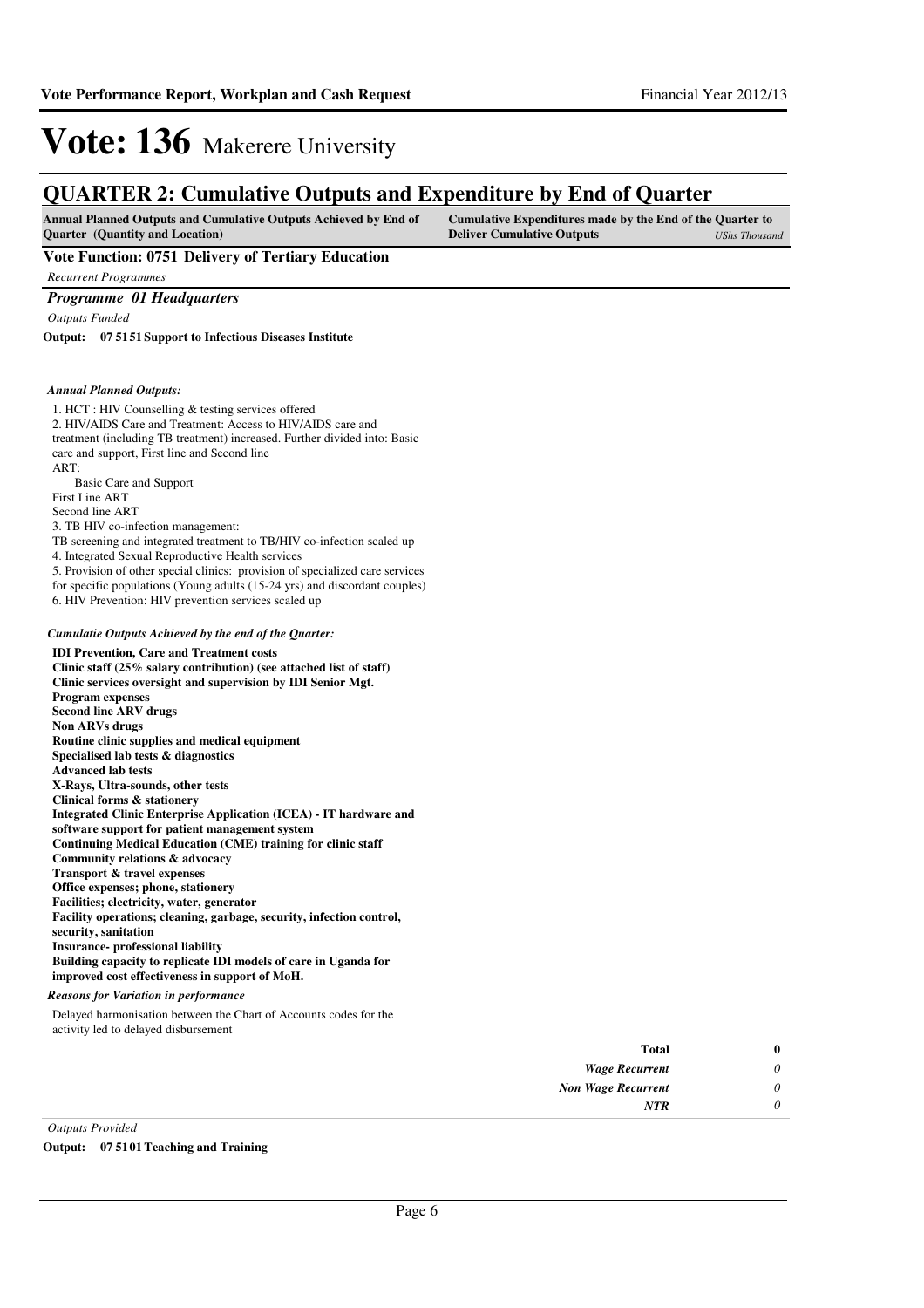### **QUARTER 2: Cumulative Outputs and Expenditure by End of Quarter**

| <b>Annual Planned Outputs and Cumulative Outputs Achieved by End of</b> | Cumulative Expenditures made by the End of the Quarter to |
|-------------------------------------------------------------------------|-----------------------------------------------------------|
| <b>Ouarter</b> (Quantity and Location)                                  | <b>Deliver Cumulative Outputs</b><br>UShs Thousand        |
| .<br>$0 = 11$ m $11$<br>$\sim$ $\sim$                                   |                                                           |

#### **Vote Function: 0751 Delivery of Tertiary Education**

| <b>Recurrent Programmes</b>                                                                                                         |                                                  |              |
|-------------------------------------------------------------------------------------------------------------------------------------|--------------------------------------------------|--------------|
| <b>Programme 01 Headquarters</b>                                                                                                    |                                                  |              |
|                                                                                                                                     | <b>Item</b>                                      | <b>Spent</b> |
| <b>Annual Planned Outputs:</b>                                                                                                      | 211101 General Staff Salaries                    | 14,866,071   |
| Enrolment: Enrolment is expected at 33,461 (31,000 undergraduate and                                                                | 211102 Contract Staff Salaries (Incl. Casuals,   | 555,292      |
| 2000 graduate students).                                                                                                            | Temporary)                                       |              |
|                                                                                                                                     | 211103 Allowances                                | 3,572,888    |
| Academic programmes include 94 undergraduate and 106 graduate<br>programmes.                                                        | 212101 Social Security Contributions (NSSF)      | 779,272      |
|                                                                                                                                     | 212201 Social Security Contributions             | 113,060      |
| Operation and management of two newly established campuses in Jinja                                                                 | 221001 Advertising and Public Relations          | 40,527       |
| and Fort Portal                                                                                                                     | 221002 Workshops and Seminars                    | 68,101       |
|                                                                                                                                     | 221003 Staff Training                            | 77,387       |
| Admission: 14,000 students will be admitted in six laboratory based and<br>four humanities and liberal arts units of the university | 221005 Hire of Venue (chairs, projector etc)     | 84,409       |
|                                                                                                                                     | 221007 Books, Periodicals and Newspapers         | 66,521       |
| Graduation 9000 studnets in their final year of study                                                                               | 221008 Computer Supplies and IT Services         | 222,011      |
|                                                                                                                                     | 221009 Welfare and Entertainment                 | 32,544       |
| Move towrads learner centred pedagogy as outlined in the strategic plan                                                             | 221011 Printing, Stationery, Photocopying and    | 162,754      |
|                                                                                                                                     | Binding                                          |              |
| Progrmme phasing to move towards E- learning mode.                                                                                  | 221012 Small Office Equipment                    | 1,046        |
| Cumulatie Outputs Achieved by the end of the Quarter:                                                                               | 221014 Bank Charges and other Bank related costs | 4,139        |
| Enrolment: Enrolment is expected at 33,461 (31,000 undergraduate                                                                    | 221017 Subscriptions                             | 15,853       |
| and 2000 graduate students).                                                                                                        | 222001 Telecommunications                        | 4,678        |
| Academic programmes include 94 undergraduate and 106 graduate                                                                       | 222002 Postage and Courier                       | 3,924        |
| programmes.                                                                                                                         | 223004 Guard and Security services               | 2,468        |
|                                                                                                                                     | 223007 Other Utilities- (fuel, gas, f            | 4,938        |
| Operation and management of two newly established campuses in                                                                       | 224001 Medical and Agricultural supplies         | 33,195       |
| Jinja and Fort Portal                                                                                                               | 224002 General Supply of Goods and Services      | 892,008      |
| Admission: 14,000 students will be admitted in six laboratory based                                                                 | 227001 Travel Inland                             | 45,368       |
| and four humanities and liberal arts units of the university                                                                        | 227002 Travel Abroad                             | 101,291      |
|                                                                                                                                     | 227004 Fuel, Lubricants and Oils                 | 82,973       |
| Graduation 9000 studnets in their final year of study                                                                               | 228002 Maintenance - Vehicles                    | 39,913       |
| Move towrads learner centred pedagogy as outlined in the strategic                                                                  | 228003 Maintenance Machinery, Equipment and      | 23,259       |
| plan                                                                                                                                | Furniture                                        |              |
|                                                                                                                                     | 228004 Maintenance Other                         | 5,458        |
| Progrmme phasing to move towards E- learning mode.                                                                                  | 282103 Scholarships and related costs            | 2,360,857    |
| <b>Reasons for Variation in performance</b>                                                                                         | <b>Total</b>                                     | 24,262,665   |
| NA                                                                                                                                  | <b>Wage Recurrent</b>                            | 10,160,750   |
|                                                                                                                                     | <b>Non Wage Recurrent</b>                        | 823,335      |
|                                                                                                                                     | <b>NTR</b>                                       | 13,278,580   |

**07 5102 Research, Consultancy and Publications Output:**

#### *Annual Planned Outputs:*

2000 graduate students in 106 academic programmes

Research agenda formulated in a participatory manner to replace the existing agenda

Mulltidisciplinary research teams targeting food, nutrition and value addition, energy development, communictaion technology and good governancce

Books published Dissemination workshops/seminars meetings

| <b>Item</b>                                                  | <b>Spent</b> |
|--------------------------------------------------------------|--------------|
| 211101 General Staff Salaries                                | 6,392,868    |
| 211102 Contract Staff Salaries (Incl. Casuals,<br>Temporary) | 12,241       |
| 211103 Allowances                                            | 1,504,077    |
| 212101 Social Security Contributions (NSSF)                  | 350,691      |
| 212201 Social Security Contributions                         | 47.108       |
| 221001 Advertising and Public Relations                      | 1.843        |
| 221002 Workshops and Seminars                                | 27,284       |
| 221007 Books, Periodicals and Newspapers                     | 3.983        |
| 221008 Computer Supplies and IT Services                     | 15.234       |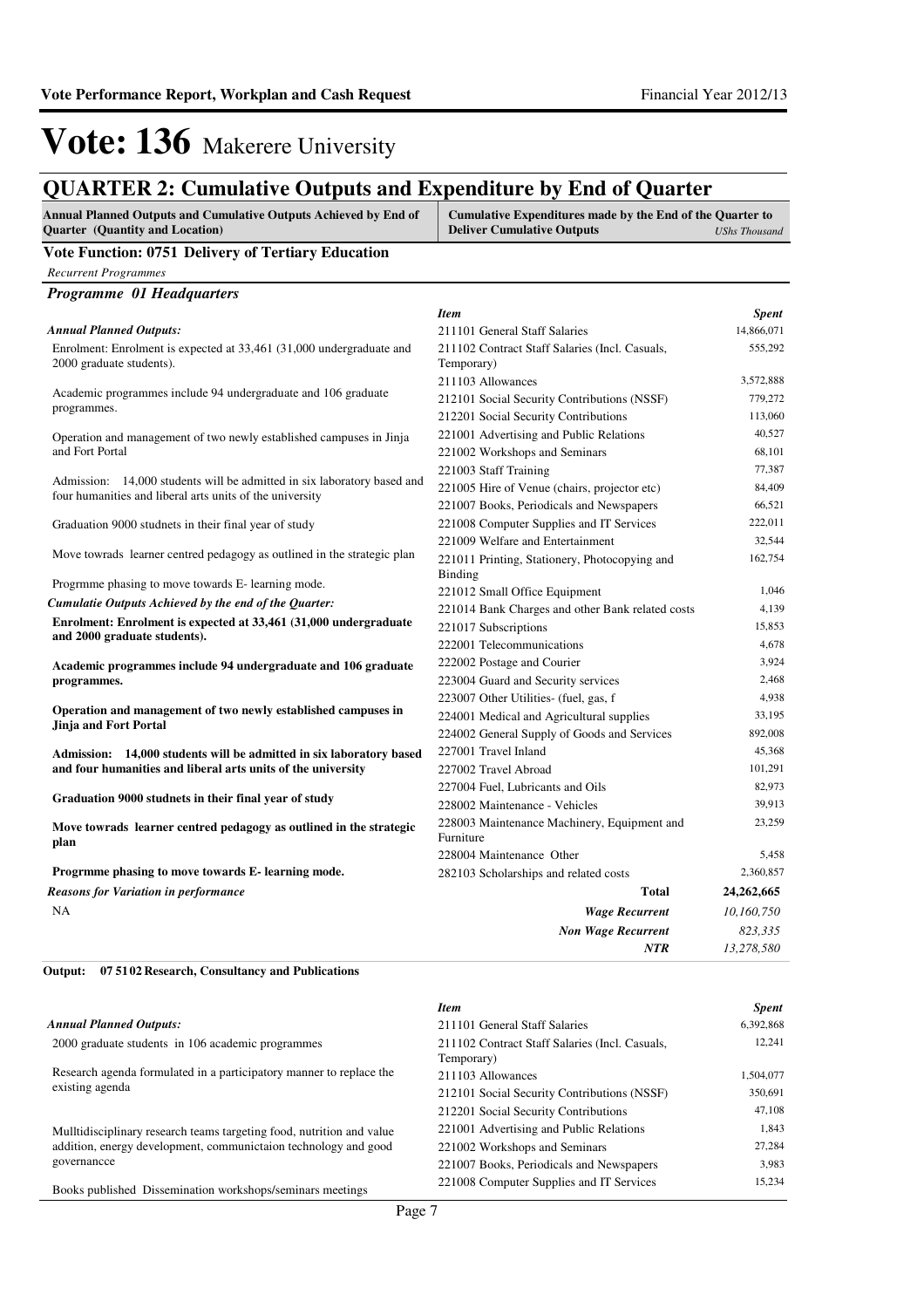| Quarter (Quantity and Location)<br><b>Vote Function: 0751 Delivery of Tertiary Education</b><br><b>Recurrent Programmes</b><br>Programme 01 Headquarters<br>Equipment in 3 faculties approved laboratories<br>Research Institutes managed operational<br>Library Materials<br>Cumulatie Outputs Achieved by the end of the Quarter:<br>2000 graduate students in 106 academic programmes<br>ongoing process for the formulation of the Research agenda in a<br>participatory manner to replace the existing agenda | <b>Deliver Cumulative Outputs</b><br>221011 Printing, Stationery, Photocopying and<br><b>Binding</b><br>221014 Bank Charges and other Bank related costs<br>221017 Subscriptions<br>222001 Telecommunications<br>224002 General Supply of Goods and Services<br>227001 Travel Inland<br>227002 Travel Abroad<br>282103 Scholarships and related costs | <b>UShs Thousand</b><br>28,744<br>364<br>3,914<br>1,079<br>34,334<br>3,337<br>34,969<br>112,670 |
|--------------------------------------------------------------------------------------------------------------------------------------------------------------------------------------------------------------------------------------------------------------------------------------------------------------------------------------------------------------------------------------------------------------------------------------------------------------------------------------------------------------------|-------------------------------------------------------------------------------------------------------------------------------------------------------------------------------------------------------------------------------------------------------------------------------------------------------------------------------------------------------|-------------------------------------------------------------------------------------------------|
|                                                                                                                                                                                                                                                                                                                                                                                                                                                                                                                    |                                                                                                                                                                                                                                                                                                                                                       |                                                                                                 |
|                                                                                                                                                                                                                                                                                                                                                                                                                                                                                                                    |                                                                                                                                                                                                                                                                                                                                                       |                                                                                                 |
|                                                                                                                                                                                                                                                                                                                                                                                                                                                                                                                    |                                                                                                                                                                                                                                                                                                                                                       |                                                                                                 |
|                                                                                                                                                                                                                                                                                                                                                                                                                                                                                                                    |                                                                                                                                                                                                                                                                                                                                                       |                                                                                                 |
|                                                                                                                                                                                                                                                                                                                                                                                                                                                                                                                    |                                                                                                                                                                                                                                                                                                                                                       |                                                                                                 |
|                                                                                                                                                                                                                                                                                                                                                                                                                                                                                                                    |                                                                                                                                                                                                                                                                                                                                                       |                                                                                                 |
|                                                                                                                                                                                                                                                                                                                                                                                                                                                                                                                    |                                                                                                                                                                                                                                                                                                                                                       |                                                                                                 |
|                                                                                                                                                                                                                                                                                                                                                                                                                                                                                                                    |                                                                                                                                                                                                                                                                                                                                                       |                                                                                                 |
|                                                                                                                                                                                                                                                                                                                                                                                                                                                                                                                    |                                                                                                                                                                                                                                                                                                                                                       |                                                                                                 |
|                                                                                                                                                                                                                                                                                                                                                                                                                                                                                                                    |                                                                                                                                                                                                                                                                                                                                                       |                                                                                                 |
|                                                                                                                                                                                                                                                                                                                                                                                                                                                                                                                    |                                                                                                                                                                                                                                                                                                                                                       |                                                                                                 |
|                                                                                                                                                                                                                                                                                                                                                                                                                                                                                                                    |                                                                                                                                                                                                                                                                                                                                                       |                                                                                                 |
| procurement process for Equipment in 3 faculties approved<br>laboratories                                                                                                                                                                                                                                                                                                                                                                                                                                          |                                                                                                                                                                                                                                                                                                                                                       |                                                                                                 |
| <b>Library Materials</b>                                                                                                                                                                                                                                                                                                                                                                                                                                                                                           |                                                                                                                                                                                                                                                                                                                                                       |                                                                                                 |
| <b>Reasons for Variation in performance</b>                                                                                                                                                                                                                                                                                                                                                                                                                                                                        |                                                                                                                                                                                                                                                                                                                                                       |                                                                                                 |
| NA                                                                                                                                                                                                                                                                                                                                                                                                                                                                                                                 |                                                                                                                                                                                                                                                                                                                                                       |                                                                                                 |
|                                                                                                                                                                                                                                                                                                                                                                                                                                                                                                                    | <b>Total</b>                                                                                                                                                                                                                                                                                                                                          | 8,594,359                                                                                       |
|                                                                                                                                                                                                                                                                                                                                                                                                                                                                                                                    | <b>Wage Recurrent</b>                                                                                                                                                                                                                                                                                                                                 | 4,276,080                                                                                       |
|                                                                                                                                                                                                                                                                                                                                                                                                                                                                                                                    | <b>Non Wage Recurrent</b>                                                                                                                                                                                                                                                                                                                             | 47,108                                                                                          |
|                                                                                                                                                                                                                                                                                                                                                                                                                                                                                                                    | NTR                                                                                                                                                                                                                                                                                                                                                   | 4,271,171                                                                                       |
| 07 51 03 Outreach<br>Output:                                                                                                                                                                                                                                                                                                                                                                                                                                                                                       |                                                                                                                                                                                                                                                                                                                                                       |                                                                                                 |
|                                                                                                                                                                                                                                                                                                                                                                                                                                                                                                                    |                                                                                                                                                                                                                                                                                                                                                       |                                                                                                 |
|                                                                                                                                                                                                                                                                                                                                                                                                                                                                                                                    | <b>Item</b>                                                                                                                                                                                                                                                                                                                                           | <b>Spent</b>                                                                                    |
| <b>Annual Planned Outputs:</b>                                                                                                                                                                                                                                                                                                                                                                                                                                                                                     | 211101 General Staff Salaries                                                                                                                                                                                                                                                                                                                         | 3,716,518                                                                                       |
| Civil society engagement<br>Short courses Consultancy services/Reports Faculties                                                                                                                                                                                                                                                                                                                                                                                                                                   | 211103 Allowances                                                                                                                                                                                                                                                                                                                                     | 909,753<br>194,818                                                                              |
|                                                                                                                                                                                                                                                                                                                                                                                                                                                                                                                    | 212101 Social Security Contributions (NSSF)<br>212201 Social Security Contributions                                                                                                                                                                                                                                                                   | 28,265                                                                                          |
| IT and gender short courses.                                                                                                                                                                                                                                                                                                                                                                                                                                                                                       | 221001 Advertising and Public Relations                                                                                                                                                                                                                                                                                                               | 3,532                                                                                           |
| Incubation center for food and nutrition and value addition by the Dept of<br>Food Science and Technology                                                                                                                                                                                                                                                                                                                                                                                                          | 221002 Workshops and Seminars                                                                                                                                                                                                                                                                                                                         | 15,289                                                                                          |
|                                                                                                                                                                                                                                                                                                                                                                                                                                                                                                                    | 221007 Books, Periodicals and Newspapers                                                                                                                                                                                                                                                                                                              | 638                                                                                             |
| Innovative clusters and productive engagement by the Faculty of<br>Technology                                                                                                                                                                                                                                                                                                                                                                                                                                      | 221011 Printing, Stationery, Photocopying and<br><b>Binding</b>                                                                                                                                                                                                                                                                                       | 2,206                                                                                           |
| Centre of excellence in social research in AIDS established                                                                                                                                                                                                                                                                                                                                                                                                                                                        | 221017 Subscriptions                                                                                                                                                                                                                                                                                                                                  | 2,446                                                                                           |
|                                                                                                                                                                                                                                                                                                                                                                                                                                                                                                                    | 222001 Telecommunications                                                                                                                                                                                                                                                                                                                             | 360                                                                                             |
| Private sctor partnership civil society through the Privtae Sector Forum                                                                                                                                                                                                                                                                                                                                                                                                                                           | 227002 Travel Abroad<br>321440 Other Grants                                                                                                                                                                                                                                                                                                           | 73,455<br>903,436                                                                               |
| 10,000 undergrdaute students in yr 2 undertake internship                                                                                                                                                                                                                                                                                                                                                                                                                                                          |                                                                                                                                                                                                                                                                                                                                                       |                                                                                                 |
| Establishment of a central coordinating unit for Knowledge Transfer<br>Partnerships                                                                                                                                                                                                                                                                                                                                                                                                                                |                                                                                                                                                                                                                                                                                                                                                       |                                                                                                 |
| Policy of incubation centres formulated and approved                                                                                                                                                                                                                                                                                                                                                                                                                                                               |                                                                                                                                                                                                                                                                                                                                                       |                                                                                                 |
| Cumulatie Outputs Achieved by the end of the Quarter:                                                                                                                                                                                                                                                                                                                                                                                                                                                              |                                                                                                                                                                                                                                                                                                                                                       |                                                                                                 |
| Faculties and individual staff continue to engage with civil society                                                                                                                                                                                                                                                                                                                                                                                                                                               |                                                                                                                                                                                                                                                                                                                                                       |                                                                                                 |
| through short courses and consultancy services<br>IT and Gender short courses. Incubation centes for food and<br>nutrition and value addition.<br>Disemmination and working with communities in innovative clusters<br>and productive engagement by the Faculty of Technology                                                                                                                                                                                                                                      |                                                                                                                                                                                                                                                                                                                                                       |                                                                                                 |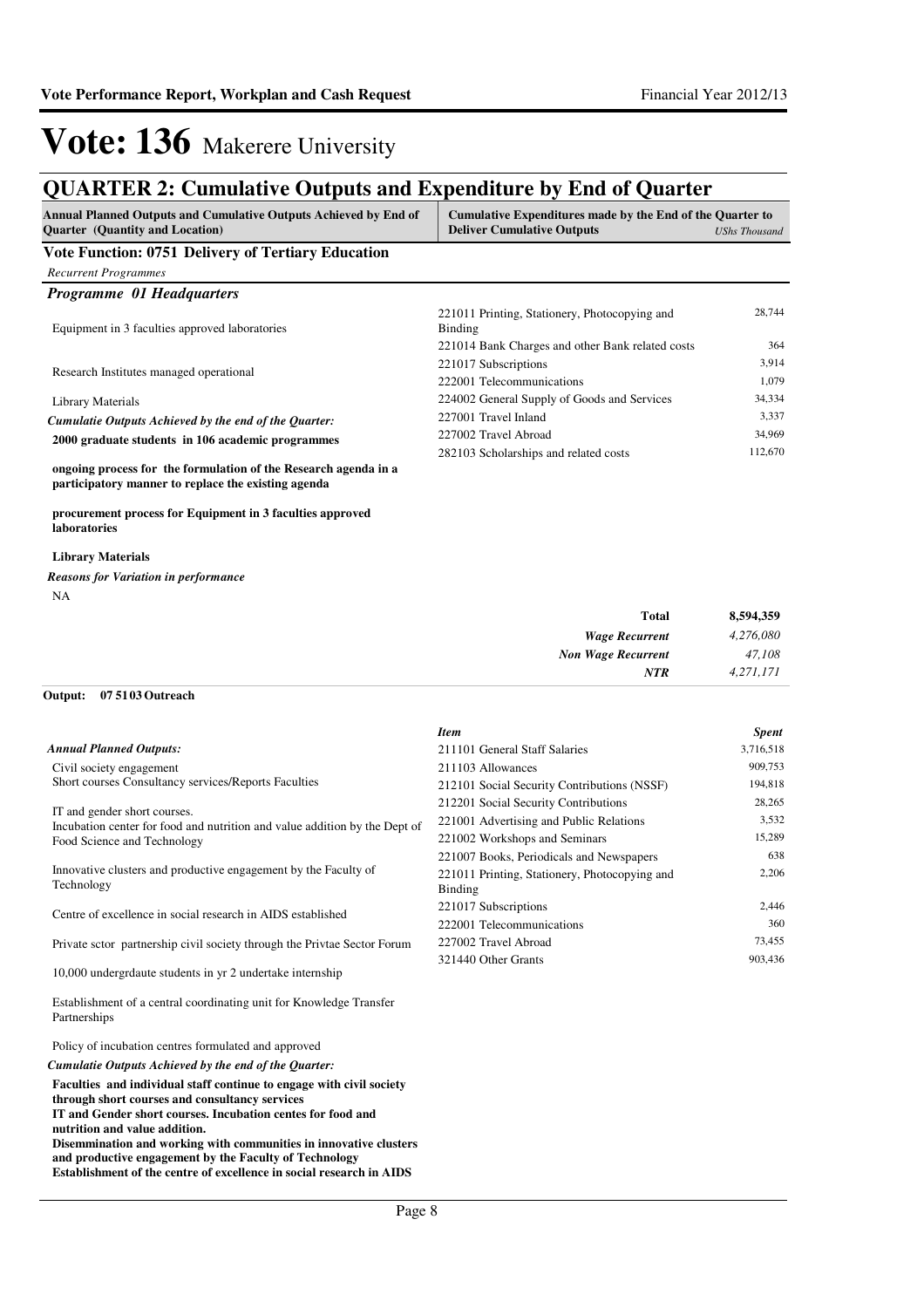### **QUARTER 2: Cumulative Outputs and Expenditure by End of Quarter**

| <b>Annual Planned Outputs and Cumulative Outputs Achieved by End of</b> | Cumulative Expenditures made by the End of the Quarter to |               |
|-------------------------------------------------------------------------|-----------------------------------------------------------|---------------|
| <b>Ouarter</b> (Quantity and Location)                                  | <b>Deliver Cumulative Outputs</b>                         | UShs Thousand |
|                                                                         |                                                           |               |

#### **Vote Function: 0751 Delivery of Tertiary Education**

*Recurrent Programmes*

*Programme 01 Headquarters Reasons for Variation in performance*

**07 5104 Students' Welfare Output:**

NA

| 5,850,715 | <b>Total</b>              |
|-----------|---------------------------|
| 2,540,188 | <b>Wage Recurrent</b>     |
| 931,701   | <b>Non Wage Recurrent</b> |
| 2,378,826 | <b>NTR</b>                |
|           |                           |

|                                                                    | <b>Item</b>                                    | <b>Spent</b> |
|--------------------------------------------------------------------|------------------------------------------------|--------------|
| <b>Annual Planned Outputs:</b>                                     | 211101 General Staff Salaries                  | 501,758      |
| Food for 2648 resident government supported students;              | 211102 Contract Staff Salaries (Incl. Casuals, | 29,142       |
| Food for 1950 resident private students;                           | Temporary)                                     |              |
| Food, Accommodation and transport for 3950 non resident government | 211103 Allowances                              | 141,219      |
| supported students;                                                | 212101 Social Security Contributions (NSSF)    | 65,350       |
| Staff salaries for staff deployed in the halls; and                | 221002 Workshops and Seminars                  | 6,934        |
| e) General management and operation of the halls of residences     | 221007 Books, Periodicals and Newspapers       | 693          |
| Medical welfare/services                                           | 221008 Computer Supplies and IT Services       | 1,684        |
|                                                                    | 221009 Welfare and Entertainment               | 25,118       |
| Counselling services for staff ans students                        | 221010 Special Meals and Drinks                | 457          |
| Cumulatie Outputs Achieved by the end of the Quarter:              | 221011 Printing, Stationery, Photocopying and  | 12,020       |
| <b>Procument of food</b>                                           | Binding                                        |              |
| <b>Allocation to non residents</b>                                 | 221017 Subscriptions                           | 3,229        |
| 2648 government resident students                                  | 223001 Property Expenses                       | 3.814        |
| 1740 private resident students                                     | 223007 Other Utilities- (fuel, gas, f          | 1,826        |
| 3950 non resident government students                              | 224001 Medical and Agricultural supplies       | 309,824      |
|                                                                    | 224002 General Supply of Goods and Services    | 1,038,271    |
| 520 staff in the halls of residence                                | 227001 Travel Inland                           | 9,239        |
| Management of halls of residence-staffing, utilities, cleaning and | 227002 Travel Abroad                           | 16.924       |
| maintanance of the physical plant                                  | 228001 Maintenance - Civil                     | 160,097      |
|                                                                    | 228002 Maintenance - Vehicles                  | 1.618        |
| <b>University Hospital services</b>                                | 228003 Maintenance Machinery, Equipment and    | 48,640       |
|                                                                    | Furniture                                      |              |
| <b>Guidance and Counselling services</b>                           | 228004 Maintenance Other                       | 16,119       |
| <b>Reasons for Variation in performance</b>                        | 282103 Scholarships and related costs          | 1,930,647    |
| N/A                                                                | <b>Total</b>                                   | 4,324,623    |
|                                                                    | <b>Wage Recurrent</b>                          | 107,171      |
|                                                                    | <b>Non Wage Recurrent</b>                      | 2,239,160    |
|                                                                    | <b>NTR</b>                                     | 1,978,293    |
|                                                                    |                                                |              |

#### **07 5105 Administration and Support Services Output:**

|                                                                                                                                                        | <b>Item</b>                                                  | <b>Spent</b> |
|--------------------------------------------------------------------------------------------------------------------------------------------------------|--------------------------------------------------------------|--------------|
| <b>Annual Planned Outputs:</b>                                                                                                                         | 211101 General Staff Salaries                                | 7,885,703    |
| Operational framework for strategic plan implementation                                                                                                | 211102 Contract Staff Salaries (Incl. Casuals,<br>Temporary) | 1,572,361    |
| 2565 Admin and support staff                                                                                                                           | 211103 Allowances                                            | 6,952,767    |
| a)New Governance structure that merges 19 schools and faculties into 7                                                                                 | 212101 Social Security Contributions (NSSF)                  | 1,050,412    |
| colleges and restructuring the existing college of Health Sciences-this                                                                                | 212201 Social Security Contributions                         | 124,720      |
| devolves the administrative and several of the academic decision making<br>structures to the Colleges. Two schools are in transition to be reviewed in | 213001 Medical Expenses (To Employees)                       | 2.085        |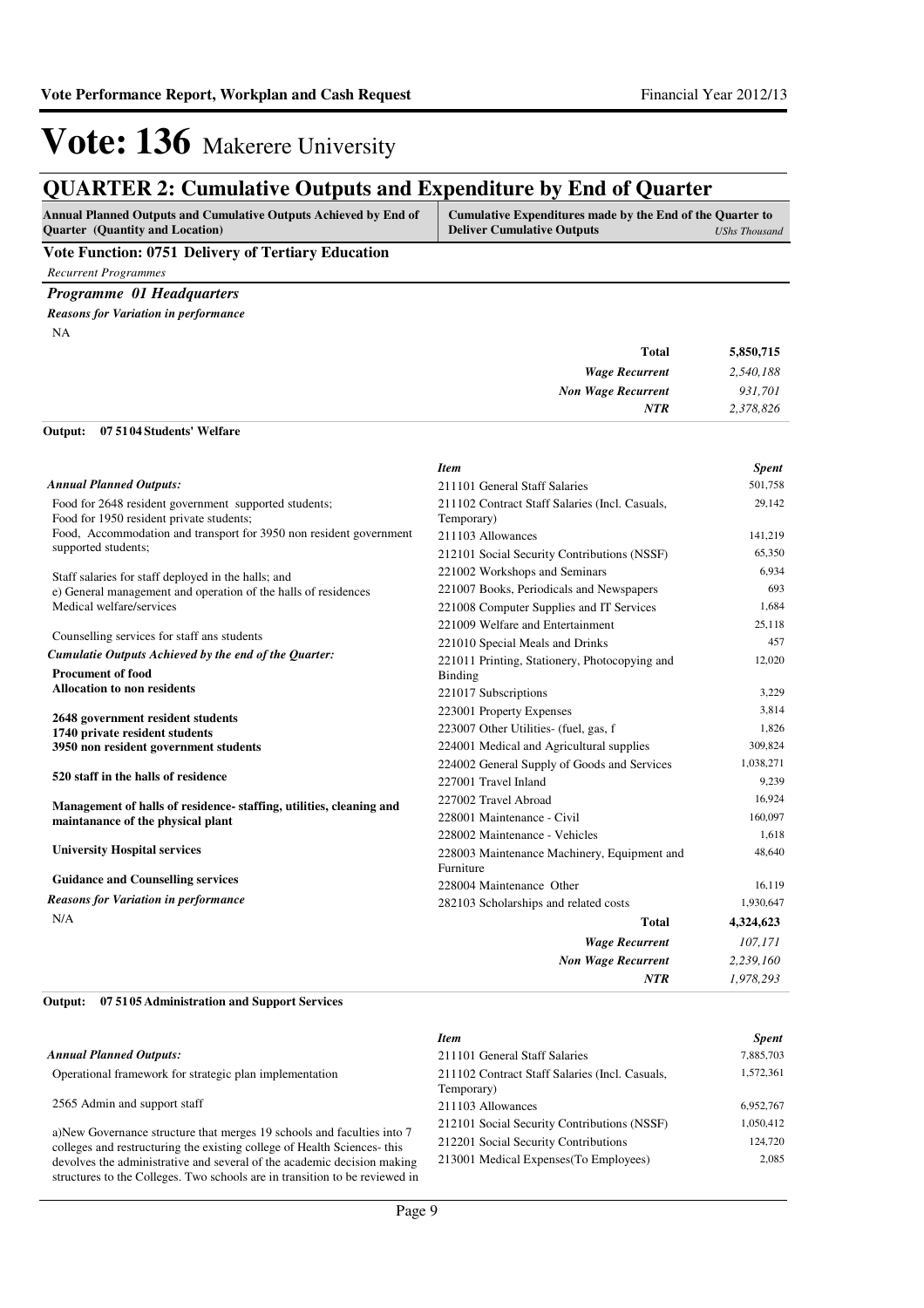### **QUARTER 2: Cumulative Outputs and Expenditure by End of Quarter**

| Annual Planned Outputs and Cumulative Outputs Achieved by End of<br><b>Quarter</b> (Quantity and Location) | Cumulative Expenditures made by the End of the Quarter to<br><b>Deliver Cumulative Outputs</b> | <b>UShs Thousand</b> |
|------------------------------------------------------------------------------------------------------------|------------------------------------------------------------------------------------------------|----------------------|
| Vote Function: 0751 Delivery of Tertiary Education                                                         |                                                                                                |                      |
| <b>Recurrent Programmes</b>                                                                                |                                                                                                |                      |
| <b>Programme 01 Headquarters</b>                                                                           |                                                                                                |                      |
| a period of 2 years.<br>B) General administration and operation under units that are categorised as        | 213002 Incapacity, death benefits and funeral<br>expenses                                      | 76,883               |
| non teaching                                                                                               | 221001 Advertising and Public Relations                                                        | 179,426              |
| c)General maintenance and management of the Physical Plant including                                       | 221002 Workshops and Seminars                                                                  | 163,039              |
| payment of utilities and ICT bandwidth                                                                     | 221003 Staff Training                                                                          | 182,496              |
|                                                                                                            | 221005 Hire of Venue (chairs, projector etc)                                                   | 52,596               |
| Physical Plant. Bandwidth,                                                                                 | 221007 Books, Periodicals and Newspapers                                                       | 12,285               |
| Utilities                                                                                                  | 221008 Computer Supplies and IT Services                                                       | 319,178              |
| Field work, Operational inputs                                                                             | 221009 Welfare and Entertainment                                                               | 446,684              |
| Cumulatie Outputs Achieved by the end of the Quarter:                                                      | 221010 Special Meals and Drinks                                                                | 7,120                |
| General administration of the university plant                                                             | 221011 Printing, Stationery, Photocopying and<br>Binding                                       | 767,270              |
| 677 non teaching staff in acade                                                                            | 221012 Small Office Equipment                                                                  | 14,100               |
| 1308 non teaching staff in administrative units<br>642 group employees in Academic units                   | 221014 Bank Charges and other Bank related costs                                               | 61,929               |
|                                                                                                            | 221017 Subscriptions                                                                           | 105,393              |
| Payment of Utilities water electricity and telecommunictaion                                               | 222001 Telecommunications                                                                      | 153,443              |
|                                                                                                            | 222002 Postage and Courier                                                                     | 8,193                |
| <b>Internet bandwidth</b>                                                                                  | 223001 Property Expenses                                                                       | 154,646              |
| <b>Baseline survey-</b>                                                                                    | 223002 Rates                                                                                   | 135,798              |
| Working committees for the thematic areas,                                                                 | 223004 Guard and Security services                                                             | 64,176               |
| Strategic plan implementation committee.                                                                   | 223005 Electricity                                                                             | 2,101,540            |
|                                                                                                            | 223006 Water                                                                                   | 1,828,222            |
| Workplans and disbursement schedules by Faculty / cost centres                                             | 223007 Other Utilities (fuel, gas, f                                                           | 2,715                |
| <b>Reasons for Variation in performance</b>                                                                | 224001 Medical and Agricultural supplies                                                       | 148,494              |
| NA                                                                                                         | 224002 General Supply of Goods and Services                                                    | 1,646,540            |
|                                                                                                            | 226001 Insurances                                                                              | 34,161               |
|                                                                                                            | 226002 Licenses                                                                                | 5,190                |
|                                                                                                            | 227001 Travel Inland                                                                           | 149,438              |
|                                                                                                            | 227002 Travel Abroad                                                                           | 874,934              |
|                                                                                                            | 227004 Fuel, Lubricants and Oils                                                               | 312,939              |
|                                                                                                            | 228001 Maintenance - Civil                                                                     | 657,766              |
|                                                                                                            | 228002 Maintenance - Vehicles                                                                  | 137,698              |
|                                                                                                            | 228003 Maintenance Machinery, Equipment and<br>Furniture                                       | 116,268              |
|                                                                                                            | 228004 Maintenance Other                                                                       | 78,964               |
|                                                                                                            | 282103 Scholarships and related costs                                                          | 68,787               |
|                                                                                                            | <b>Total</b>                                                                                   | 28,657,250           |
|                                                                                                            | <b>Wage Recurrent</b>                                                                          | 4,478,730            |
|                                                                                                            | <b>Non Wage Recurrent</b>                                                                      | 2,713,549            |
|                                                                                                            | <b>NTR</b>                                                                                     | 21,464,971           |

*Development Projects*

*Project 0184 Institutional Development Program Capital Purchases* **Output: 07 5171 Acquisition of Land by Government**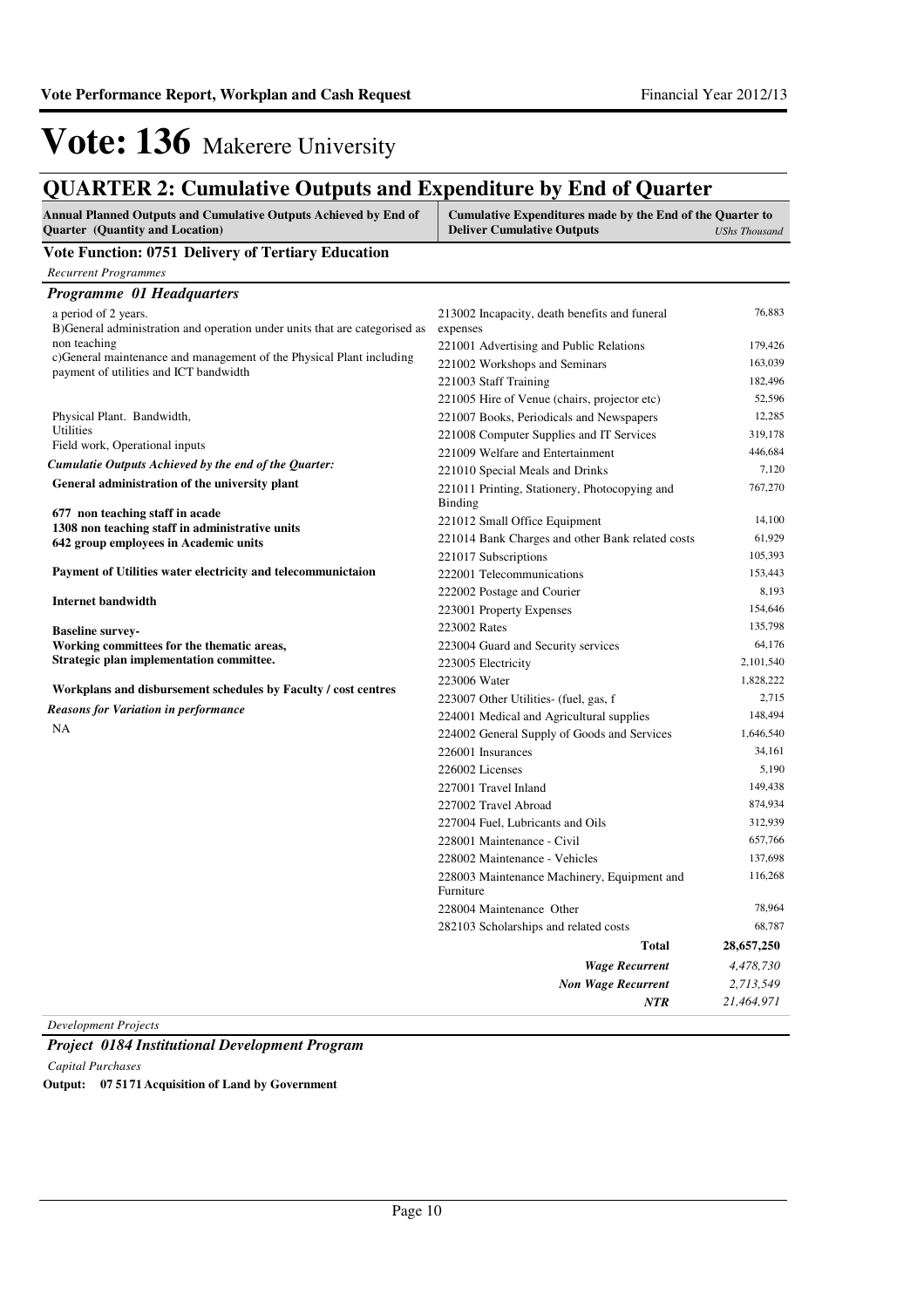### **QUARTER 2: Cumulative Outputs and Expenditure by End of Quarter**

| <b>Annual Planned Outputs and Cumulative Outputs Achieved by End of</b> | Cumulative Expenditures made by the End of the Quarter to |               |
|-------------------------------------------------------------------------|-----------------------------------------------------------|---------------|
| <b>Ouarter</b> (Quantity and Location)                                  | <b>Deliver Cumulative Outputs</b>                         | UShs Thousand |
|                                                                         |                                                           |               |

#### **Vote Function: 0751 Delivery of Tertiary Education**

*Development Projects*

*Project 0184 Institutional Development Program*

*Annual Planned Outputs:*

**NA** *Cumulatie Outputs Achieved by the end of the Quarter:* NA *Reasons for Variation in performance*

| Total                    |   |
|--------------------------|---|
| <b>GoU</b> Development   | 0 |
| <b>Donor Development</b> | 0 |
| <b>NTR</b>               | 0 |

**07 5173 Roads, Streets and Highways Output:**

|                                              | Item                     | Spent  |
|----------------------------------------------|--------------------------|--------|
| <b>Annual Planned Outputs:</b>               | 231003 Roads and Bridges | 73.154 |
| Completion of rehabilitation of Campus roads |                          |        |

*Cumulatie Outputs Achieved by the end of the Quarter:*

#### **On going rehabilitation of the main uniersity road 11/2 km**

**Project implemented**

#### **Rehabilitation of Campus road**

*Reasons for Variation in performance*

NA

| <b>Total</b>             | 73,154   |
|--------------------------|----------|
| <b>GoU</b> Development   | 73,154   |
| <b>Donor Development</b> | 0        |
| <b>NTR</b>               | $\theta$ |

**07 5175 Purchase of Motor Vehicles and Other Transport Equipment Output:**

*Annual Planned Outputs:*

### **LPO awraded** *Cumulatie Outputs Achieved by the end of the Quarter:*

NA *Reasons for Variation in performance*

| $\bf{0}$ | <b>Total</b>             |
|----------|--------------------------|
| 0        | <b>GoU</b> Development   |
| $\theta$ | <b>Donor Development</b> |
| $\theta$ | <b>NTR</b>               |
|          |                          |

**Output: 07 5177 Purchase of Specialised Machinery & Equipment**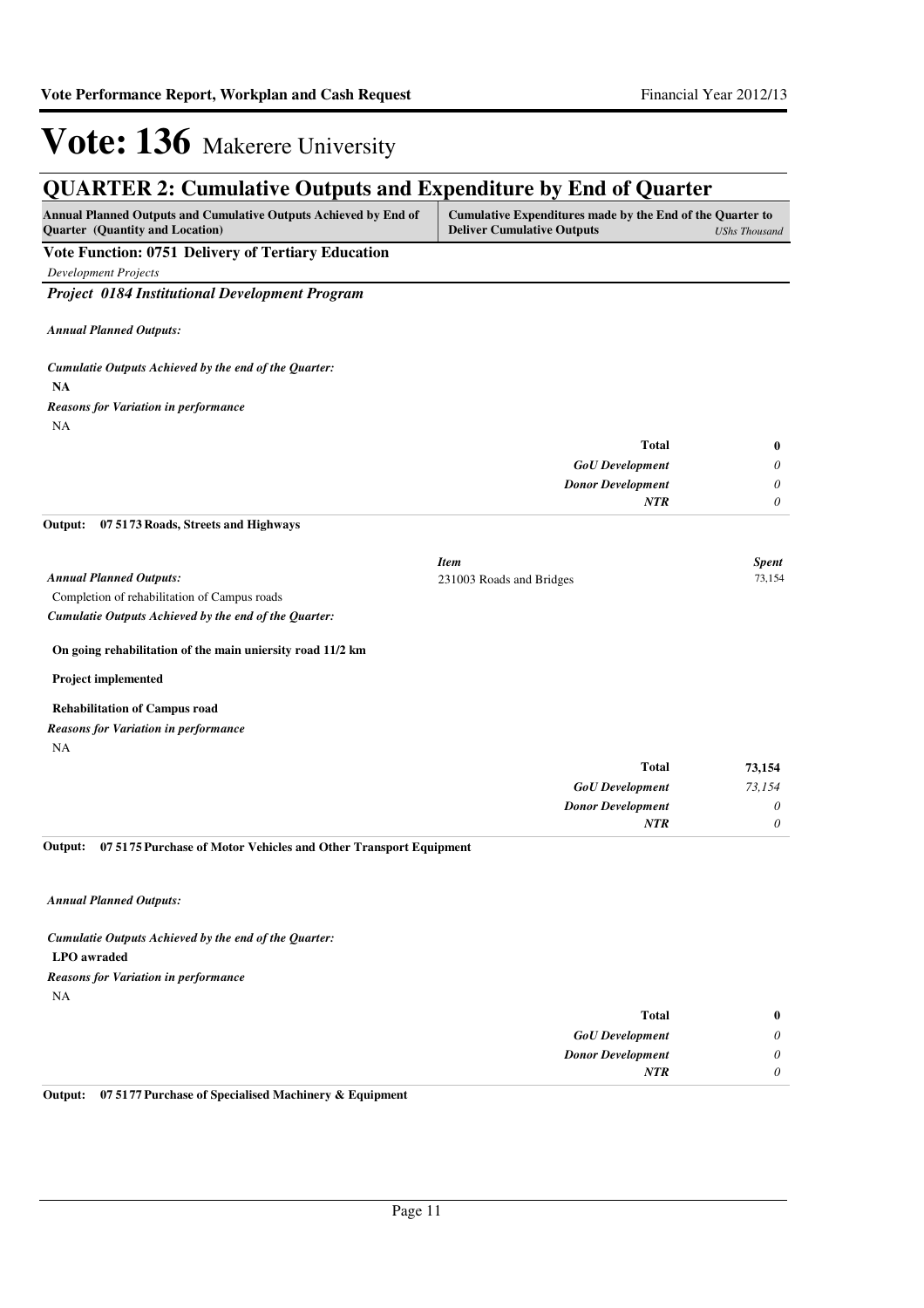### **QUARTER 2: Cumulative Outputs and Expenditure by End of Quarter**

| <b>Annual Planned Outputs and Cumulative Outputs Achieved by End of</b><br><b>Ouarter</b> (Quantity and Location)                | Cumulative Expenditures made by the End of the Quarter to<br><b>Deliver Cumulative Outputs</b> | UShs Thousand |
|----------------------------------------------------------------------------------------------------------------------------------|------------------------------------------------------------------------------------------------|---------------|
| Vote Function: 0751 Delivery of Tertiary Education                                                                               |                                                                                                |               |
| <b>Development Projects</b>                                                                                                      |                                                                                                |               |
| <b>Project 0184 Institutional Development Program</b>                                                                            |                                                                                                |               |
|                                                                                                                                  | <b>Item</b>                                                                                    | <b>Spent</b>  |
| <b>Annual Planned Outputs:</b>                                                                                                   | 231005 Machinery and Equipment                                                                 | 708,537       |
| Equipment for the cross-cutting labs Bio-medical, Geographic<br>Information Systems, GIS and Demographic Surveillance Site (DSS) |                                                                                                |               |

Specialized ICT, library, field and laboratory facilities for centers of excellence earmarked to spearhead research, innovation and technology development

*Cumulatie Outputs Achieved by the end of the Quarter:*

**On going equipment procuremnt for PHD research students-**

**A state of the art Equipment was acquired in Medicine. - the Automated Blood Culture instrument (BD Bactec 9050) and Automated Bacterial Identication and antibiotic sensitity testing instrument.**

#### **Equipment for the university library extension**

N/A *Reasons for Variation in performance*

| 751,204 | <b>Total</b>             |
|---------|--------------------------|
| 0       | <b>GoU</b> Development   |
| 435,317 | <b>Donor Development</b> |
| 315,887 | <b>NTR</b>               |
|         |                          |

**07 5178 Purchase of Office and Residential Furniture and Fittings Output:**

*Annual Planned Outputs:*

Furnish ing the Library and research commons

*Cumulatie Outputs Achieved by the end of the Quarter:*

#### **Furnish ing the Library and research commons compleyted**

*Reasons for Variation in performance*

NA

| <b>Total</b>             | $\bf{0}$ |
|--------------------------|----------|
| <b>GoU</b> Development   | $\theta$ |
| <b>Donor Development</b> | $\theta$ |
| <b>NTR</b>               | 0        |

**07 5180 Construction and rehabilitation of learning facilities (Universities) Output:**

| <b>Annual Planned Outputs:</b><br>Completion of Library Extension Phase II, Rehabilitation of the<br>Department of Botany roof and contruction of public toilets<br>Cumulatie Outputs Achieved by the end of the Quarter: | <b>Item</b><br>231001 Non-Residential Buildings<br>231005 Machinery and Equipment<br>231006 Furniture and Fixtures |              | <b>Spent</b><br>1,199,578<br>311,600<br>5.040 |
|---------------------------------------------------------------------------------------------------------------------------------------------------------------------------------------------------------------------------|--------------------------------------------------------------------------------------------------------------------|--------------|-----------------------------------------------|
| Completion of Library Extension Phase II, Rehabilitation of the<br>Department of Botany roof and Contruction of public toilets and<br>rehabilitation of Toilets in 3 halls of residence                                   |                                                                                                                    |              |                                               |
| <b>Reasons for Variation in performance</b>                                                                                                                                                                               |                                                                                                                    |              |                                               |
| <b>NA</b>                                                                                                                                                                                                                 |                                                                                                                    | <b>Total</b> | 1,550,842                                     |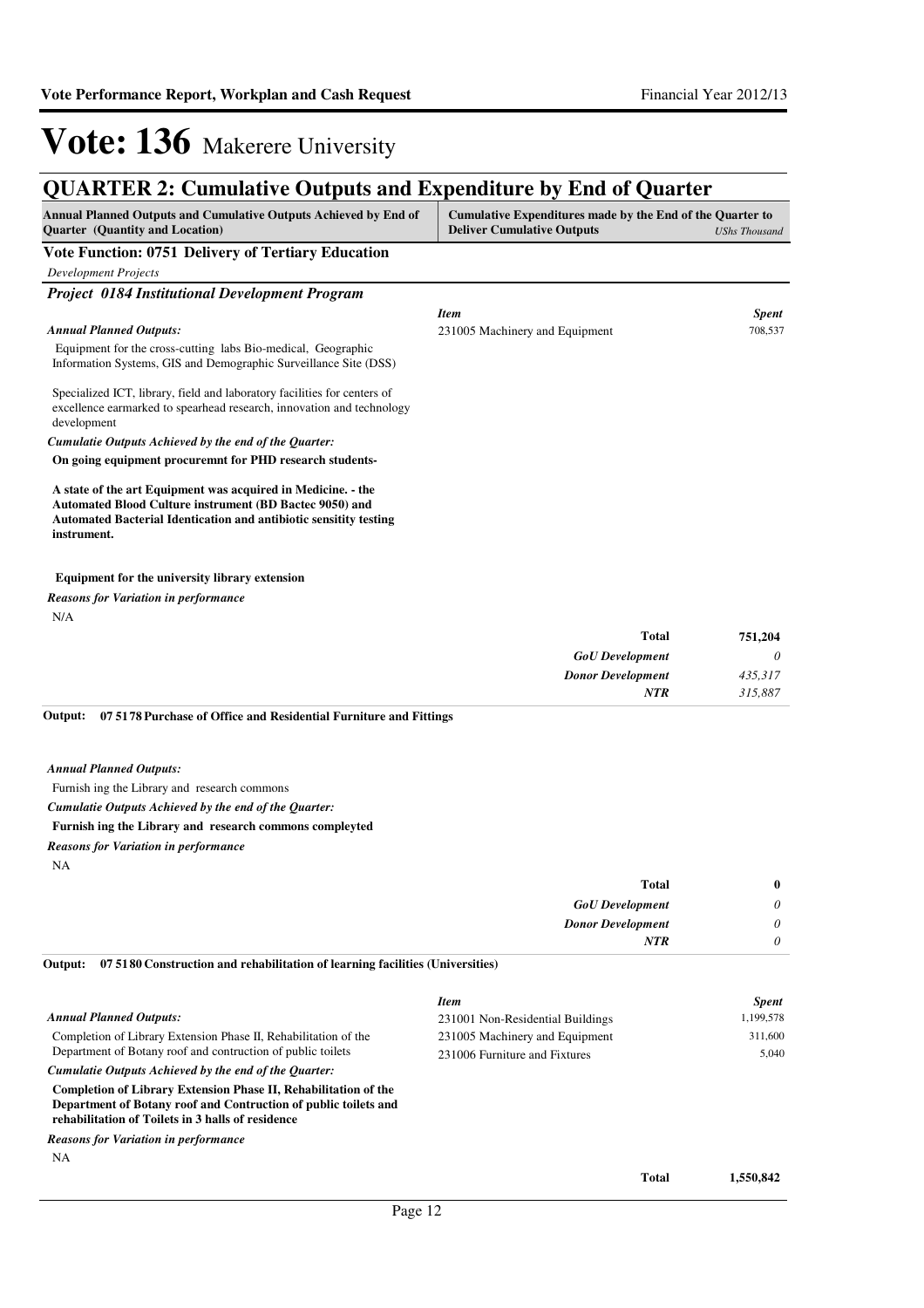### **QUARTER 2: Cumulative Outputs and Expenditure by End of Quarter**

| <b>Annual Planned Outputs and Cumulative Outputs Achieved by End of</b> | Cumulative Expenditures made by the End of the Quarter to |
|-------------------------------------------------------------------------|-----------------------------------------------------------|
| <b>Ouarter</b> (Quantity and Location)                                  | <b>Deliver Cumulative Outputs</b><br>UShs Thousand        |
| ___                                                                     |                                                           |

**Vote Function: 0751 Delivery of Tertiary Education**

*Development Projects*

*Project 0184 Institutional Development Program*

| <b>GoU</b> Development   |           |
|--------------------------|-----------|
| <b>Donor Development</b> |           |
| NTR                      | 1,550,842 |

*Outputs Provided*

#### **07 5102 Research, Consultancy and Publications Output:**

#### *Annual Planned Outputs:*

Publications and dissemination of research results by staff members

50% of academic staff trained in scholarly writing and communication skills and Research Management.

26 ongoing Research in good governance, conflict resolution and gender mainstreaming,

24 ongoing research in food nutrition and value addition.

Operational DSS,GIS, and biomedical labs

68 ongoing PhDs and Research in agriculture, infectious diseases, non communicable diseases, enegry, natural resources and the environment

Capacity for multi-disciplinary research teams in science, technology and innovations.

Basic and applied research to generate, and utilize new knowledge that contributes toward policy development and improvement of peoples livelihoods.

Local and international partnerships including national research systems to attract and manage research grants,

Joint academic and research programs, supervision, mentorship and publications.

Specialized ICT, library, field and laboratory facilities for centers of excellence earmarked to spearhead research, innovation and technology development.

Capacity for program administration, research management and coordination at the School of Graduate Studies (SGS) and other units

**Publications and dissemination of research results by staff members**  *Cumulatie Outputs Achieved by the end of the Quarter:*

**50% of academic staff trained in scholarly writing and communication skills and Research Management.**

 **26 ongoing Research in good governance, conflict resolution and gender mainstreaming,** 

**24 ongoing research in food nutrition and value addition.**

**Operational DSS,GIS, and biomedical labs**

**68 ongoing PhDs and Research in agriculture, infectious diseases, non communicable diseases, enegry, natural resources and the environment**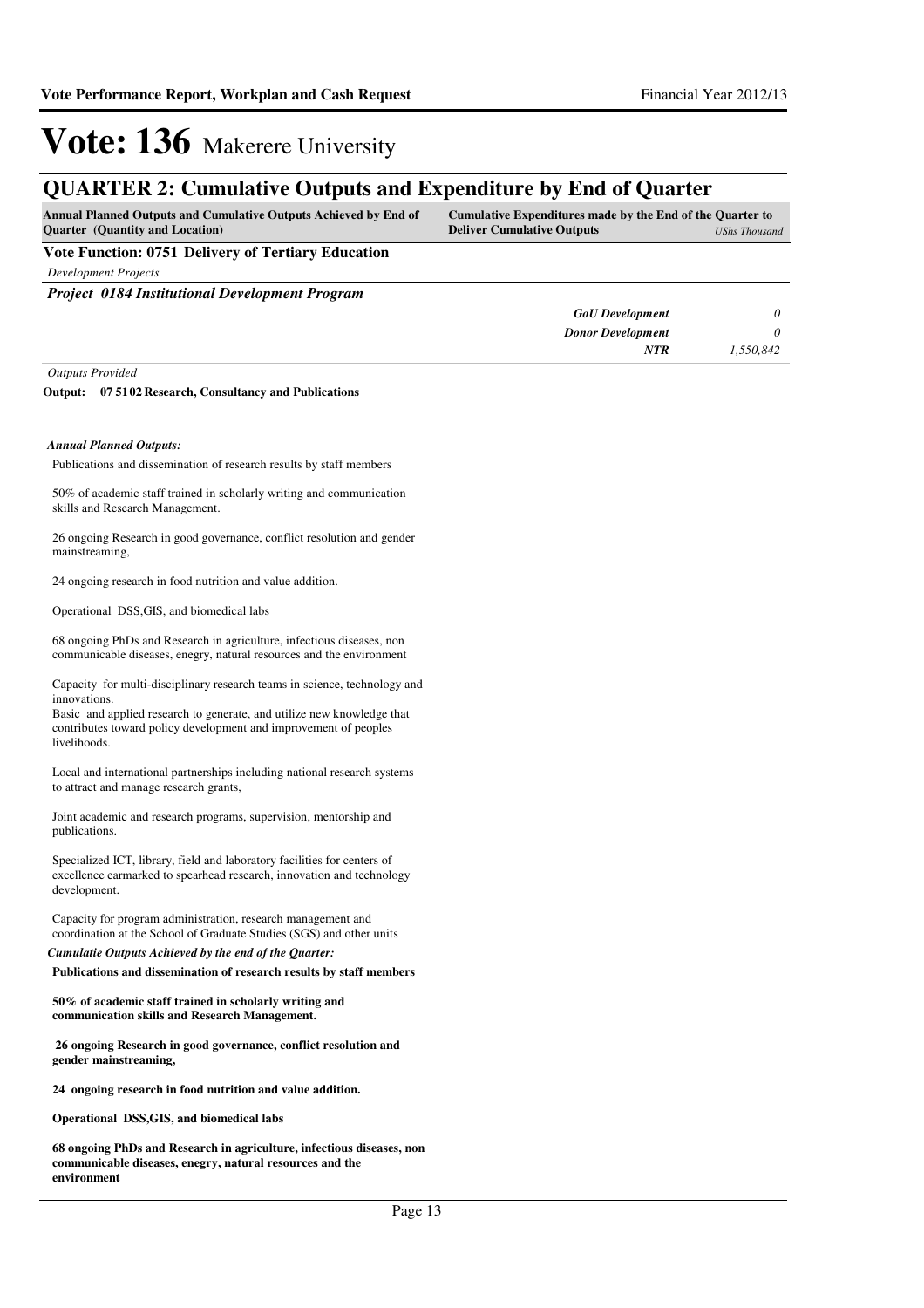### **QUARTER 2: Cumulative Outputs and Expenditure by End of Quarter**

| <b>Annual Planned Outputs and Cumulative Outputs Achieved by End of</b><br><b>Ouarter</b> (Quantity and Location) | Cumulative Expenditures made by the End of the Quarter to<br><b>Deliver Cumulative Outputs</b> | UShs Thousand |
|-------------------------------------------------------------------------------------------------------------------|------------------------------------------------------------------------------------------------|---------------|
| Vote Function: 0751 Delivery of Tertiary Education                                                                |                                                                                                |               |

*Development Projects*

#### *Project 0184 Institutional Development Program*

NA *Reasons for Variation in performance*

| 995,499  | <b>Total</b>             |
|----------|--------------------------|
| $\theta$ | <b>GoU</b> Development   |
| 995,499  | <b>Donor Development</b> |
|          | <b>NTR</b>               |
|          |                          |

**07 5105 Administration and Support Services Output:**

|                                                                                                                                                                                                                                                                                                                                                                                                                         | <b>Item</b>                           | <b>Spent</b> |
|-------------------------------------------------------------------------------------------------------------------------------------------------------------------------------------------------------------------------------------------------------------------------------------------------------------------------------------------------------------------------------------------------------------------------|---------------------------------------|--------------|
| <b>Annual Planned Outputs:</b>                                                                                                                                                                                                                                                                                                                                                                                          | 225002 Consultancy Services-Long-term | 221,724      |
| Consultacny services for the various activities under the University<br>Secretary amd DICTS                                                                                                                                                                                                                                                                                                                             |                                       |              |
| Consultancies and services under the investment department                                                                                                                                                                                                                                                                                                                                                              |                                       |              |
| Organisational Handbook<br><b>Research Manual</b><br>Management Information System                                                                                                                                                                                                                                                                                                                                      |                                       |              |
| Resource Mobilisation Advisory Board                                                                                                                                                                                                                                                                                                                                                                                    |                                       |              |
| <b>Resource Mobilisation Policy</b>                                                                                                                                                                                                                                                                                                                                                                                     |                                       |              |
| Resource Mobilisation strategy/plan                                                                                                                                                                                                                                                                                                                                                                                     |                                       |              |
| Cross-cutting courses:<br><b>Advanced Research Methods</b><br><b>Advanced Quantitative Data Analysis</b><br>Advanced Qualitative Research Methodology and Data Analysis<br>Genes and Genomes<br>Philosophy of Method<br>Advanced Gender Research Methods<br>Statistics and Computer Applications in Research<br>Information Competence and Management<br>Scholarly Writing & Communication skills<br>Ethics in research |                                       |              |
| Learning centres /on shore campuses established                                                                                                                                                                                                                                                                                                                                                                         |                                       |              |
| 30 PhDs, 10 Masters and 30 Post docs                                                                                                                                                                                                                                                                                                                                                                                    |                                       |              |
| Increased capacity of network services at Makerere University through<br>scale-up of infrastructure at the NOC and DRC.                                                                                                                                                                                                                                                                                                 |                                       |              |
| 1b. Increased storage system of 30 Terabytes, allowing for 800-1000 MB<br>storage space for users for e-mail, documents, home pages, blogs etc.<br>(from the 80 MB they have today for use only in the e-mail system).                                                                                                                                                                                                  |                                       |              |
| 2. A campus-wide Voice over IP network for intra-university calls based<br>on an open source Linux solution (asterix).                                                                                                                                                                                                                                                                                                  |                                       |              |
| 4. ICT policies and strategies in place for of the four other public<br>universities                                                                                                                                                                                                                                                                                                                                    |                                       |              |
| Cumulatie Outputs Achieved by the end of the Quarter:                                                                                                                                                                                                                                                                                                                                                                   |                                       |              |
| Management, monitoring and evaluation of the collaborative                                                                                                                                                                                                                                                                                                                                                              |                                       |              |

**research programme supported by the sid Programme.**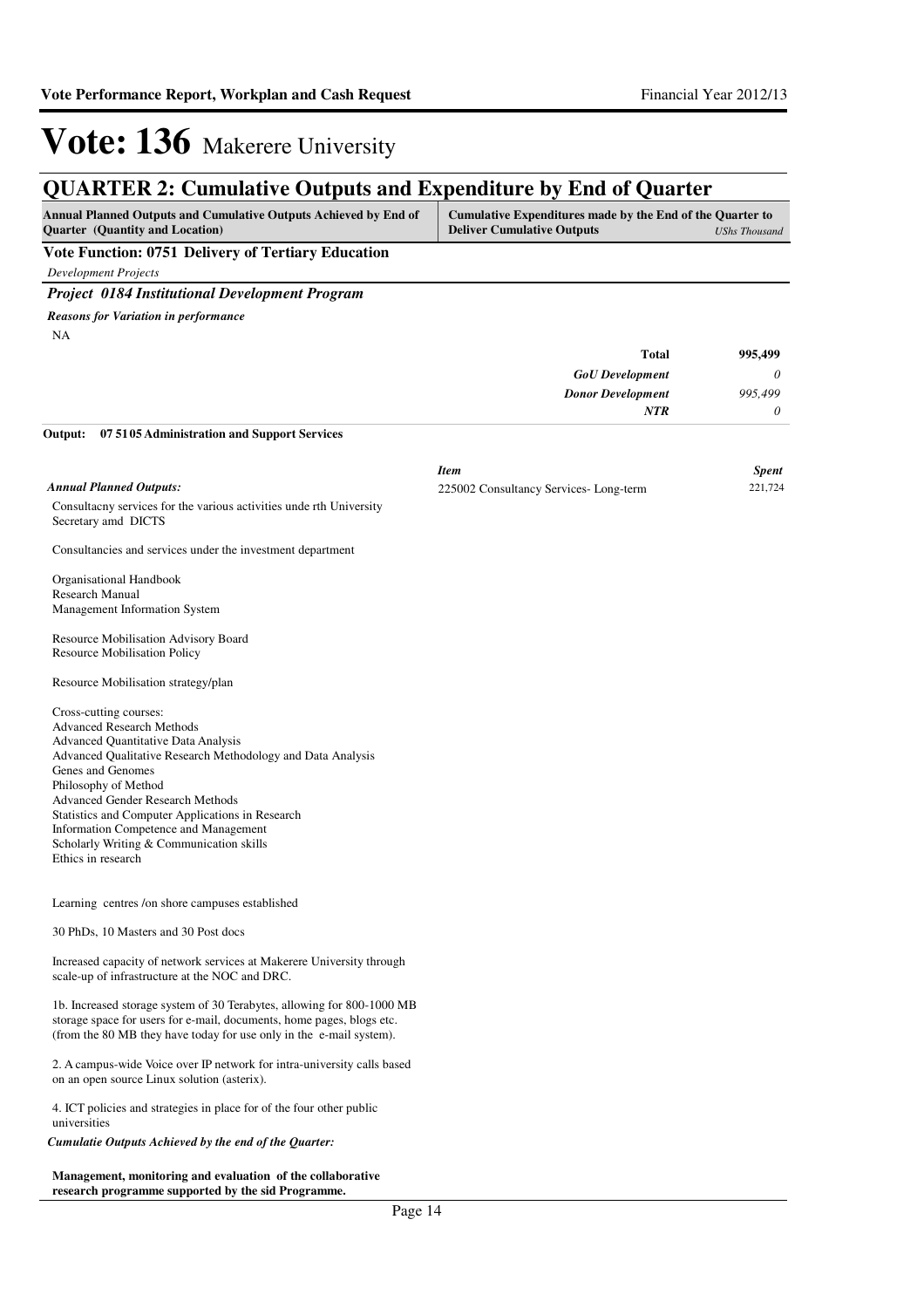### **QUARTER 2: Cumulative Outputs and Expenditure by End of Quarter**

| <b>Annual Planned Outputs and Cumulative Outputs Achieved by End of</b> | Cumulative Expenditures made by the End of the Quarter to |  |
|-------------------------------------------------------------------------|-----------------------------------------------------------|--|
| <b>Ouarter</b> (Quantity and Location)                                  | <b>Deliver Cumulative Outputs</b><br>UShs Thousand        |  |
| <b>TT / TT</b><br>$0.774$ m $11$                                        |                                                           |  |

**Vote Function: 0751 Delivery of Tertiary Education**

*Development Projects*

*Project 0184 Institutional Development Program*

**Management monitoring and evaluation of the development projects suported uner the non tax revenue**

**Cross cutting research management and gender courses**

**Bid and procurement materisals for Learning centres /on shore campuses established**

**Awarding of projects/proposlas 30 PhDs, 10 Masters and 30 Post docs**

*Reasons for Variation in performance*

NA

| 221,724 | <b>Total</b>             |
|---------|--------------------------|
| 0       | <b>GoU</b> Development   |
| 0       | <b>Donor Development</b> |
| 221,724 | <b>NTR</b>               |

### *Project 1132 Food Technology Incubations*

*Capital Purchases*

#### **07 5177 Purchase of Specialised Machinery & Equipment Output:**

|                                                                                                                                    | <b>Item</b>                      | <b>Spent</b> |
|------------------------------------------------------------------------------------------------------------------------------------|----------------------------------|--------------|
| <b>Annual Planned Outputs:</b>                                                                                                     | 231005 Machinery and Equipment   | 474,868      |
| Equipment for the pilot plant and workshop to expand processing<br>capacityPackaging and workshop equipment procured and Mantained |                                  |              |
| Cumulatie Outputs Achieved by the end of the Quarter:                                                                              |                                  |              |
| <b>Procurement process ongoing</b>                                                                                                 |                                  |              |
| <b>Reasons for Variation in performance</b>                                                                                        |                                  |              |
| <b>NA</b>                                                                                                                          |                                  |              |
|                                                                                                                                    | <b>Total</b>                     | 474,868      |
|                                                                                                                                    | <b>GoU</b> Development           | 474,868      |
|                                                                                                                                    | <b>Donor Development</b>         | 0            |
|                                                                                                                                    | <b>NTR</b>                       | 0            |
| 07 5180 Construction and rehabilitation of learning facilities (Universities)<br>Output:                                           |                                  |              |
|                                                                                                                                    | <b>Item</b>                      | <b>Spent</b> |
| <b>Annual Planned Outputs:</b>                                                                                                     | 231001 Non-Residential Buildings | 420,225      |
| 1,500 sq metres of incubator space constructed, fitted and furnished                                                               |                                  |              |
| 4 processing and value addition outposts established to support farmers<br>and supply incubatees and other processors              |                                  |              |
| Cumulatie Outputs Achieved by the end of the Quarter:                                                                              |                                  |              |
| Contract signed preliminary works undertaken                                                                                       |                                  |              |
| <b>Reasons for Variation in performance</b>                                                                                        |                                  |              |

Land dispute interupted the smooth implementation of the contact

| 420,225 | <b>Total</b>             |
|---------|--------------------------|
| 420,225 | <b>GoU</b> Development   |
| 0       | <b>Donor Development</b> |
| 0       | <b>NTR</b>               |
|         |                          |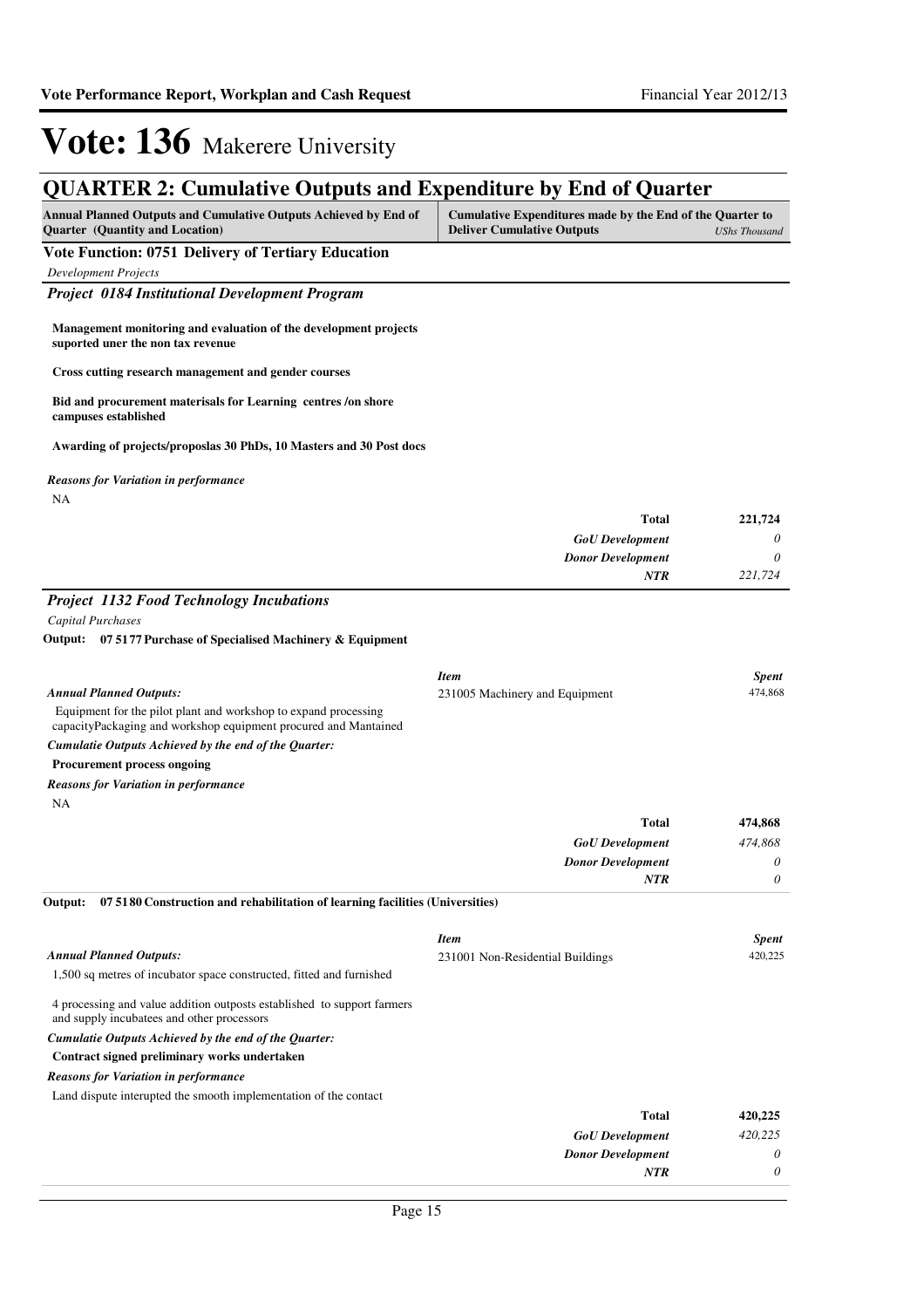*0*

*NTR*

## **Vote: 136** Makerere University

### **QUARTER 2: Cumulative Outputs and Expenditure by End of Quarter**

| <b>Annual Planned Outputs and Cumulative Outputs Achieved by End of</b> | Cumulative Expenditures made by the End of the Quarter to |               |
|-------------------------------------------------------------------------|-----------------------------------------------------------|---------------|
| <b>Quarter</b> (Quantity and Location)                                  | <b>Deliver Cumulative Outputs</b>                         | UShs Thousand |
|                                                                         |                                                           |               |

#### **Vote Function: 0751 Delivery of Tertiary Education**

*Development Projects*

*Project 1132 Food Technology Incubations*

*Outputs Provided*

**07 5101 Teaching and Training Output:**

| <b>Spent</b> |
|--------------|
| 83,612       |
|              |
|              |
|              |
|              |
|              |
|              |
|              |
|              |

*Reasons for Variation in performance*

NA

| 83,612   | <b>Total</b>             |
|----------|--------------------------|
| 83,612   | <b>GoU</b> Development   |
| $\theta$ | <b>Donor Development</b> |
| $\theta$ | <b>NTR</b>               |
|          |                          |

#### **07 5102 Research, Consultancy and Publications Output:**

|                                                                                                     | <b>Item</b>                           | <b>Spent</b> |
|-----------------------------------------------------------------------------------------------------|---------------------------------------|--------------|
| <b>Annual Planned Outputs:</b>                                                                      | 282103 Scholarships and related costs | 371,255      |
| Novel technologies for food processing and nutrition enterprises                                    |                                       |              |
| At least 6 novel prototypes developed to prototype stage and another 6 to<br>market testing stageet |                                       |              |
| Cumulatie Outputs Achieved by the end of the Ouarter:                                               |                                       |              |
| 3 Prototypes developed and 1 up scaled                                                              |                                       |              |
| <b>Reasons for Variation in performance</b>                                                         |                                       |              |
| N/A                                                                                                 |                                       |              |
|                                                                                                     | <b>Total</b>                          | 371,255      |
|                                                                                                     | <b>GoU</b> Development                | 371.255      |
|                                                                                                     | <b>Donor Development</b>              | $\theta$     |

#### **07 5103 Outreach Output:**

|                                                                | Item                                  | Spent   |
|----------------------------------------------------------------|---------------------------------------|---------|
| Annual Planned Outputs:                                        | 282103 Scholarships and related costs | 148.023 |
| 300 university staff and graduates trained in entrepreneurship |                                       |         |

At least 30 agro-processing and value addition enterprises incubated and

enabled to undertake agro-processing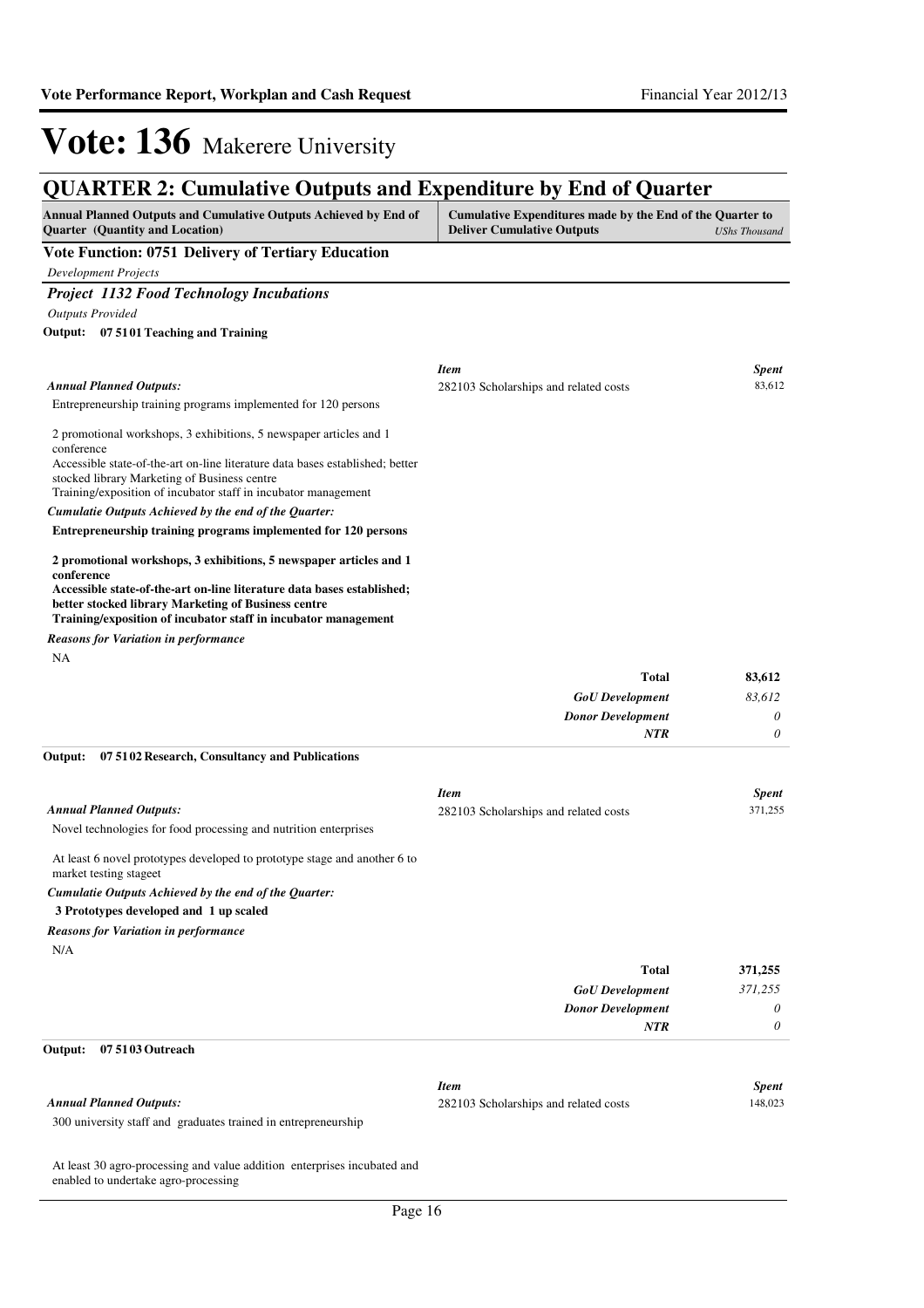### **QUARTER 2: Cumulative Outputs and Expenditure by End of Quarter**

| <b>Annual Planned Outputs and Cumulative Outputs Achieved by End of</b><br><b>Ouarter</b> (Quantity and Location) | Cumulative Expenditures made by the End of the Quarter to<br><b>Deliver Cumulative Outputs</b> | UShs Thousand |
|-------------------------------------------------------------------------------------------------------------------|------------------------------------------------------------------------------------------------|---------------|
| Vote Function: 0751 Delivery of Tertiary Education                                                                |                                                                                                |               |

*Development Projects*

#### *Project 1132 Food Technology Incubations*

Entrepreneurship skills amongst university researchers and graduates Entrepreneurship training programs implemented

 Incubator staff with improved knowledge and skills in supporting knowledge based enterprises;

Commercial production of value added foods based on technologies developed through student and staff research

At least 6 Novel value added products on the market

Incubatees recruited & developed business plans at least 6 processing technologies optimized and fine tuned

 400,000,000 National human capacity in agro-processing, value-addition and entrepreneurship skills development training for 240 persons implemented in specific technologies

#### 300,000,000

#### *Cumulatie Outputs Achieved by the end of the Quarter:*

**80 staff and graduates trained Entrepreneurship self study manual developed and disseminated** 

 **20,250,000 At least 3 products fine-tuned and launched by enterprises**

*Reasons for Variation in performance*

N/A

| <b>Total</b>             | 148,023  |
|--------------------------|----------|
| <b>GoU</b> Development   | 148,023  |
| <b>Donor Development</b> | $\theta$ |
| <b>NTR</b>               | $\theta$ |

#### **07 5105 Administration and Support Services Output:**

|                                                             | Item                                  | <b>Spent</b> |
|-------------------------------------------------------------|---------------------------------------|--------------|
| Annual Planned Outputs:                                     | 282103 Scholarships and related costs | 222,434      |
| Food Technology and Incubation Centre Developed and Managed |                                       |              |
| 10 Incubator staff employed                                 |                                       |              |
| Incubator activities and programmes disseminated            |                                       |              |
|                                                             |                                       |              |

 Incubator assets maintained Fuel Local Travel International Travel Allowances Repairs and Maintenance

*Cumulatie Outputs Achieved by the end of the Quarter:*

**Food Technology and Incubation Centre Developed and Managed**

 **10 Incubator staff employed Incubator activities and programmes disseminated Incubator assets maintained Fuel Local Travel International Travel Allowances Repairs and Maintenance**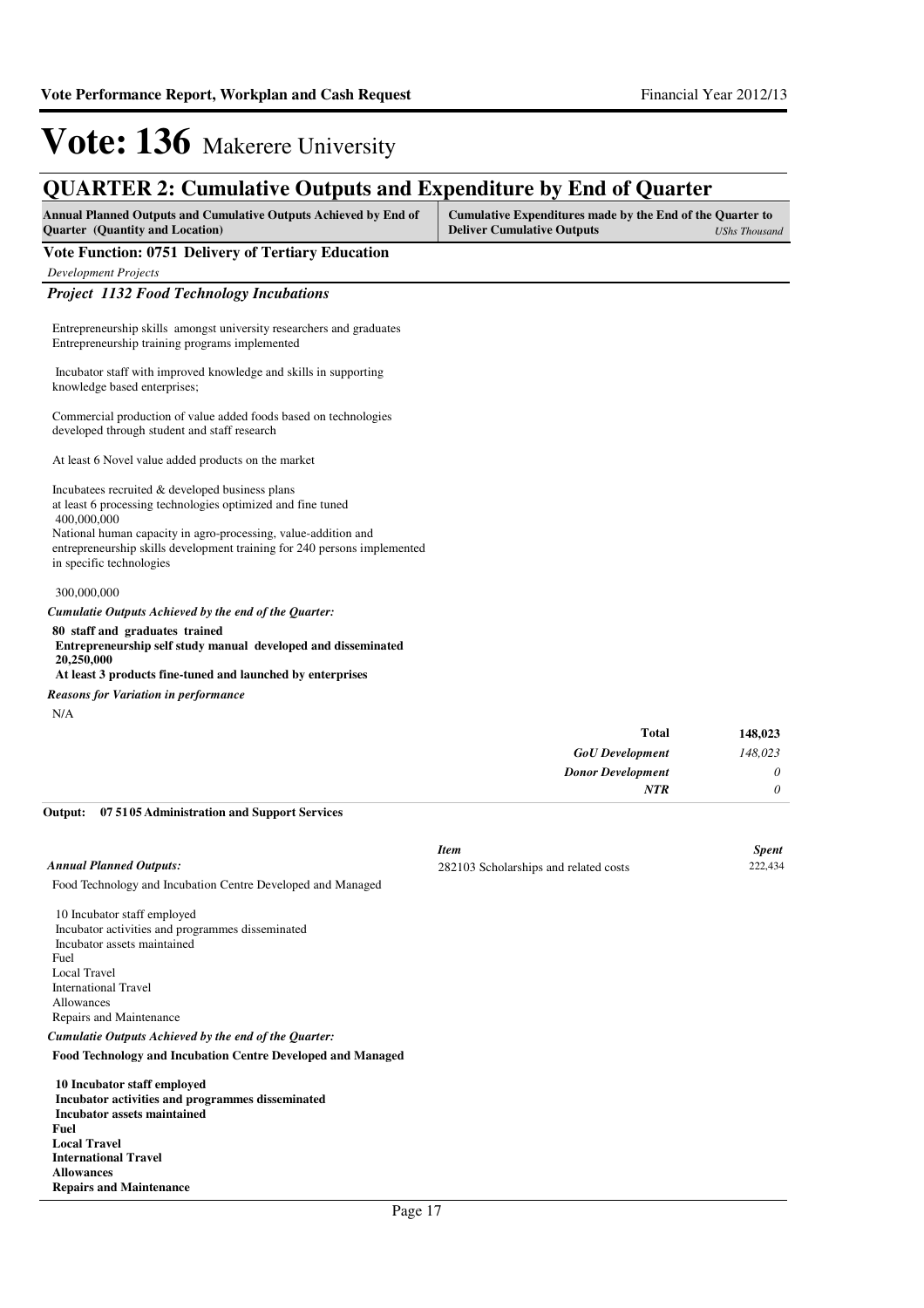### **QUARTER 2: Cumulative Outputs and Expenditure by End of Quarter**

| <b>Annual Planned Outputs and Cumulative Outputs Achieved by End of</b> | Cumulative Expenditures made by the End of the Quarter to |
|-------------------------------------------------------------------------|-----------------------------------------------------------|
| <b>Ouarter</b> (Quantity and Location)                                  | <b>Deliver Cumulative Outputs</b><br>UShs Thousand        |
| and the property of the property of                                     |                                                           |

**Vote Function: 0751 Delivery of Tertiary Education**

*Development Projects*

*Project 1132 Food Technology Incubations*

N/A *Reasons for Variation in performance*

| 222,434 | <b>Total</b>             |
|---------|--------------------------|
| 222,434 | <b>GoU</b> Development   |
| 0       | <b>Donor Development</b> |
| 0       | NTR                      |

*Project 1133 Technology Innovations*

*Capital Purchases*

**07 5176 Purchase of Office and ICT Equipment, including Software Output:**

|                                                                                                                                                                                                                                                                                                                                                                                                                               | <b>Item</b>                    |              | <b>Spent</b> |
|-------------------------------------------------------------------------------------------------------------------------------------------------------------------------------------------------------------------------------------------------------------------------------------------------------------------------------------------------------------------------------------------------------------------------------|--------------------------------|--------------|--------------|
| <b>Annual Planned Outputs:</b>                                                                                                                                                                                                                                                                                                                                                                                                | 231005 Machinery and Equipment |              | 92,015       |
| IT infratsructure and laboratories                                                                                                                                                                                                                                                                                                                                                                                            |                                |              |              |
| <b>Computer Terminals</b><br>(Ncomputing)                                                                                                                                                                                                                                                                                                                                                                                     |                                |              |              |
| Desktop Computers                                                                                                                                                                                                                                                                                                                                                                                                             |                                |              |              |
| Servers, Rack, Printers                                                                                                                                                                                                                                                                                                                                                                                                       |                                |              |              |
| Laptops, UPS, switches                                                                                                                                                                                                                                                                                                                                                                                                        |                                |              |              |
| Wireless Router, Routers                                                                                                                                                                                                                                                                                                                                                                                                      |                                |              |              |
| Projectors<br><b>External Hard disks</b><br>keyboards<br>Mice<br>ToolKit<br>Digital cameras<br>CCTV cameras with DVB<br>Software                                                                                                                                                                                                                                                                                              |                                |              |              |
| Network storage<br>KVM switch with accessories/console<br>IP phones                                                                                                                                                                                                                                                                                                                                                           |                                |              |              |
| Cumulatie Outputs Achieved by the end of the Quarter:                                                                                                                                                                                                                                                                                                                                                                         |                                |              |              |
| <b>Masters Lab</b><br><b>Main Computer Lab</b><br><b>School of The Built Environment</b><br><b>Architecture Lab</b><br><b>Survey Lab</b><br><b>GIS Lab</b><br><b>School of Engineering</b><br><b>Mechanical Lab (KTH)</b><br><b>Computers in Labs Directly under the College</b><br><b>Masters Lab</b><br><b>Main Computer Lab</b><br><b>Lab 3034</b><br><b>E-Learning Lab</b><br><b>Reasons for Variation in performance</b> |                                |              |              |
| NA                                                                                                                                                                                                                                                                                                                                                                                                                            |                                |              |              |
|                                                                                                                                                                                                                                                                                                                                                                                                                               |                                | <b>Total</b> | 92,015       |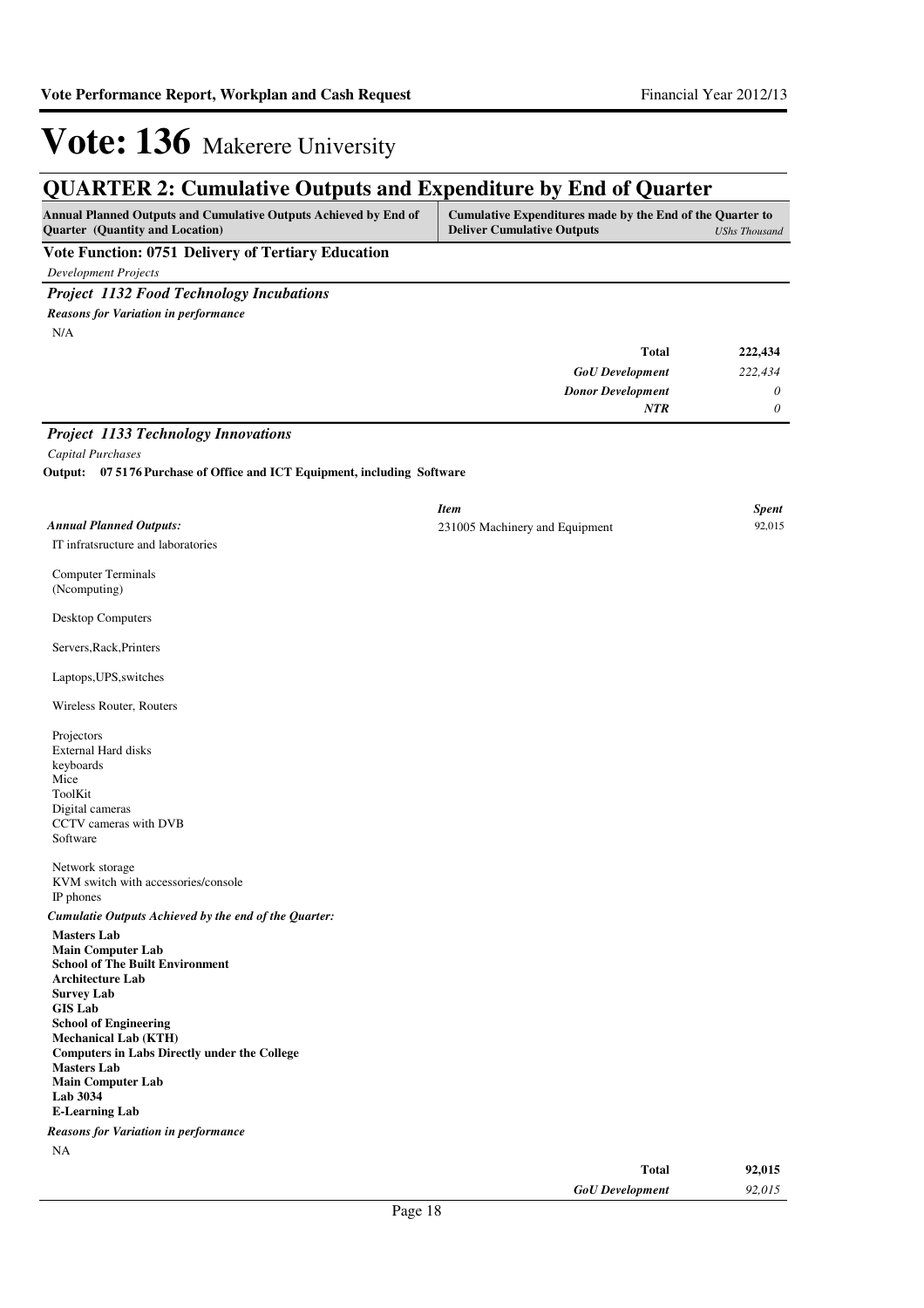#### **QUARTER 2: Cumulative Outputs and Expenditure by End of Quarter Annual Planned Outputs and Cumulative Outputs Achieved by End of Quarter (Quantity and Location) Cumulative Expenditures made by the End of the Quarter to Deliver Cumulative Outputs** *UShs Thousand* **Vote Function: 0751 Delivery of Tertiary Education** *Development Projects Project 1133 Technology Innovations Donor Development 0 NTR 0* Rehabilitation and Modernization of Laboratories- phased Specialised equipment for Vehicle Design Project Specialised equipment for Civil Engineering Department Mechanical Engineering Department Architecture Department Computer Engineering Department Electrical Engineering Department Cost target labs include Power system Lab Thermodynamics Structural/Mechanic Lab Fluid mechanic Material Lab Specialised equipment for Surveying Department **xxx 07 5177 Purchase of Specialised Machinery & Equipment Output:** *GoU Development Donor Development* **Total** *689,483 0 0* **689,483** *Cumulatie Outputs Achieved by the end of the Quarter: Annual Planned Outputs: NTR* N/A *Reasons for Variation in performance Item Spent* 231005 Machinery and Equipment 689,483 *Outputs Provided* I1876 Students form Civil Engineering, Architecture, Mechanical Engineering, Construction Economics& Management, Surveying and Electrical Engineering departments placed for Industrial Training and workshop practice Students Supervised during their Industrial Training and workshop practice **07 5101 Teaching and Training Output:** *Cumulatie Outputs Achieved by the end of the Quarter: Annual Planned Outputs: Item Spent* 282103 Scholarships and related costs 105,038

**ongoing pre placement exercise for Students form Civil Engineering, Architecture, Mechanical Engineering, Construction Economics& Management, Surveying and Electrical Engineering departments placed for Industrial Training and workshop practice Students Supervised during their Industrial Training and workshop practice**

N/A *Reasons for Variation in performance*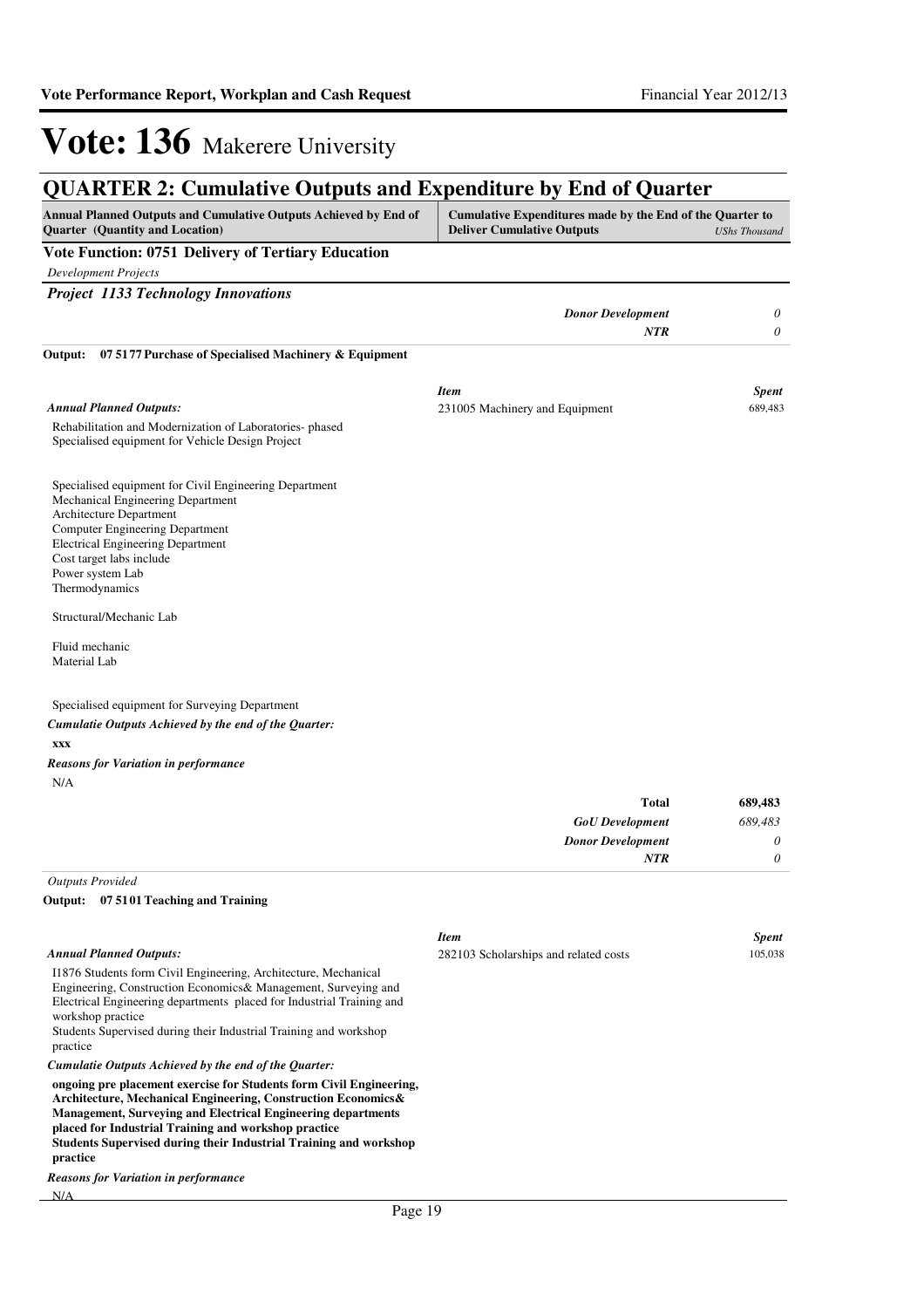### **QUARTER 2: Cumulative Outputs and Expenditure by End of Quarter**

| <b>Annual Planned Outputs and Cumulative Outputs Achieved by End of</b>     | Cumulative Expenditures made by the End of the Quarter to |
|-----------------------------------------------------------------------------|-----------------------------------------------------------|
| <b>Deliver Cumulative Outputs</b><br><b>Ouarter</b> (Quantity and Location) | UShs Thousand                                             |

**Vote Function: 0751 Delivery of Tertiary Education**

*Development Projects*

*Project 1133 Technology Innovations*

| Total                                                   | 105.038  |
|---------------------------------------------------------|----------|
| <b>GoU</b> Development                                  | 105,038  |
| <b>Donor Development</b>                                | $\theta$ |
| NTR                                                     | $\theta$ |
| Output: 07 51 02 Research, Consultancy and Publications |          |

Vehicle Design Project Design, Prototyping and Industrialization of the KAYOOLA the CRTT 28- Seater Solar Bus Concept Vehicle. iLabs@MAK Project research in development of iLabs, deployed of iLabs, promoted technology innovation in secondary schools, extension of iLabs to other public Universities, research disseminated, cementing linkages iLabs shared with global partners. Research into adoption of solar technology Writing of specification and procurement of construction services for BRP extension capacity building Irrigation Project Developed and transferred low-cost water pumping and irrigation technologies to farmers in Uganda for food security Academic Records Management Systems (ARMS) Project- Prototypes developed based on Requirements and Design Specification- Piloting, optimisation and capacity development **Equipment (Hardware and Software) iLabs design Specifications Training with Spear Motors Company LTD Initial fabrication and assembling of the subsystems local capacity in the field of cost effective and environmentally friendly transportation technology Local Government authorities (LC1, LC3, LC5) trained Public awareness campaign nationwide using radio, road show and newspapers designed iLabs@MAK project has now moved to schools. The students under the project have been able to make robots including the famous Bomb Detector and Disassembling Robot. It is also undertaking development of the first locally manufactured smart phone, dubbed**  *Cumulatie Outputs Achieved by the end of the Quarter: Annual Planned Outputs: Item Spent* 282103 Scholarships and related costs 526,788

**the Pearl. The phone will be an output of the final year research by a team of six undergraduate students**

**The college has continued to do research in the area of agriculture by**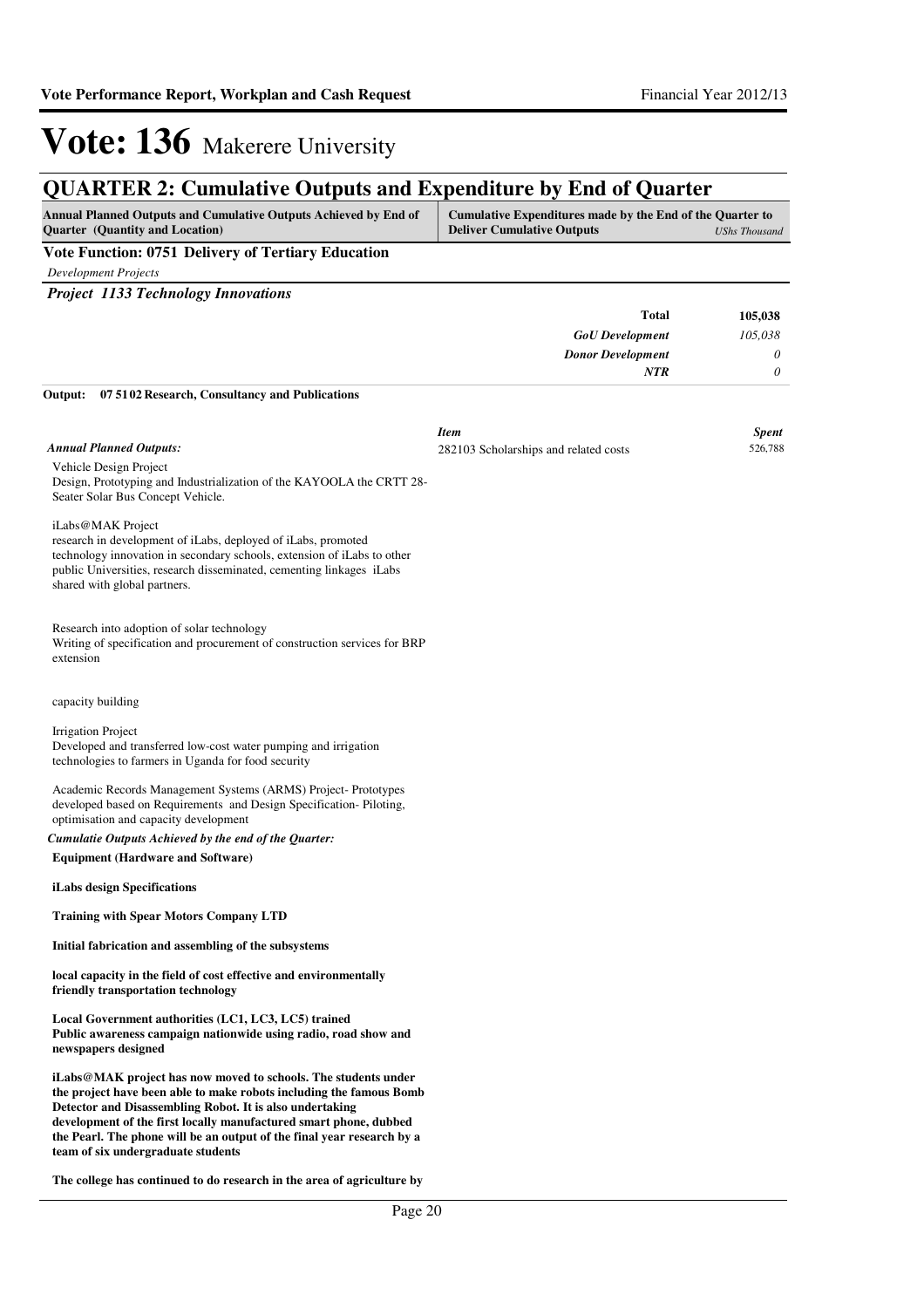### **QUARTER 2: Cumulative Outputs and Expenditure by End of Quarter**

| <b>Annual Planned Outputs and Cumulative Outputs Achieved by End of</b> | Cumulative Expenditures made by the End of the Quarter to |               |
|-------------------------------------------------------------------------|-----------------------------------------------------------|---------------|
| <b>Ouarter</b> (Quantity and Location)                                  | <b>Deliver Cumulative Outputs</b>                         | UShs Thousand |

#### **Vote Function: 0751 Delivery of Tertiary Education**

*Development Projects*

#### *Project 1133 Technology Innovations*

**manufacturing and testing 10 prototypes of 5 models of Makpumps (two each) to help farmers reduce the costs of irrigation. These are cheap and affordable water pumps that farmers can use to irrigate land all year round.** 

**• Testing of 2 solar systems**

**• Concept creation with Energy Explorerz to implement solar clubs in schools (5 districts)**

#### **Academic Records**

**•**

**•Paper Written, Submitted and Accepted for Presentation and Publication at the International Conference on Education Research and Innovations 2012 in Madrid Spain. •Defined Research Concept for Mobile Phone-Based Two Factor Authentication for Web Applications •Design Specifications for the ARMS Notification Pr otocol Finalized •End-2-End Integration Tests of ARMS 1.0 and Bug Fi xing •Java Based Web Application, Android & IOS Mobile A pplications Development Internship for 6 Student Interns from Electrical,** 

**Telecommunications and Computer Engineering Year II Started**

N/A *Reasons for Variation in performance*

| 526,788  | Total                    |
|----------|--------------------------|
| 526,788  | <b>GoU</b> Development   |
| $\theta$ | <b>Donor Development</b> |
| $\theta$ | <b>NTR</b>               |

#### **07 5103 Outreach Output:**

*Annual Planned Outputs:*

| <i>Item</i>                           | <b>Spent</b> |
|---------------------------------------|--------------|
| 282103 Scholarships and related costs | 322,054      |

Knowledge transfer partnerships

Innovation Systems and Clusters Programme Built capacities of the cluster initiative through innovative knowledge partnerships, enhancement of business skills/capacities and cluster strengthening.

Technology Development and Transfer Centre Research and Design, Centre based, Students based Projects fund, Study Tour, Procurement, pay administrative allowances

#### CWRC

MakaPads Project Increased production of MAKAPADS and developmnet of diapers

*Cumulatie Outputs Achieved by the end of the Quarter:*

**Centre for Energy/Solar**

**• Training in Soroti (79 participants)**

**• Training in Kumi (94 participants)**

**• Training in Kampala / Rubaga (45 participants)**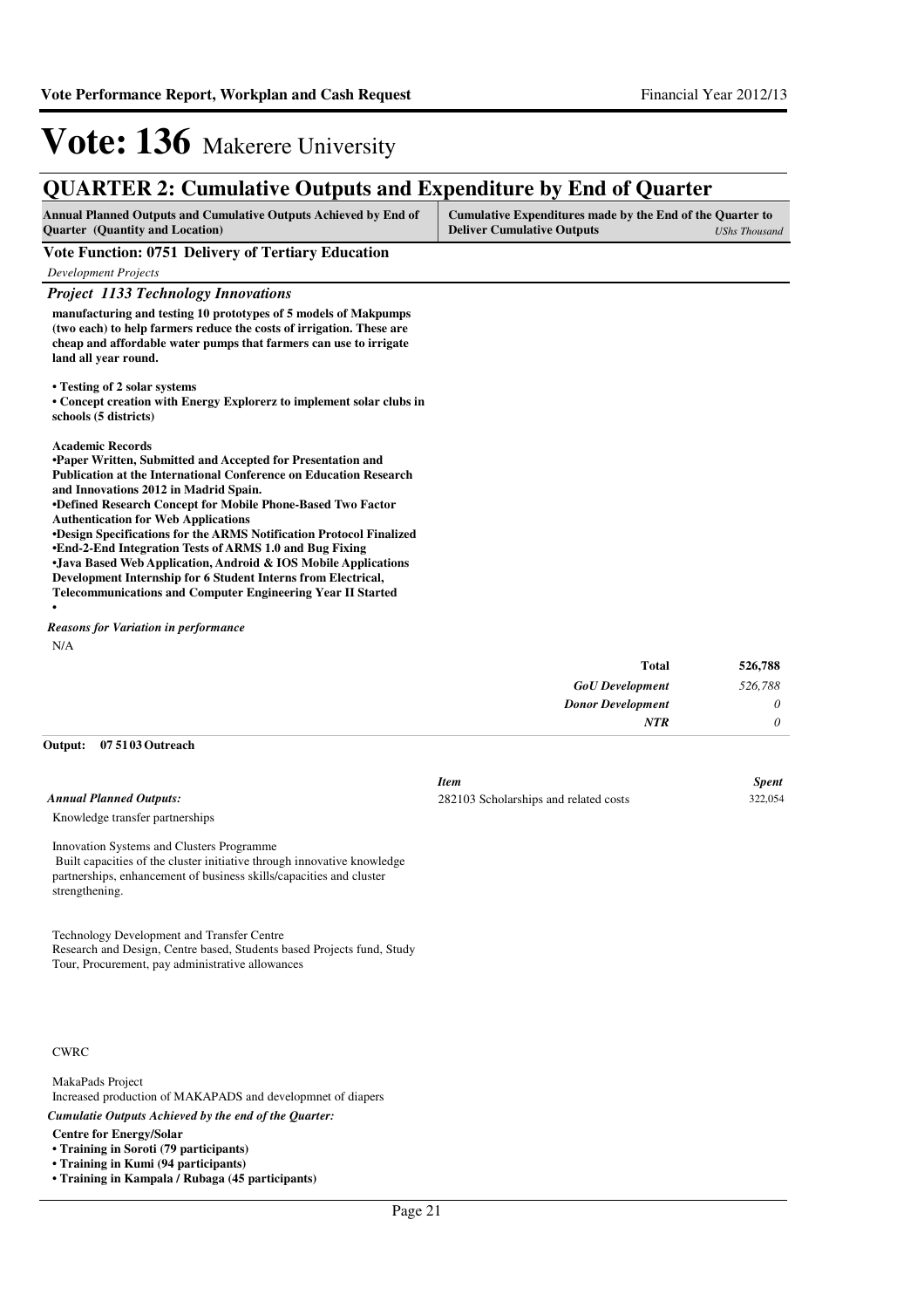### **QUARTER 2: Cumulative Outputs and Expenditure by End of Quarter**

| <b>Annual Planned Outputs and Cumulative Outputs Achieved by End of</b> | Cumulative Expenditures made by the End of the Quarter to |               |
|-------------------------------------------------------------------------|-----------------------------------------------------------|---------------|
| <b>Ouarter</b> (Quantity and Location)                                  | <b>Deliver Cumulative Outputs</b>                         | UShs Thousand |

#### **Vote Function: 0751 Delivery of Tertiary Education**

*Development Projects*

#### *Project 1133 Technology Innovations*

**Energy efficiency week with MEMD • CEDAT open day**

#### **Irrigation Project**

**The college has continued to do research in the area of agriculture by manufacturing and testing 10 prototypes of 5 models of Makpumps (two each) to help farmers reduce the costs of irrigation. These are cheap and affordable water pumps that farmers can use to irrigate land all year round.**

#### **Community Wireless Resource Centre (CWRC)**

**Research into Radio Resource Management and Building Capacity The CWRC conducted an Industrial Training session from the period June to September 2012 in which Seven students participated. Two of these were from Ndejje University and the rest from the Department of Electrical and Computer Engineering, Makerere University.**

#### **MakaPads**

**Produced enough packaging bags in three different designs i.e. MakaPads without wings Super Absorbent for United Nations High Commission for Refugees - UNHCR, MakaPads with wings Normal Absorbent and MakaPads with wings Super Absorbent. A total of 840,000 packaging bags were purchased from Kai Leading Import & Export Co. Ltd based in China. These will be able to sustain MakaPads production for the next 6 months.** 

**MakaPads packed in the multi coloured bags were distributed to a total of 20 shops in different places**

#### **Clusters**

**Twenty one members of the Mpigi Coffee Cluster participated in a two day Local Facilitator Training course in Cluster Development and Management which is aimed at strengthening the development of Cluster Initiatives under the Innovation Systems and Clusters Programme. The training which is part of the early formation stages of a Cluster is designed to address critical Cluster strategic areas which are vital in providing strategic direction for the Individual Cluster Initiatives and the Programme as a whole. Participants included coffee farmers, government officials, and academia.**

**the leather cluster under ISCP-U in collaboration with the Centre for Technology Design and Development as well as Mechanical Engineering student Matovu Alexander are utilizing the opportunity to develop quality leather dies using the CNC machine**

#### NA *Reasons for Variation in performance*

| 322,054  | <b>Total</b>             |
|----------|--------------------------|
| 322,054  | <b>GoU</b> Development   |
| $\theta$ | <b>Donor Development</b> |
| 0        | <b>NTR</b>               |
|          |                          |

**Output: 07 5105 Administration and Support Services**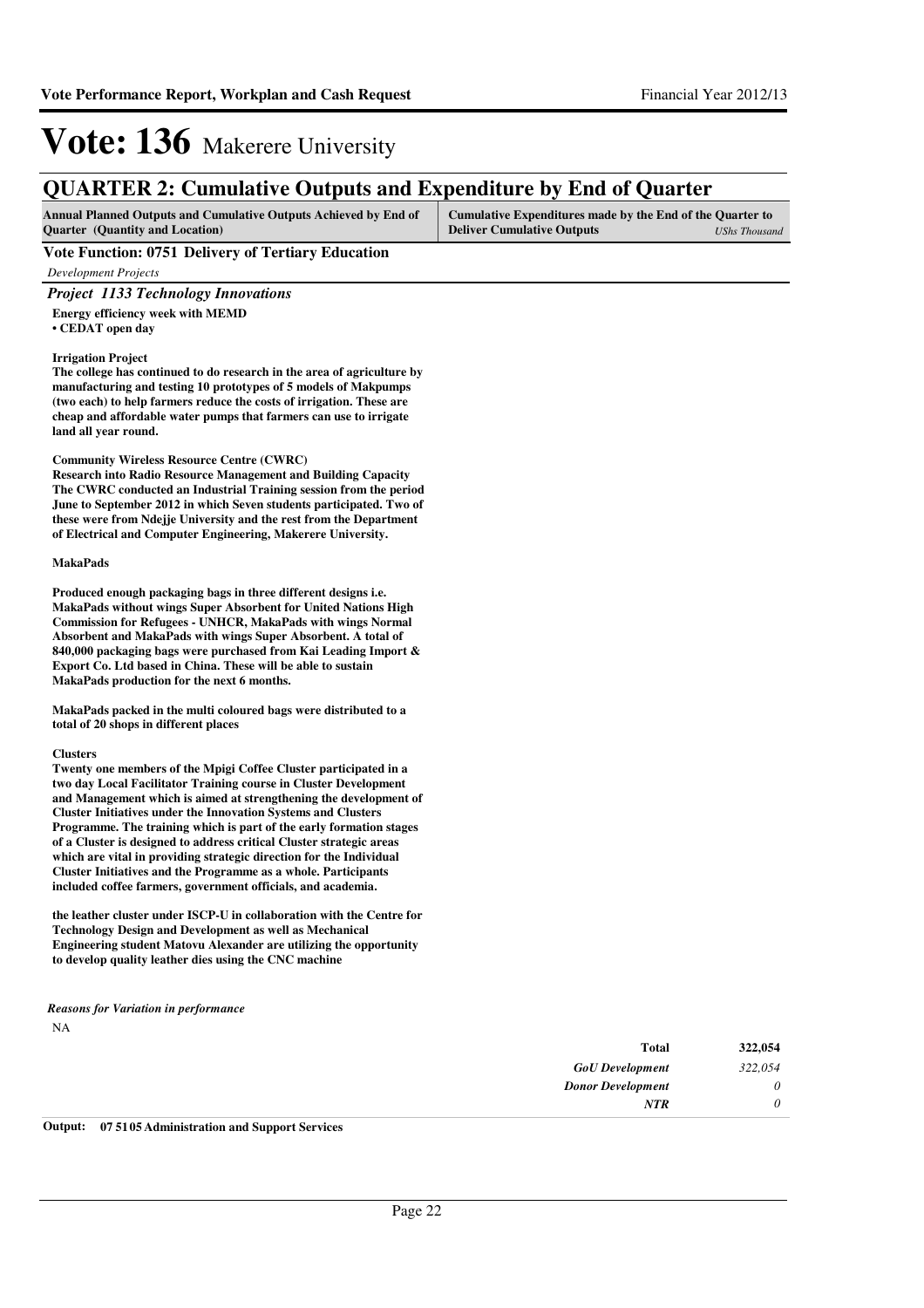### **QUARTER 2: Cumulative Outputs and Expenditure by End of Quarter**

| QUANTEN 2: Cumulative Outputs and Expenditure by Eild of Quarter                                           |                                                                                                                 |              |  |
|------------------------------------------------------------------------------------------------------------|-----------------------------------------------------------------------------------------------------------------|--------------|--|
| Annual Planned Outputs and Cumulative Outputs Achieved by End of<br><b>Ouarter</b> (Quantity and Location) | Cumulative Expenditures made by the End of the Quarter to<br><b>Deliver Cumulative Outputs</b><br>UShs Thousand |              |  |
| <b>Vote Function: 0751 Delivery of Tertiary Education</b>                                                  |                                                                                                                 |              |  |
| <b>Development Projects</b>                                                                                |                                                                                                                 |              |  |
| <b>Project 1133 Technology Innovations</b>                                                                 |                                                                                                                 |              |  |
|                                                                                                            | <b>Item</b>                                                                                                     | <b>Spent</b> |  |
| <b>Annual Planned Outputs:</b>                                                                             | 282103 Scholarships and related costs                                                                           | 101,217      |  |
| Effective project implementation                                                                           |                                                                                                                 |              |  |
| Cumulatie Outputs Achieved by the end of the Quarter:                                                      |                                                                                                                 |              |  |
| <b>Coordination, Monitoring and Evaluation undertaken</b>                                                  |                                                                                                                 |              |  |
| <b>Reasons for Variation in performance</b>                                                                |                                                                                                                 |              |  |
| NA                                                                                                         |                                                                                                                 |              |  |
|                                                                                                            | <b>Total</b>                                                                                                    | 101,217      |  |
|                                                                                                            | <b>GoU</b> Development                                                                                          | 101,217      |  |
|                                                                                                            | <b>Donor Development</b>                                                                                        | 0            |  |
|                                                                                                            | <b>NTR</b>                                                                                                      | 0            |  |

#### *Project 1134 SPEDA*

*Capital Purchases*

#### **07 5177 Purchase of Specialised Machinery & Equipment Output:**

|                                                                                                                                                                                                                                                                                                                                                                                                                                                                 | <b>Item</b>                    | <b>Spent</b> |
|-----------------------------------------------------------------------------------------------------------------------------------------------------------------------------------------------------------------------------------------------------------------------------------------------------------------------------------------------------------------------------------------------------------------------------------------------------------------|--------------------------------|--------------|
| <b>Annual Planned Outputs:</b>                                                                                                                                                                                                                                                                                                                                                                                                                                  | 231005 Machinery and Equipment | 92,015       |
| Labs equipment & Materials for each value chain                                                                                                                                                                                                                                                                                                                                                                                                                 |                                |              |
| 1. Poultry Industry                                                                                                                                                                                                                                                                                                                                                                                                                                             |                                |              |
| 2. Lab Science Education and Industrial Technology                                                                                                                                                                                                                                                                                                                                                                                                              |                                |              |
| 3. Dairy Industry                                                                                                                                                                                                                                                                                                                                                                                                                                               |                                |              |
| 4. Meat Industry                                                                                                                                                                                                                                                                                                                                                                                                                                                |                                |              |
| Cumulatie Outputs Achieved by the end of the Quarter:                                                                                                                                                                                                                                                                                                                                                                                                           |                                |              |
| Specialized equipment is quite difficult to procure. Specific<br>companies have been approached, procurement of specialized value<br>chain skilling equipment underway from local market.<br>$\sim$ Agricultural Tractor + Implements was delivered (Minister of<br>Education to inaugurate at ceremony for handover). This is in line<br>with training students in mechanized agriculture (maize for silage)<br>under the dairy value chain at Nakyesasa Farm. |                                |              |
| <b>Reasons for Variation in performance</b>                                                                                                                                                                                                                                                                                                                                                                                                                     |                                |              |
| ΝA                                                                                                                                                                                                                                                                                                                                                                                                                                                              |                                |              |

| <b>INA</b> |  |  |  |
|------------|--|--|--|
|            |  |  |  |
|            |  |  |  |
|            |  |  |  |
|            |  |  |  |

| 92,015   | <b>Total</b>             |
|----------|--------------------------|
| 92,015   | <b>GoU</b> Development   |
| $\theta$ | <b>Donor Development</b> |
| $\theta$ | <b>NTR</b>               |
|          |                          |

**07 5180 Construction and rehabilitation of learning facilities (Universities) Output:**

|                                                                                                                                                                                           | <b>Item</b>                      |       | <b>Spent</b> |
|-------------------------------------------------------------------------------------------------------------------------------------------------------------------------------------------|----------------------------------|-------|--------------|
| <b>Annual Planned Outputs:</b>                                                                                                                                                            | 231001 Non-Residential Buildings |       | 214,031      |
| Skills & Technology Incubation Centre infrastructure                                                                                                                                      |                                  |       |              |
| Cumulatie Outputs Achieved by the end of the Ouarter:                                                                                                                                     |                                  |       |              |
| Farm roads (2 Km) opened, graded, & culverts installed.                                                                                                                                   |                                  |       |              |
| ~Renovation of the 3 Houses (Student hostel, Administration block,<br>Staff quarters) is progressing fairly. When completed, the structures<br>shall be vital for operations at the farm. |                                  |       |              |
| <b>Reasons for Variation in performance</b>                                                                                                                                               |                                  |       |              |
| <b>NA</b>                                                                                                                                                                                 |                                  |       |              |
|                                                                                                                                                                                           |                                  | Total | 214.031      |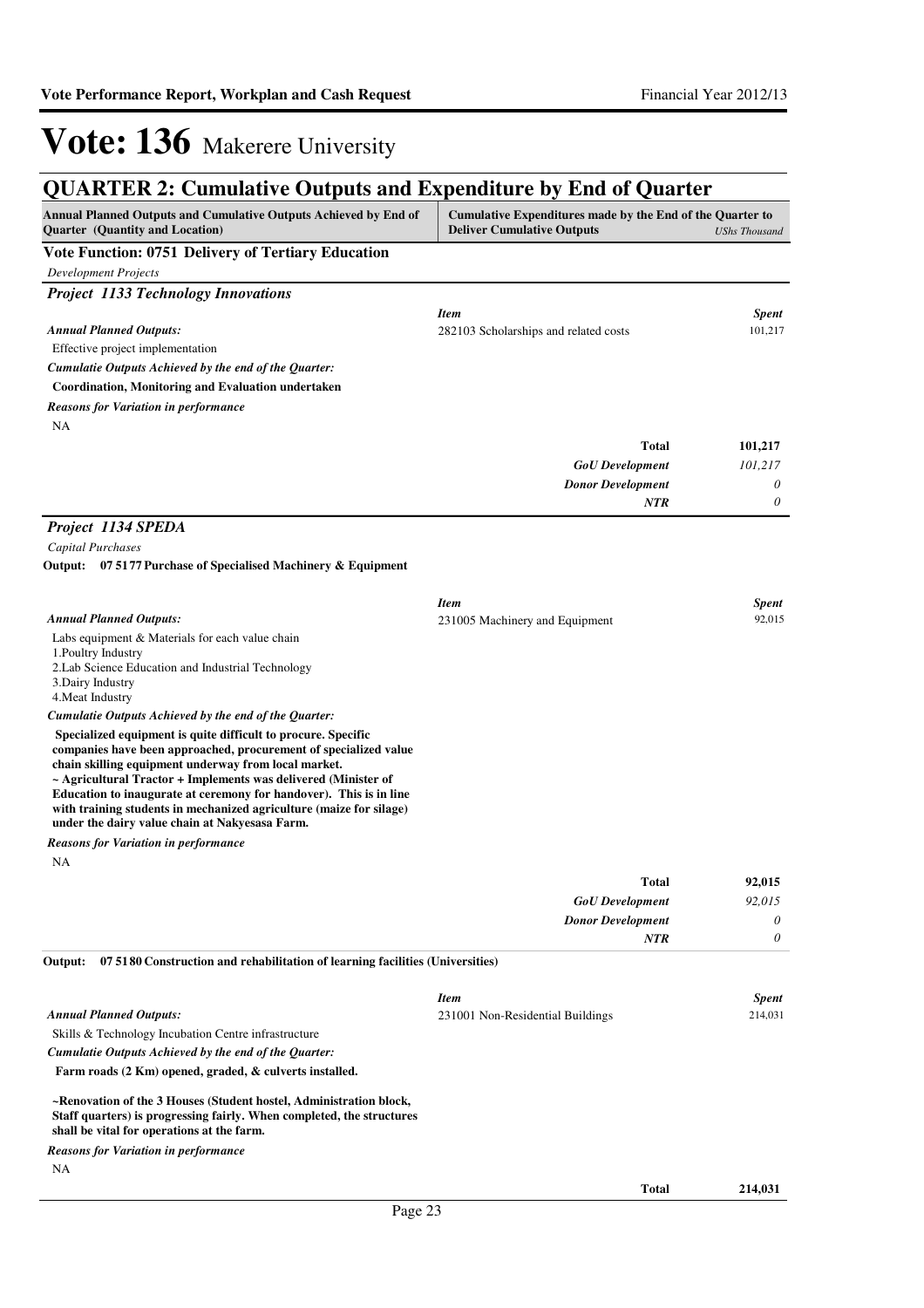### **QUARTER 2: Cumulative Outputs and Expenditure by End of Quarter**

| <b>Annual Planned Outputs and Cumulative Outputs Achieved by End of</b> | Cumulative Expenditures made by the End of the Quarter to |               |
|-------------------------------------------------------------------------|-----------------------------------------------------------|---------------|
| <b>Ouarter</b> (Quantity and Location)                                  | <b>Deliver Cumulative Outputs</b>                         | UShs Thousand |

#### **Vote Function: 0751 Delivery of Tertiary Education**

*Development Projects*

| Project 1134 SPEDA |  |
|--------------------|--|
|                    |  |

| 214,031 | <b>GoU</b> Development   |
|---------|--------------------------|
|         | <b>Donor Development</b> |
|         | NTR                      |
|         |                          |

*Outputs Provided*

#### **07 5101 Teaching and Training Output:**

|                                                                                                                                                                                                                                                                                                                                                                                                                                                                                                             | <b>Item</b>                           | <b>Spent</b> |
|-------------------------------------------------------------------------------------------------------------------------------------------------------------------------------------------------------------------------------------------------------------------------------------------------------------------------------------------------------------------------------------------------------------------------------------------------------------------------------------------------------------|---------------------------------------|--------------|
| <b>Annual Planned Outputs:</b>                                                                                                                                                                                                                                                                                                                                                                                                                                                                              | 282103 Scholarships and related costs | 148,023      |
| •1500 youth trainings are planned, given the final approval of the<br>curricula by the University<br>•Youth will be selected from each of the 13 sub regions. Selection<br>Criteria: Secondment from local governments and AFRISA selection<br>process<br>oSatellite training centres in each sub-region including. West Nile;<br>Acholi; Lango; Teso; Karamoja; Bukedi/Tororo; Busoga; Buganda;<br>Ankole; Kigezi; Toro; Bunyoro                                                                           |                                       |              |
| Cumulatie Outputs Achieved by the end of the Quarter:                                                                                                                                                                                                                                                                                                                                                                                                                                                       |                                       |              |
| 70 cross breed animals maintained as a preliminary Tick clearing<br>exercise70 students (youth) reported on 22/10/2012. Under different<br>value chains; lab $(13)$ , meat $(4)$ , piggery $(5)$ , fish $(5)$ , leather $(8)$ , feed<br>$(5)$ , wildlife $(3)$ , apiary $(3)$ Poultry $(10)$ , dairy $(14)$ . students expected<br>to reach 100 in number by 26/10/2012.<br>~ The students were initiated to the program starting with cross-<br>cutting courses like entrepreneurship & business planning. |                                       |              |
| <b>Reasons for Variation in performance</b>                                                                                                                                                                                                                                                                                                                                                                                                                                                                 |                                       |              |
| NA                                                                                                                                                                                                                                                                                                                                                                                                                                                                                                          |                                       |              |
|                                                                                                                                                                                                                                                                                                                                                                                                                                                                                                             | <b>Total</b>                          | 148,023      |
|                                                                                                                                                                                                                                                                                                                                                                                                                                                                                                             | <b>GoU</b> Development                | 148,023      |
|                                                                                                                                                                                                                                                                                                                                                                                                                                                                                                             | <b>Donor Development</b>              | 0            |

### *Donor Development 0 NTR*

#### **07 5105 Administration and Support Services Output:**

|                                                                                                                                       | <b>Item</b>                           | <b>Spent</b> |
|---------------------------------------------------------------------------------------------------------------------------------------|---------------------------------------|--------------|
| <b>Annual Planned Outputs:</b>                                                                                                        | 282103 Scholarships and related costs | 46,008       |
| Cordination and management                                                                                                            |                                       |              |
| 4 SPEDA staff employed, SPEDA training conducted, and the<br>construction of SPEDA facilities and acquisition of equipment supervised |                                       |              |
| Cumulatie Outputs Achieved by the end of the Quarter:                                                                                 |                                       |              |
| Herd maintained (drugs, acaracides) Total No. of animals (71) as per<br>24/10/2012.                                                   |                                       |              |
| ~ Herdsmen, Manager have been facilitated                                                                                             |                                       |              |
| ~ Paddock fences have maintained/repaired                                                                                             |                                       |              |
| $\sim$ 3 page Advertisement in the magazine-The Transformation to                                                                     |                                       |              |
| Prosperity (pg. 84-86)                                                                                                                |                                       |              |
| The operations committee comprised of eminent representative                                                                          |                                       |              |
| persons at COVAB has been set-up                                                                                                      |                                       |              |
| <b>Reasons for Variation in performance</b>                                                                                           |                                       |              |

NA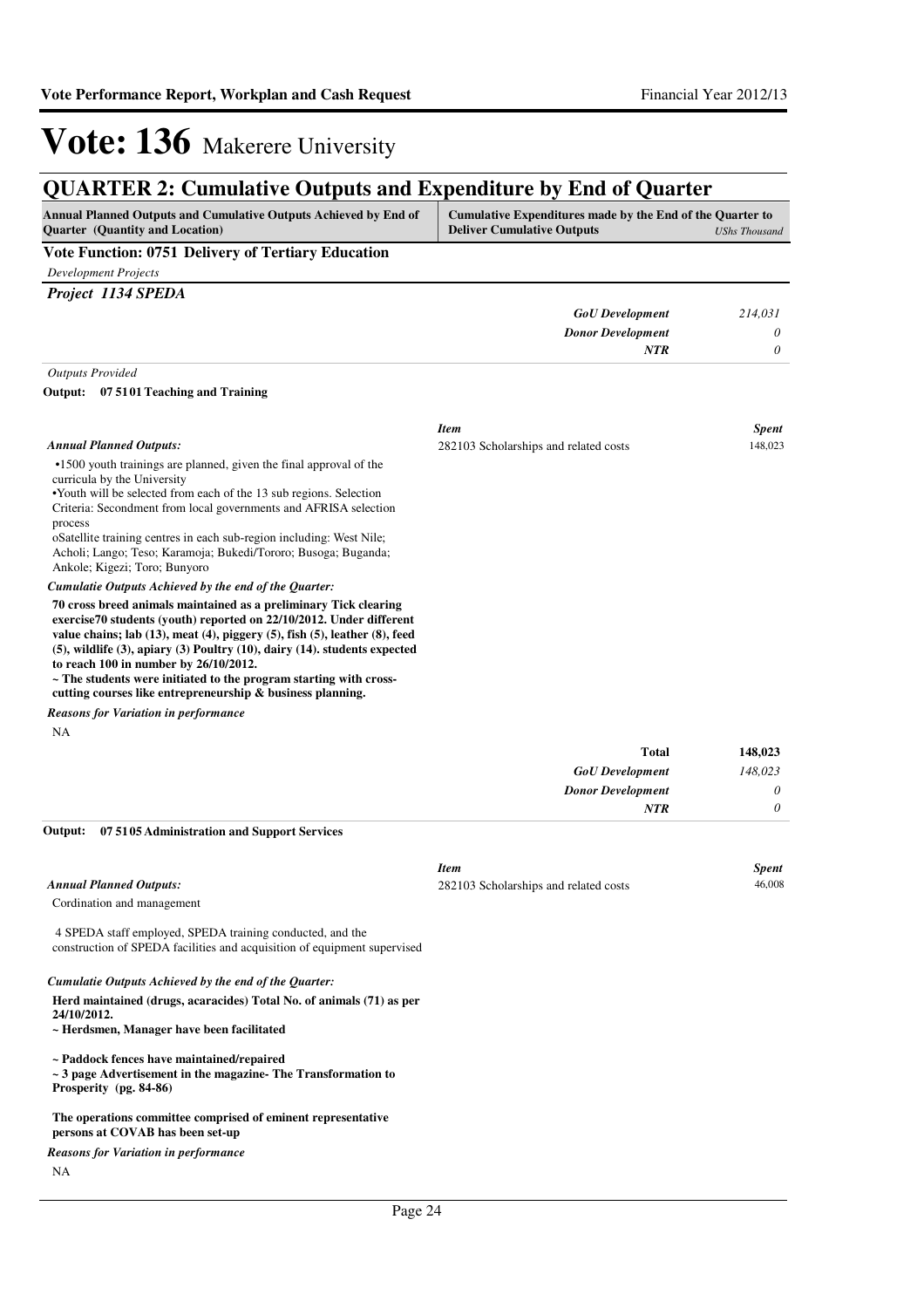### **QUARTER 2: Cumulative Outputs and Expenditure by End of Quarter**

| <b>Annual Planned Outputs and Cumulative Outputs Achieved by End of</b> | Cumulative Expenditures made by the End of the Quarter to |
|-------------------------------------------------------------------------|-----------------------------------------------------------|
| <b>Ouarter</b> (Quantity and Location)                                  | <b>Deliver Cumulative Outputs</b><br>UShs Thousand        |
| ___                                                                     |                                                           |

#### **Vote Function: 0751 Delivery of Tertiary Education**

*Development Projects*

| Project 1134 SPEDA       |          |
|--------------------------|----------|
| <b>Total</b>             | 46,008   |
| <b>GoU</b> Development   | 46,008   |
| <b>Donor Development</b> | $\theta$ |
| <b>NTR</b>               | $\theta$ |

#### *Project 1250 Support to Innovation - EV Car Project*

*Capital Purchases*

#### **07 5180 Construction and rehabilitation of learning facilities (Universities) Output:**

| <b>Annual Planned Outputs:</b>                                                                                                                                                                                                                                                                     | <b>Item</b><br>231001 Non-Residential Buildings | <b>Spent</b><br>1,340,445 |
|----------------------------------------------------------------------------------------------------------------------------------------------------------------------------------------------------------------------------------------------------------------------------------------------------|-------------------------------------------------|---------------------------|
| Cumulatie Outputs Achieved by the end of the Quarter:                                                                                                                                                                                                                                              |                                                 |                           |
| Site plan developed<br><b>Architectural design for Exterior of CRTT</b>                                                                                                                                                                                                                            |                                                 |                           |
| Pursued the acquisition of 50 pieces of land with the ministry of<br>lands: Land yet to be acquired<br>Architectural design -Developed improved Architectural Impressions<br>to act as blue Prints for construction of the Assembly line, Research<br>Labs and Office space and support facilities |                                                 |                           |
| <b>Reasons for Variation in performance</b>                                                                                                                                                                                                                                                        |                                                 |                           |
| this is part of the administrative neutral pursuit of land acquisition for the<br>CRTT site                                                                                                                                                                                                        |                                                 |                           |
|                                                                                                                                                                                                                                                                                                    | <b>Total</b>                                    | 1,340,445                 |
|                                                                                                                                                                                                                                                                                                    | <b>GoU</b> Development                          | 1,340,445                 |
|                                                                                                                                                                                                                                                                                                    | <b>Donor Development</b>                        | 0                         |
|                                                                                                                                                                                                                                                                                                    | <b>NTR</b>                                      | 0                         |

*Outputs Provided*

**07 5102 Research, Consultancy and Publications Output:**

| <b>Annual Planned Outputs:</b>                                                                                                                                                                                                                                                                                                                                           | <b>Item</b><br>282103 Scholarships and related costs | <b>Spent</b><br>1,655,377 |
|--------------------------------------------------------------------------------------------------------------------------------------------------------------------------------------------------------------------------------------------------------------------------------------------------------------------------------------------------------------------------|------------------------------------------------------|---------------------------|
| Cumulatie Outputs Achieved by the end of the Ouarter:                                                                                                                                                                                                                                                                                                                    |                                                      |                           |
| A requirements Specification of all Systems was completed<br>Dashboard and Interior Modifications of the KIIRA-EV have been<br>realised<br>Hybrid Architecture and Component sizing and selection of the<br><b>Power Train Components was completed</b><br><b>Chassis Modification of the KIIRA-EV was completed</b><br>Network Topology of all Vehicle ECUs was drafted |                                                      |                           |
| <b>Kayoola Solar Bus Prototype Development Completed the Production</b><br>and manufacturing planning for bus exterior and interior Design<br>Completed component packing and production planning for the<br>chassis, frame, Power Train and charging System<br>Developed the accelerator pedal MotoHawk model, assembled a                                              |                                                      |                           |

**message dictionary of Motor controller, Instrument Cluster and Battery Management System. Carried out Data spying of the shift lever using Lab View**

**Solar Charging system designed an components specified**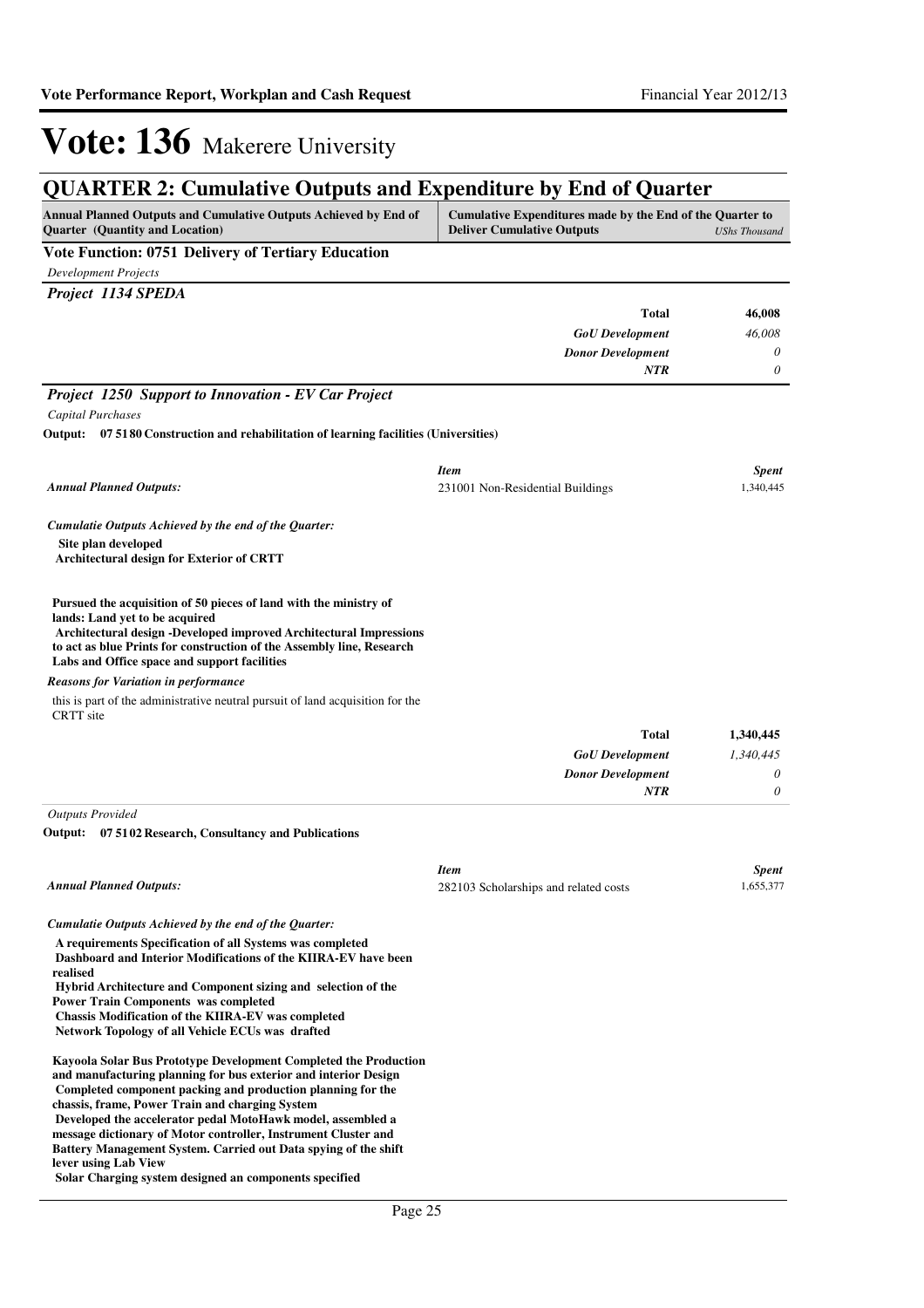### **QUARTER 2: Cumulative Outputs and Expenditure by End of Quarter**

| Annual Planned Outputs and Cumulative Outputs Achieved by End of<br><b>Quarter</b> (Quantity and Location)                                                                                                                                                                                                                                                                                                                                                                                                                                                                                                                                                                                                                                                                                                                                                                                                                                                                                                                                                                                                                                                                                                                                                                                                                                                                                                                                                                                                                                                                                                                                                                                                                                                                                                                                                                                                                                                                                                                                                                                                                                                          | Cumulative Expenditures made by the End of the Quarter to<br><b>Deliver Cumulative Outputs</b><br><b>UShs Thousand</b> |
|---------------------------------------------------------------------------------------------------------------------------------------------------------------------------------------------------------------------------------------------------------------------------------------------------------------------------------------------------------------------------------------------------------------------------------------------------------------------------------------------------------------------------------------------------------------------------------------------------------------------------------------------------------------------------------------------------------------------------------------------------------------------------------------------------------------------------------------------------------------------------------------------------------------------------------------------------------------------------------------------------------------------------------------------------------------------------------------------------------------------------------------------------------------------------------------------------------------------------------------------------------------------------------------------------------------------------------------------------------------------------------------------------------------------------------------------------------------------------------------------------------------------------------------------------------------------------------------------------------------------------------------------------------------------------------------------------------------------------------------------------------------------------------------------------------------------------------------------------------------------------------------------------------------------------------------------------------------------------------------------------------------------------------------------------------------------------------------------------------------------------------------------------------------------|------------------------------------------------------------------------------------------------------------------------|
| <b>Vote Function: 0751 Delivery of Tertiary Education</b>                                                                                                                                                                                                                                                                                                                                                                                                                                                                                                                                                                                                                                                                                                                                                                                                                                                                                                                                                                                                                                                                                                                                                                                                                                                                                                                                                                                                                                                                                                                                                                                                                                                                                                                                                                                                                                                                                                                                                                                                                                                                                                           |                                                                                                                        |
| <b>Development Projects</b>                                                                                                                                                                                                                                                                                                                                                                                                                                                                                                                                                                                                                                                                                                                                                                                                                                                                                                                                                                                                                                                                                                                                                                                                                                                                                                                                                                                                                                                                                                                                                                                                                                                                                                                                                                                                                                                                                                                                                                                                                                                                                                                                         |                                                                                                                        |
| <b>Project 1250 Support to Innovation - EV Car Project</b>                                                                                                                                                                                                                                                                                                                                                                                                                                                                                                                                                                                                                                                                                                                                                                                                                                                                                                                                                                                                                                                                                                                                                                                                                                                                                                                                                                                                                                                                                                                                                                                                                                                                                                                                                                                                                                                                                                                                                                                                                                                                                                          |                                                                                                                        |
| Produced sample Product of KAYOOLA Passenger chair<br><b>CRTT Construction</b><br>Pursued the acquisition of 50 pieces of land with the ministry of<br>lands: Land yet to be acquired<br>Architectural design -Developed improved Architectural Impressions<br>to act as blue Prints for construction of the Assembly line, Research<br>Labs and Office space and support facilities<br>Design and Development of the KIIRA-EV SMACK Smart Car<br>Concept A requirements Specification of all Systems was completed<br>Dashboard and Interior Modifications of the KIIRA-EV have been<br>realised<br>Hybrid Architecture and Component sizing and selection of the<br><b>Power Train Components was completed</b><br><b>Chassis Modification of the KIIRA-EV was completed</b><br>Network Topology of all Vehicle ECUs was drafted<br>Training and Capacity Development Facilitated at the Junior<br>Scientifique Café sessions held at St. Kizito Secondary School,<br>Turkish Light Academy and Nabisunsa Girls' S.S.S.<br>Participated in a 3-day training in Advanced LabVIEW technical<br>skills at CEDAT<br>Started a Mentorship program to encourage innovation among<br>young children<br><b>Hosted SMACK STIC students at CEDAT</b><br>Started an eight month internship program for SMACK S.6 Vaccists<br>Sponsoring of Gerald Baguma for Masters in Embedded Systems<br><b>Conferences, Exhibitions and Publicity Exhibited at the CEDAT</b><br>Open day, Uganda International Trade Fair 2012 and at<br>Uganda@50, Kololo Air Strip<br><b>Hosted a CNN Inside Africa Interview</b><br>Held a meeting with the Managing Director, National Instruments<br>about prospective technology NI can share with CRTT<br><b>Hosted Vaal University</b><br>Procurement Prototyping site materials were delivered to CEDAT<br>Issued orders for Procurement of Batteries, Motor and controller,<br>transmission system, Battery Management System (BMS), Electronic<br><b>Control Units and MotoHawk Software.</b><br><b>Contracted Saracen Security services to safeguard CRTT Premises</b><br>Initiated Procurement of Motor and controller, Gearbox, Electronic |                                                                                                                        |
| Control Units, DC-DC and BMS system of the Battery Management                                                                                                                                                                                                                                                                                                                                                                                                                                                                                                                                                                                                                                                                                                                                                                                                                                                                                                                                                                                                                                                                                                                                                                                                                                                                                                                                                                                                                                                                                                                                                                                                                                                                                                                                                                                                                                                                                                                                                                                                                                                                                                       |                                                                                                                        |
| <b>System for the KIIRA-EV SMACK</b><br>Had several visits to local manufacturers and service providers and<br>identified local manufacturing capacity of some prototyping                                                                                                                                                                                                                                                                                                                                                                                                                                                                                                                                                                                                                                                                                                                                                                                                                                                                                                                                                                                                                                                                                                                                                                                                                                                                                                                                                                                                                                                                                                                                                                                                                                                                                                                                                                                                                                                                                                                                                                                          |                                                                                                                        |
| materials                                                                                                                                                                                                                                                                                                                                                                                                                                                                                                                                                                                                                                                                                                                                                                                                                                                                                                                                                                                                                                                                                                                                                                                                                                                                                                                                                                                                                                                                                                                                                                                                                                                                                                                                                                                                                                                                                                                                                                                                                                                                                                                                                           |                                                                                                                        |

NA *Reasons for Variation in performance*

| <b>Total</b>              | 1,655,377  |
|---------------------------|------------|
| <b>GoU</b> Development    | 1,655,377  |
| <b>Donor Development</b>  | $\theta$   |
| NTR                       | $\theta$   |
| <b>GRAND TOTAL</b>        | 82,334,946 |
| <b>Wage Recurrent</b>     | 21,562,918 |
| <b>Non Wage Recurrent</b> | 6,754,853  |
| <b>GoU</b> Development    | 7,126,065  |
| <b>Donor Development</b>  | 1,430,816  |
| <b>NTR</b>                | 45,460,294 |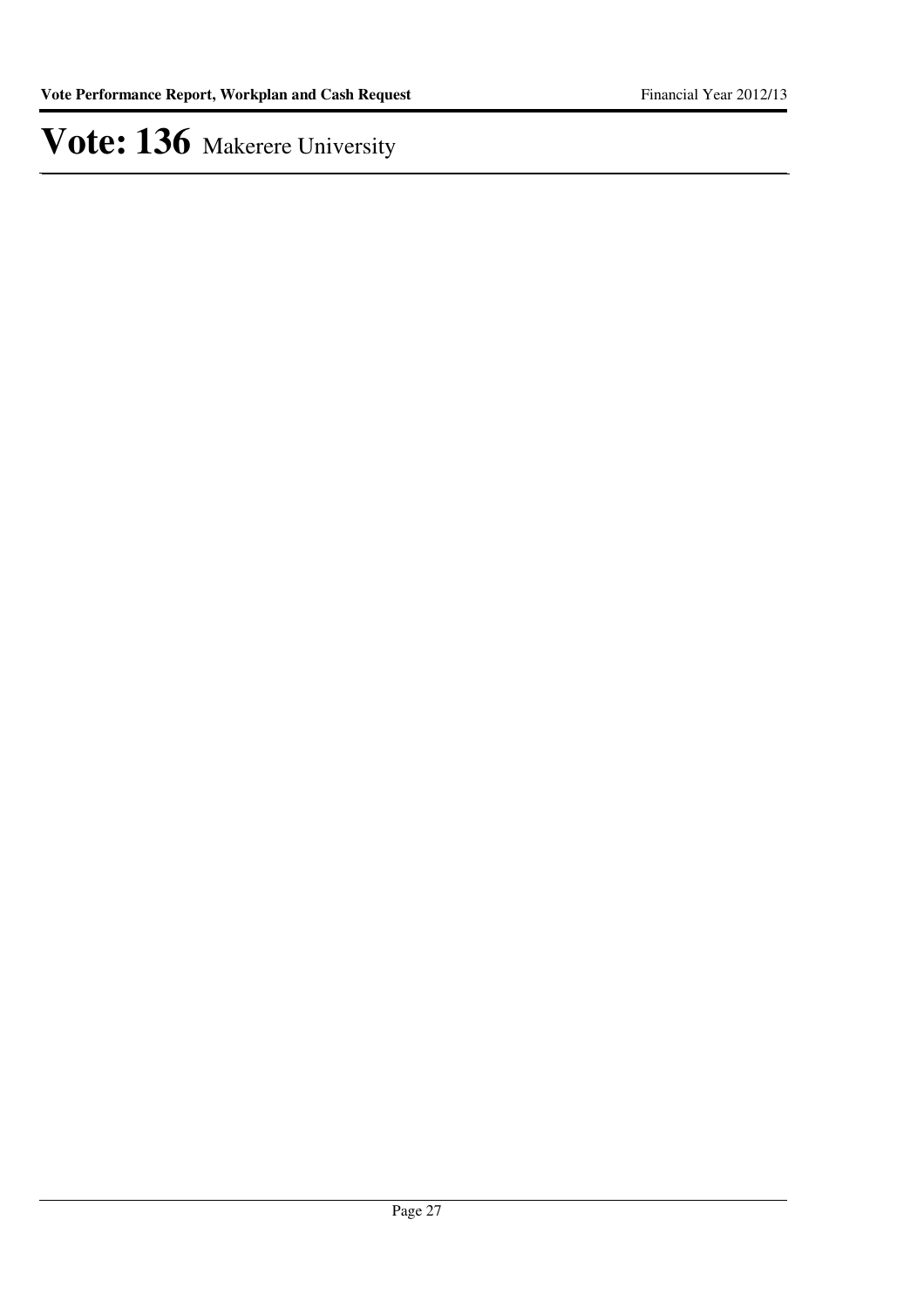#### **QUARTER 2: Outputs and Expenditure in Quarter Planned and Actual Outputs in Quarter (Quantity and Location) Expenditures incurred in the Quarter to deliver outputs**  *UShs Thousand* **Vote Function: 0751 Delivery of Tertiary Education** *Recurrent Programmes Programme 01 Headquarters Outputs Funded* IDI Prevention, Care and Treatment costs Clinic staff (25% salary contribution) (see attached list of staff) Clinic services oversight and supervision by IDI Senior Mgt. Program expenses Second line ARV drugs Non ARVs drugs Routine clinic supplies and medical equipment Specialised lab tests & diagnostics Advanced lab tests X-Rays, Ultra-sounds, other tests Clinical forms & stationery Integrated Clinic Enterprise Application (ICEA) - IT hardware and software support for patient management system Continuing Medical Education (CME) training for clinic staff Community relations & advocacy Transport & travel expenses Office expenses; phone, stationery Facilities; electricity, water, generator Facility operations; cleaning, garbage, security, infection control, security, sanitation Insurance- professional liability Building capacity to replicate IDI models of care in Uganda for improved cost effectiveness in support of MoH. **IDI Prevention, Care and Treatment costs Clinic staff (25% salary contribution) (see attached list of staff) Clinic services oversight and supervision by IDI Senior Mgt. Program expenses Second line ARV drugs Non ARVs drugs Routine clinic supplies and medical equipment Specialised lab tests & diagnostics Advanced lab tests X-Rays, Ultra-sounds, other tests Clinical forms & stationery Integrated Clinic Enterprise Application (ICEA) - IT hardware and software support for patient management system Continuing Medical Education (CME) training for clinic staff Community relations & advocacy Transport & travel expenses Office expenses; phone, stationery Facilities; electricity, water, generator Facility operations; cleaning, garbage, security, infection control, security, sanitation Insurance- professional liability Building capacity to replicate IDI models of care in Uganda for improved cost effectiveness in support of MoH. 07 5151 Support to Infectious Diseases Institute Output:** *Actual Outputs Achieved in Quarter: Outputs Planned in Quarter:* Delayed harmonisation between the Chart of Accounts codes for the activity led to delayed disbursement *Reasons for Variation in performance*

| Total                 |  |
|-----------------------|--|
| <b>Wage Recurrent</b> |  |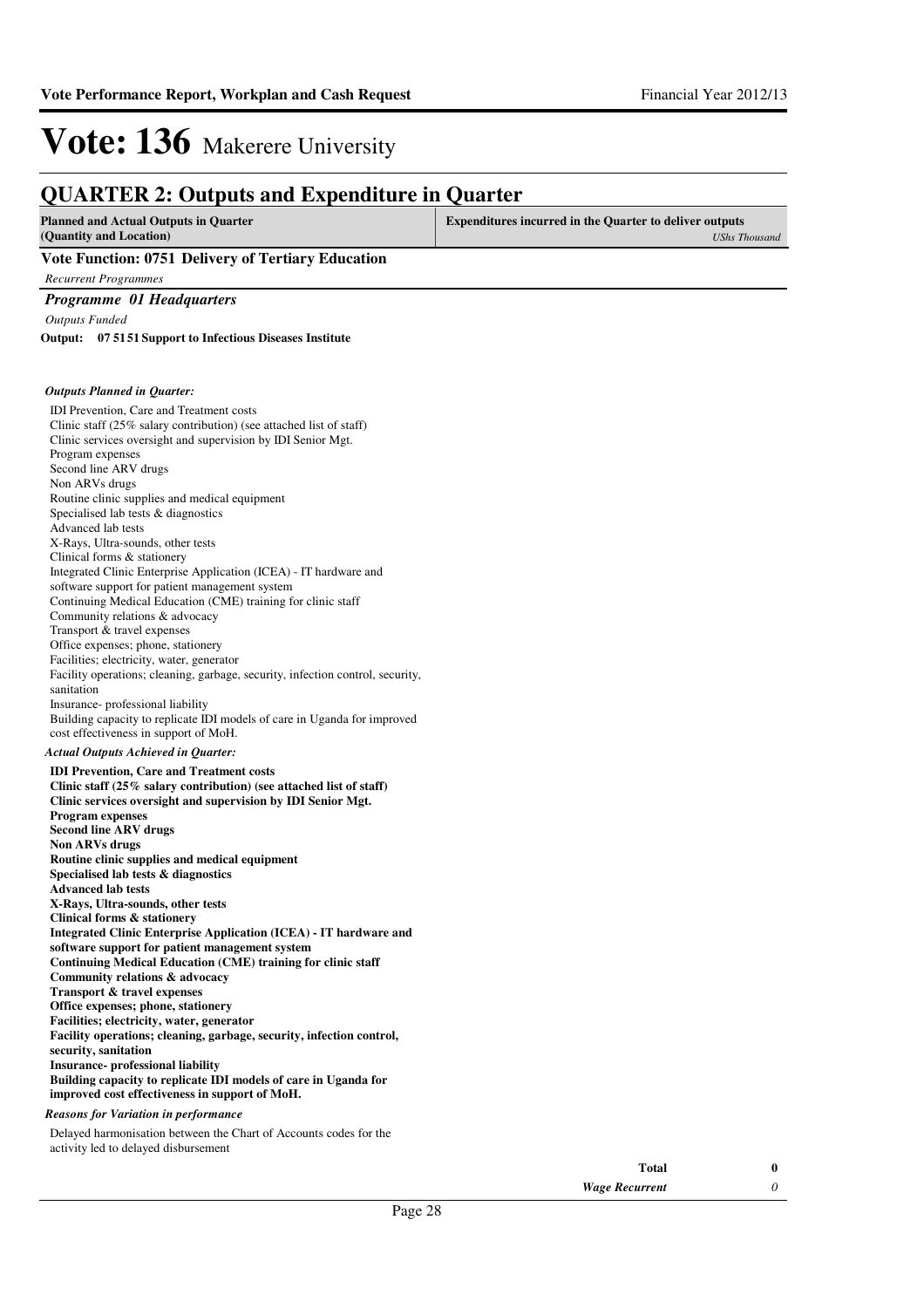## **Vote: 136** Makerere University

| <b>QUARTER 2: Outputs and Expenditure in Quarter</b>                                                          |                                                                 |                      |
|---------------------------------------------------------------------------------------------------------------|-----------------------------------------------------------------|----------------------|
| <b>Planned and Actual Outputs in Quarter</b><br>(Quantity and Location)                                       | <b>Expenditures incurred in the Quarter to deliver outputs</b>  | <b>UShs Thousand</b> |
| Vote Function: 0751 Delivery of Tertiary Education                                                            |                                                                 |                      |
| <b>Recurrent Programmes</b>                                                                                   |                                                                 |                      |
| <b>Programme 01 Headquarters</b>                                                                              |                                                                 |                      |
|                                                                                                               | <b>Non Wage Recurrent</b>                                       | 0                    |
|                                                                                                               | NTR                                                             | 0                    |
| <b>Outputs Provided</b>                                                                                       |                                                                 |                      |
| Output: 07 5101 Teaching and Training                                                                         |                                                                 |                      |
|                                                                                                               |                                                                 |                      |
|                                                                                                               | <b>Item</b>                                                     | <b>Spent</b>         |
| <b>Outputs Planned in Quarter:</b>                                                                            | 211101 General Staff Salaries                                   | 7,830,756            |
| Enrollement at undergraduate 31607 and postgrad level 1506                                                    | 211102 Contract Staff Salaries (Incl. Casuals,                  | 410,305              |
|                                                                                                               | Temporary)                                                      |                      |
| Academic programs                                                                                             | 211103 Allowances                                               | 2,771,534            |
| 81 undergraduate programmes<br>6 Diploma 94 Masters and 7 postgraduate Diplomas                               | 212101 Social Security Contributions (NSSF)                     | 584,459              |
| Assessment and curriculum revision for existing programs. Harmonisation                                       | 212201 Social Security Contributions                            | 113,060              |
| of academic programmes.                                                                                       | 221001 Advertising and Public Relations                         | 22,340               |
|                                                                                                               | 221002 Workshops and Seminars                                   | 43,913               |
| Increased acess to library materials through subcription to online journals<br>and databases                  | 221003 Staff Training                                           | 69,408               |
| <b>Actual Outputs Achieved in Quarter:</b>                                                                    | 221005 Hire of Venue (chairs, projector etc)                    | 80,045               |
| Enrollement at undergraduate 31607 and postgrad level 1506                                                    | 221007 Books, Periodicals and Newspapers                        | 48,624               |
|                                                                                                               | 221008 Computer Supplies and IT Services                        | 128,023              |
| <b>Academic programs</b>                                                                                      | 221009 Welfare and Entertainment                                | 24,345               |
| 81 undergraduate programmes                                                                                   | 221011 Printing, Stationery, Photocopying and<br><b>Binding</b> | 135,124              |
| 6 Diploma 94 Masters and 7 postgraduate Diplomas<br>Assessment and curriculum revision for existing programs. | 221012 Small Office Equipment                                   | 799                  |
| Harmonisation of academic programmes.                                                                         | 221014 Bank Charges and other Bank related costs                | 3,778                |
|                                                                                                               | 221017 Subscriptions                                            | 14,011               |
| Increased acess to library materials through subcription to online                                            | 222001 Telecommunications                                       | 3,415                |
| journals and databases                                                                                        | 222002 Postage and Courier                                      | 3,314                |
| Reasons for Variation in performance                                                                          | 223004 Guard and Security services                              | 1,421                |
| <b>NA</b>                                                                                                     | 223007 Other Utilities- (fuel, gas, f                           | 3,698                |
|                                                                                                               | 224001 Medical and Agricultural supplies                        | 32,270               |
|                                                                                                               | 224002 General Supply of Goods and Services                     | 763,990              |
|                                                                                                               | 227001 Travel Inland                                            | 28,830               |
|                                                                                                               | 227002 Travel Abroad                                            | 81,703               |
|                                                                                                               | 227004 Fuel, Lubricants and Oils                                | 58,715               |
|                                                                                                               | 228002 Maintenance - Vehicles                                   | 32,173               |
|                                                                                                               | 228003 Maintenance Machinery, Equipment and<br>Furniture        | 18,395               |
|                                                                                                               | 228004 Maintenance Other                                        | 4,845                |
|                                                                                                               | 282103 Scholarships and related costs                           | 508,492              |
|                                                                                                               | Total                                                           | 13,821,785           |
|                                                                                                               | <b>Wage Recurrent</b>                                           | 4,943,994            |
|                                                                                                               | <b>Non Wage Recurrent</b>                                       | 425,785              |
|                                                                                                               | <b>NTR</b>                                                      | 8,452,005            |

**Output: 07 5102 Research, Consultancy and Publications**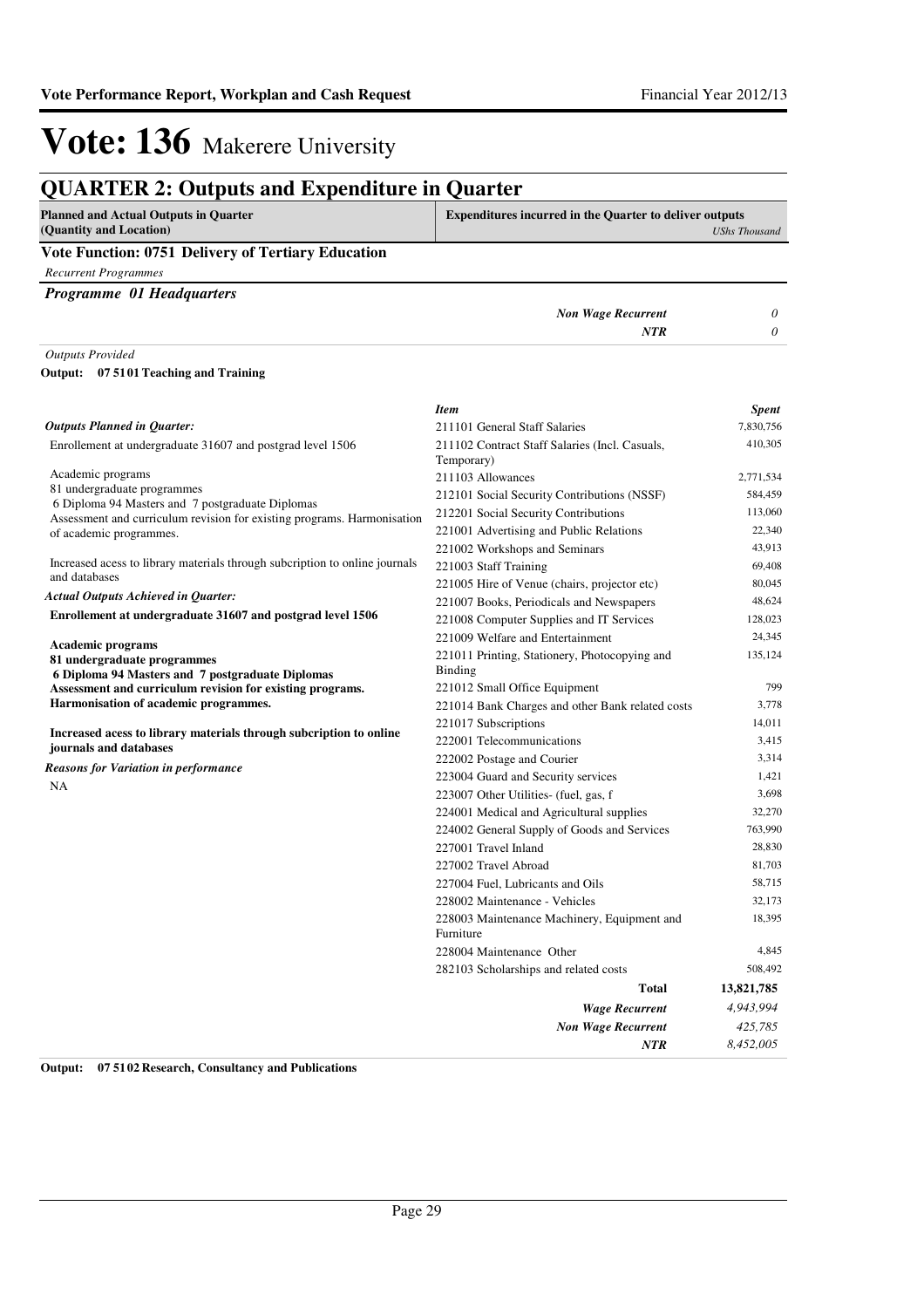### **QUARTER 2: Outputs and Expenditure in Quarter**

| <b>Planned and Actual Outputs in Quarter</b>       | <b>Expenditures incurred in the Quarter to deliver outputs</b> |
|----------------------------------------------------|----------------------------------------------------------------|
| (Quantity and Location)                            | <b>UShs Thousand</b>                                           |
| Vote Function: 0751 Delivery of Tertiary Education |                                                                |

#### **Vote Function: 0751 Delivery of Tertiary Education**

*Recurrent Programmes*

*Programme 01 Headquarters*

|                                                                             | <b>Item</b>                                                     | <b>Spent</b> |
|-----------------------------------------------------------------------------|-----------------------------------------------------------------|--------------|
| <b>Outputs Planned in Quarter:</b>                                          | 211101 General Staff Salaries                                   | 3,401,103    |
| 25% of academic staff time spent on research                                | 211102 Contract Staff Salaries (Incl. Casuals,<br>Temporary)    | 9,045        |
| 2500 Research students at Masters and PhD levels                            | 211103 Allowances                                               | 1,166,731    |
| Formation of Research Teams in at least 10 faculties                        | 212101 Social Security Contributions (NSSF)                     | 263,020      |
|                                                                             | 212201 Social Security Contributions                            | 47,108       |
| Review approval and awarding research grants to multidisciplinary           | 221001 Advertising and Public Relations                         | 1,016        |
| research teams                                                              | 221002 Workshops and Seminars                                   | 17,593       |
|                                                                             | 221007 Books, Periodicals and Newspapers                        | 2,911        |
| Research Agenda review                                                      | 221008 Computer Supplies and IT Services                        | 8,785        |
| Advertisement, application, adnission and registration of research students | 221011 Printing, Stationery, Photocopying and<br><b>Binding</b> | 23,864       |
| 2500 Postgraduate students at Masters and Phd levels                        | 221014 Bank Charges and other Bank related costs                | 364          |
|                                                                             | 221017 Subscriptions                                            | 3.460        |
| Library subscriptions- research journals                                    | 222001 Telecommunications                                       | 788          |
|                                                                             | 224002 General Supply of Goods and Services                     | 29,406       |
| Actual Outputs Achieved in Quarter:                                         | 227001 Travel Inland                                            | 2,121        |
| 25% of academic staff time spent on research                                | 227002 Travel Abroad                                            | 28,207       |
| 2500 Research students at Masters and PhD levels                            | 282103 Scholarships and related costs                           | 13,363       |

**Formation of Research Teams in at least 10 faculties**

**Review approval and awarding research grants to multidisciplinary research teams** 

**Research Agenda review**

**Advertisement, application, adnission and registration of research students**

**2500 Postgraduate students at Masters and Phd levels**

**Library subscriptions- research journals**

NA *Reasons for Variation in performance*

| 5,018,886                           |
|-------------------------------------|
| 2,102,432<br><b>Wage Recurrent</b>  |
| 47,108<br><b>Non Wage Recurrent</b> |
| 2,869,346                           |
| Total<br>NTR                        |

#### **07 5103 Outreach Output:**

|                                                                                          | <b>Item</b>                                 | <b>Spent</b> |
|------------------------------------------------------------------------------------------|---------------------------------------------|--------------|
| <b>Outputs Planned in Ouarter:</b>                                                       | 211101 General Staff Salaries               | 1,957,689    |
| Faculties and individual staff continue to engage with civil society                     | 211103 Allowances                           | 705,707      |
| through short courses and consultancy services                                           | 212101 Social Security Contributions (NSSF) | 146,115      |
| IT and Gender short courses. Incubation centes for food and nutrition and                | 212201 Social Security Contributions        | 28,265       |
| value addition.<br>Disemmination and working with communities in innovative clusters and | 221001 Advertising and Public Relations     | 1.947        |
| productive engagement by the Faculty of Technology                                       | 221002 Workshops and Seminars               | 9.859        |
| Establishment of the centre of excellence in social research in AIDS                     | 221007 Books, Periodicals and Newspapers    | 466          |
| Linkages with the private sctor and civil society through the Privia                     |                                             |              |
| Sector Forum                                                                             |                                             |              |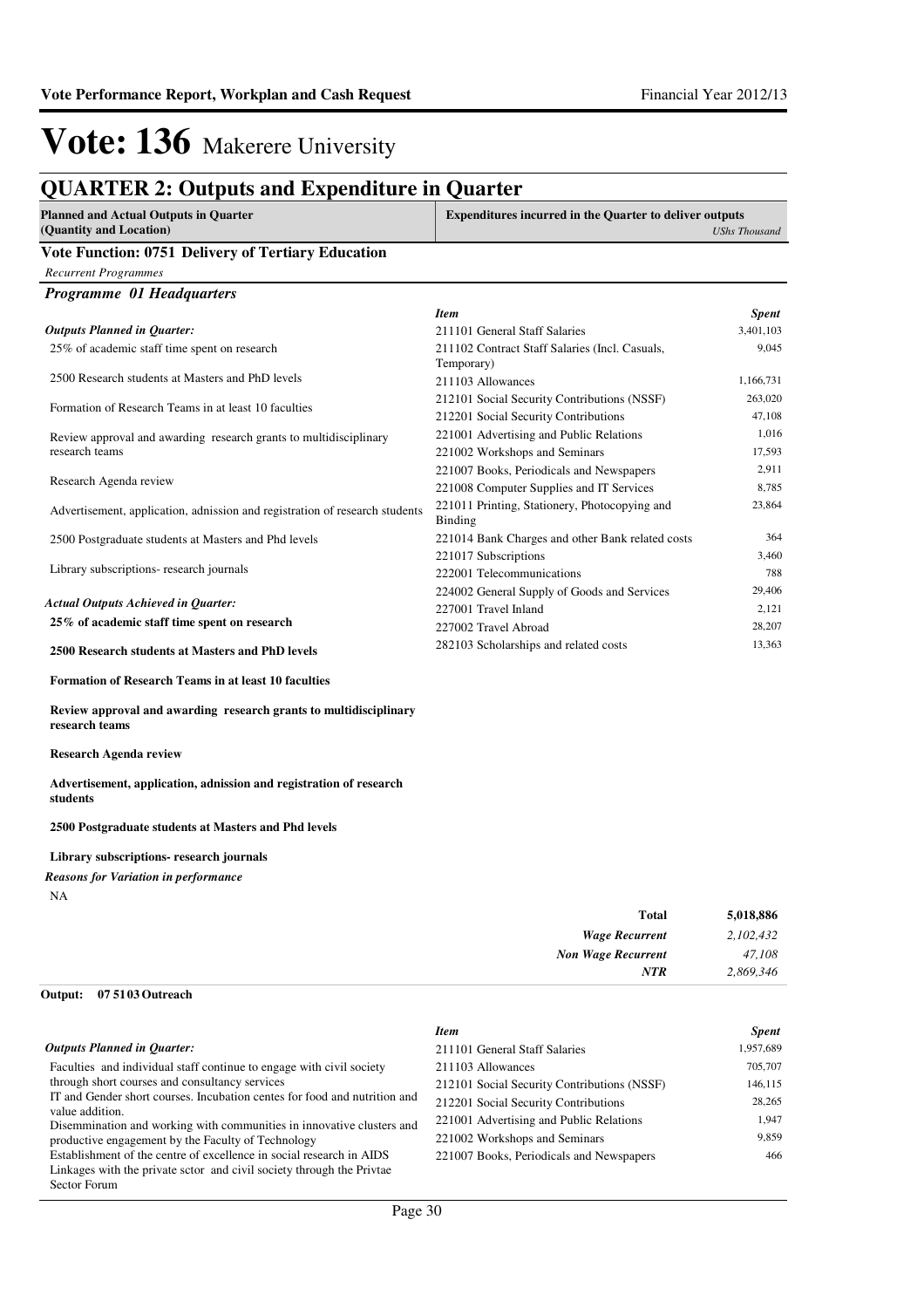### **QUARTER 2: Outputs and Expenditure in Quarter**

| Planned and Actual Outputs in Quarter                     | <b>Expenditures incurred in the Quarter to deliver outputs</b> |  |
|-----------------------------------------------------------|----------------------------------------------------------------|--|
| (Quantity and Location)                                   | UShs Thousand                                                  |  |
| <b>Vote Function: 0751 Delivery of Tertiary Education</b> |                                                                |  |

| <b>Recurrent Programmes</b>                                                                                                 |                                                                 |           |
|-----------------------------------------------------------------------------------------------------------------------------|-----------------------------------------------------------------|-----------|
| <b>Programme 01 Headquarters</b>                                                                                            |                                                                 |           |
| <b>Actual Outputs Achieved in Ouarter:</b><br>Faculties and individual staff continue to engage with civil society          | 221011 Printing, Stationery, Photocopying and<br><b>Binding</b> | 1,831     |
| through short courses and consultancy services                                                                              | 221017 Subscriptions                                            | 2,162     |
| IT and Gender short courses. Incubation centes for food and                                                                 | 222001 Telecommunications                                       | 263       |
| nutrition and value addition.                                                                                               | 227002 Travel Abroad                                            | 59,250    |
| Disemmination and working with communities in innovative clusters<br>and productive engagement by the Faculty of Technology | 321440 Other Grants                                             | 903,436   |
| Establishment of the centre of excellence in social research in AIDS                                                        | <b>Total</b>                                                    | 3,816,990 |
| <b>Reasons for Variation in performance</b>                                                                                 | <b>Wage Recurrent</b>                                           | 1,235,999 |
| NA                                                                                                                          | <b>Non Wage Recurrent</b>                                       | 931.701   |
|                                                                                                                             | NTR                                                             | 1.649.290 |

#### **07 5104 Students' Welfare Output:**

|                                                                                                         | <b>Item</b>                                                     | <b>Spent</b> |
|---------------------------------------------------------------------------------------------------------|-----------------------------------------------------------------|--------------|
| <b>Outputs Planned in Quarter:</b>                                                                      | 211101 General Staff Salaries                                   | 349,254      |
| Procument of food<br>Allocation to non residents                                                        | 211102 Contract Staff Salaries (Incl. Casuals,<br>Temporary)    | 21,533       |
|                                                                                                         | 211103 Allowances                                               | 109,545      |
| 2648 government resident students                                                                       | 212101 Social Security Contributions (NSSF)                     | 49,013       |
| 1740 private resident students                                                                          | 221002 Workshops and Seminars                                   | 4,472        |
| 3950 non resident government students                                                                   | 221007 Books, Periodicals and Newspapers                        | 507          |
| 520 staff in the halls of residence                                                                     | 221008 Computer Supplies and IT Services                        | 971          |
|                                                                                                         | 221009 Welfare and Entertainment                                | 18,790       |
| Management of halls of residence-staffing, utilities, cleaning and                                      | 221010 Special Meals and Drinks                                 | 306          |
| maintanance of the physical plant<br>University Hospital services                                       | 221011 Printing, Stationery, Photocopying and<br><b>Binding</b> | 9,980        |
|                                                                                                         | 221017 Subscriptions                                            | 2,854        |
| Guidance and Counselling services                                                                       | 223001 Property Expenses                                        | 3,814        |
| <b>Actual Outputs Achieved in Ouarter:</b>                                                              | 223007 Other Utilities- (fuel, gas, f                           | 1,368        |
| <b>Procument of food</b>                                                                                | 224001 Medical and Agricultural supplies                        | 301,182      |
| <b>Allocation to non residents</b>                                                                      | 224002 General Supply of Goods and Services                     | 608,348      |
|                                                                                                         | 227001 Travel Inland                                            | 5,871        |
| 2648 government resident students<br>1740 private resident students                                     | 227002 Travel Abroad                                            | 13,651       |
| 3950 non resident government students                                                                   | 228001 Maintenance - Civil                                      | 123,423      |
|                                                                                                         | 228002 Maintenance - Vehicles                                   | 1,304        |
| 520 staff in the halls of residence                                                                     | 228003 Maintenance Machinery, Equipment and                     | 38,467       |
|                                                                                                         | Furniture                                                       |              |
| Management of halls of residence-staffing, utilities, cleaning and<br>maintanance of the physical plant | 228004 Maintenance Other                                        | 14,309       |
|                                                                                                         | 282103 Scholarships and related costs                           | 787,048      |
| <b>University Hospital services</b>                                                                     | Total                                                           | 2,466,010    |
|                                                                                                         | <b>Wage Recurrent</b>                                           | 107,171      |
| <b>Guidance and Counselling services</b>                                                                | <b>Non Wage Recurrent</b>                                       | 1,116,849    |
| Reasons for Variation in performance                                                                    | <b>NTR</b>                                                      | 1,241,990    |
|                                                                                                         |                                                                 |              |

N/A **Output: 07 5105 Administration and Support Services**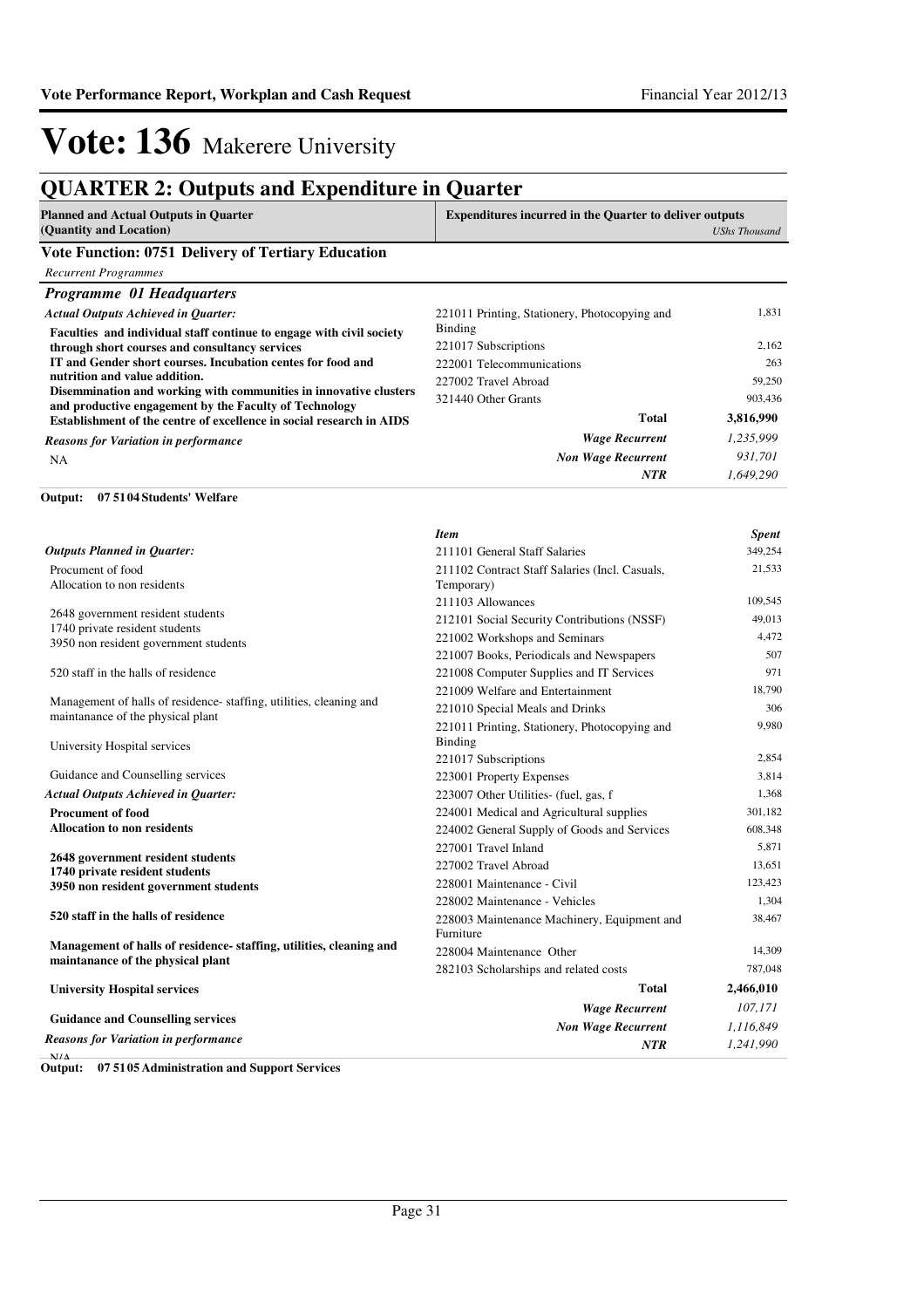*Recurrent Programmes*

### **QUARTER 2: Outputs and Expenditure in Quarter**

| Planned and Actual Outputs in Quarter                     | <b>Expenditures incurred in the Quarter to deliver outputs</b> |
|-----------------------------------------------------------|----------------------------------------------------------------|
| (Quantity and Location)                                   | <b>UShs Thousand</b>                                           |
| <b>Vote Function: 0751 Delivery of Tertiary Education</b> |                                                                |

| <b>Programme 01 Headquarters</b>                                                         |                                                  |              |
|------------------------------------------------------------------------------------------|--------------------------------------------------|--------------|
|                                                                                          | <b>Item</b>                                      | <b>Spent</b> |
| <b>Outputs Planned in Quarter:</b>                                                       | 211101 General Staff Salaries                    | 4,482,076    |
| General administration of the university plant                                           | 211102 Contract Staff Salaries (Incl. Casuals,   | 1,161,818    |
|                                                                                          | Temporary)                                       |              |
| 677 non teaching staff in acade                                                          | 211103 Allowances                                | 5,393,349    |
| 1308 non teaching staff in administrative units                                          | 212101 Social Security Contributions (NSSF)      | 787,815      |
| 642 group employees in Academic units                                                    | 212201 Social Security Contributions             | 124,720      |
| Payment of Utilities water electricity and telecommunictaion                             | 213001 Medical Expenses (To Employees)           | 86           |
|                                                                                          | 213002 Incapacity, death benefits and funeral    | 55,872       |
| Internet bandwidth                                                                       | expenses                                         |              |
|                                                                                          | 221001 Advertising and Public Relations          | 98.904       |
| Baseline survey-<br>Working committees for the thematic areas,                           | 221002 Workshops and Seminars                    | 105,132      |
| Strategic plan implementation committee.                                                 | 221003 Staff Training                            | 163,678      |
|                                                                                          | 221005 Hire of Venue (chairs, projector etc)     | 49,877       |
| Workplans and disbursement schedules by Faculty / cost centres                           | 221007 Books, Periodicals and Newspapers         | 8,979        |
| <b>Actual Outputs Achieved in Quarter:</b>                                               | 221008 Computer Supplies and IT Services         | 184,055      |
| General administration of the university plant                                           | 221009 Welfare and Entertainment                 | 334,154      |
|                                                                                          | 221010 Special Meals and Drinks                  | 4,770        |
| 677 non teaching staff in academic                                                       | 221011 Printing, Stationery, Photocopying and    | 637,017      |
| 1308 non teaching staff in administrative units<br>642 group employees in Academic units | <b>Binding</b>                                   |              |
|                                                                                          | 221012 Small Office Equipment                    | 10,772       |
| Payment of Utilities water electricity and telecommunictaion                             | 221014 Bank Charges and other Bank related costs | 56,521       |
|                                                                                          | 221017 Subscriptions                             | 93,149       |
| <b>Internet bandwidth</b>                                                                | 222001 Telecommunications                        | 112,011      |
|                                                                                          | 222002 Postage and Courier                       | 6,920        |
| <b>Baseline survey-</b><br>Working committees for the thematic areas,                    | 223001 Property Expenses                         | 152,837      |
| Strategic plan implementation committee.                                                 | 223002 Rates                                     | 135,798      |
|                                                                                          | 223004 Guard and Security services               | 36,952       |
| Workplans and disbursement schedules by Faculty / cost centres                           | 223005 Electricity                               | 1,402,540    |
| <b>Reasons for Variation in performance</b>                                              | 223006 Water                                     | 1,078,222    |
| NA                                                                                       | 223007 Other Utilities (fuel, gas, f             | 2,034        |
|                                                                                          | 224001 Medical and Agricultural supplies         | 144,352      |
|                                                                                          | 224002 General Supply of Goods and Services      | 1,410,233    |
|                                                                                          | 226001 Insurances                                | 30,479       |
|                                                                                          | 226002 Licenses                                  | 5,190        |
|                                                                                          | 227001 Travel Inland                             | 94,964       |
|                                                                                          | 227002 Travel Abroad                             | 705,741      |
|                                                                                          | 227004 Fuel, Lubricants and Oils                 | 221,448      |
|                                                                                          | 228001 Maintenance - Civil                       | 507,089      |
|                                                                                          | 228002 Maintenance - Vehicles                    | 110,995      |
|                                                                                          | 228003 Maintenance Machinery, Equipment and      | 91,953       |
|                                                                                          | Furniture                                        |              |
|                                                                                          | 228004 Maintenance Other                         | 70,098       |
|                                                                                          | 282103 Scholarships and related costs            | 8,158        |
|                                                                                          | <b>Total</b>                                     | 20,080,758   |
|                                                                                          | <b>Wage Recurrent</b>                            | 2,391,863    |
|                                                                                          | <b>Non Wage Recurrent</b>                        | 1,264,549    |
|                                                                                          | NTR                                              | 16,424,345   |

*Development Projects*

*Project 0184 Institutional Development Program*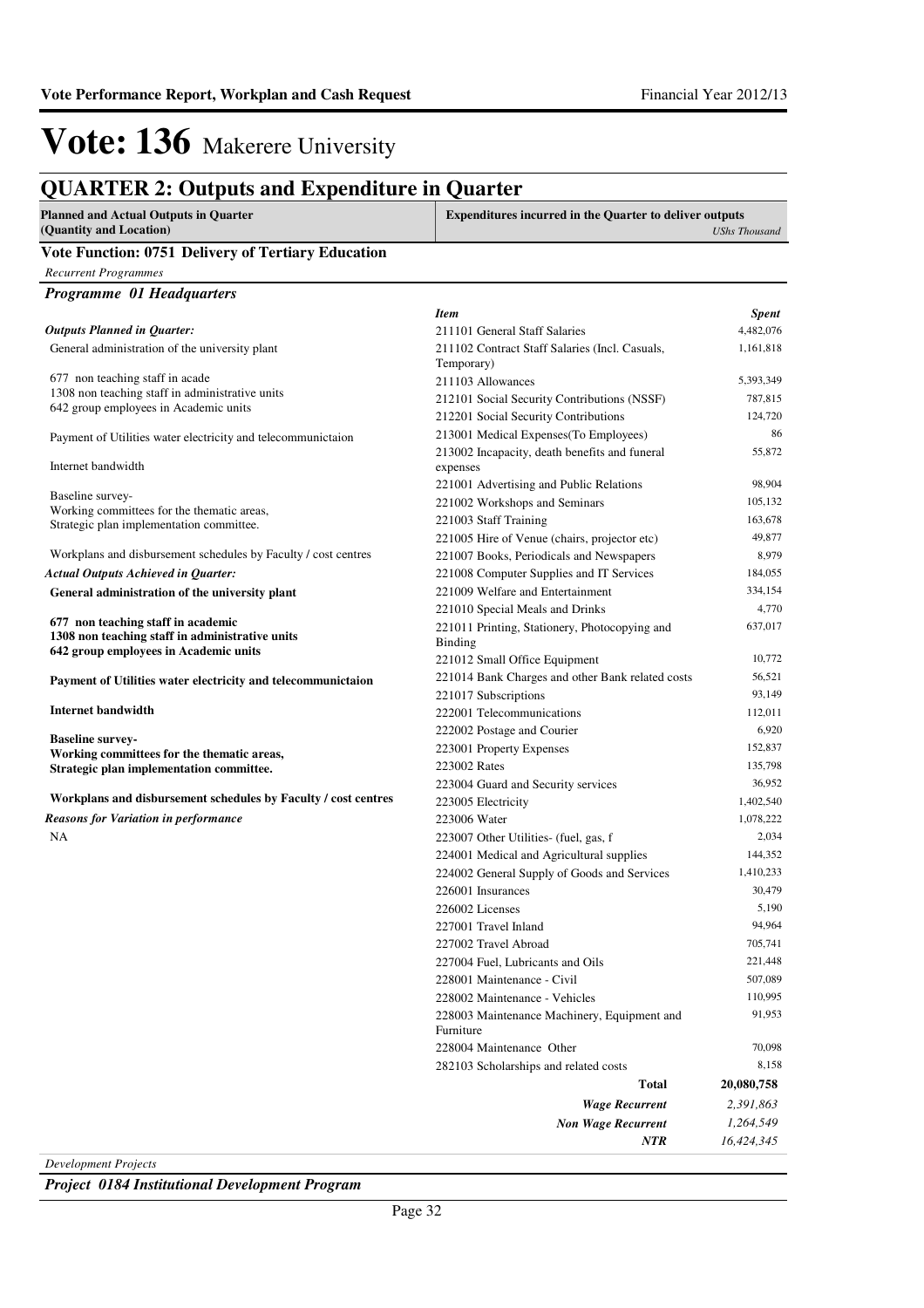*0*

*NTR*

## **Vote: 136** Makerere University

| <b>QUARTER 2: Outputs and Expenditure in Quarter</b>                    |                                                                |                      |
|-------------------------------------------------------------------------|----------------------------------------------------------------|----------------------|
| <b>Planned and Actual Outputs in Quarter</b><br>(Quantity and Location) | <b>Expenditures incurred in the Quarter to deliver outputs</b> | <b>UShs Thousand</b> |
| Vote Function: 0751 Delivery of Tertiary Education                      |                                                                |                      |
| <b>Development Projects</b>                                             |                                                                |                      |
| <b>Project 0184 Institutional Development Program</b>                   |                                                                |                      |
| Capital Purchases                                                       |                                                                |                      |
| Output: 07 5171 Acquisition of Land by Government                       |                                                                |                      |
| <b>Outputs Planned in Quarter:</b>                                      |                                                                |                      |
| NA                                                                      |                                                                |                      |
| <b>Actual Outputs Achieved in Quarter:</b>                              |                                                                |                      |
| <b>NA</b>                                                               |                                                                |                      |
| <b>Reasons for Variation in performance</b>                             |                                                                |                      |
| <b>NA</b>                                                               |                                                                |                      |
|                                                                         | <b>Total</b>                                                   | $\bf{0}$             |
|                                                                         | <b>GoU</b> Development                                         | $\theta$             |
|                                                                         | <b>Donor Development</b>                                       | $\theta$             |
| Output:<br>07 5173 Roads, Streets and Highways                          | <b>NTR</b>                                                     | $\theta$             |
|                                                                         | <b>Item</b>                                                    | <b>Spent</b>         |
| <b>Outputs Planned in Quarter:</b>                                      | 231003 Roads and Bridges                                       | 33,403               |
| Project implemented                                                     |                                                                |                      |
| Rehabilitation of Campus road                                           |                                                                |                      |
| <b>Actual Outputs Achieved in Quarter:</b>                              |                                                                |                      |
| Project implemented                                                     |                                                                |                      |
| <b>Rehabilitation of Campus road</b>                                    |                                                                |                      |
| <b>Reasons for Variation in performance</b>                             |                                                                |                      |
| NA                                                                      |                                                                |                      |
|                                                                         | <b>Total</b>                                                   | 33,403               |
|                                                                         | <b>GoU</b> Development                                         | 33,403               |
|                                                                         | <b>Donor Development</b>                                       | $\theta$             |

#### **07 5175 Purchase of Motor Vehicles and Other Transport Equipment Output:**

LPO awraded **LPO awraded** *Actual Outputs Achieved in Quarter: Outputs Planned in Quarter:* NA *Reasons for Variation in performance*

| 0        | <b>Total</b>             |
|----------|--------------------------|
| $\theta$ | <b>GoU</b> Development   |
| 0        | <b>Donor Development</b> |
| $\theta$ | NTR                      |
|          |                          |

**Output: 07 5177 Purchase of Specialised Machinery & Equipment**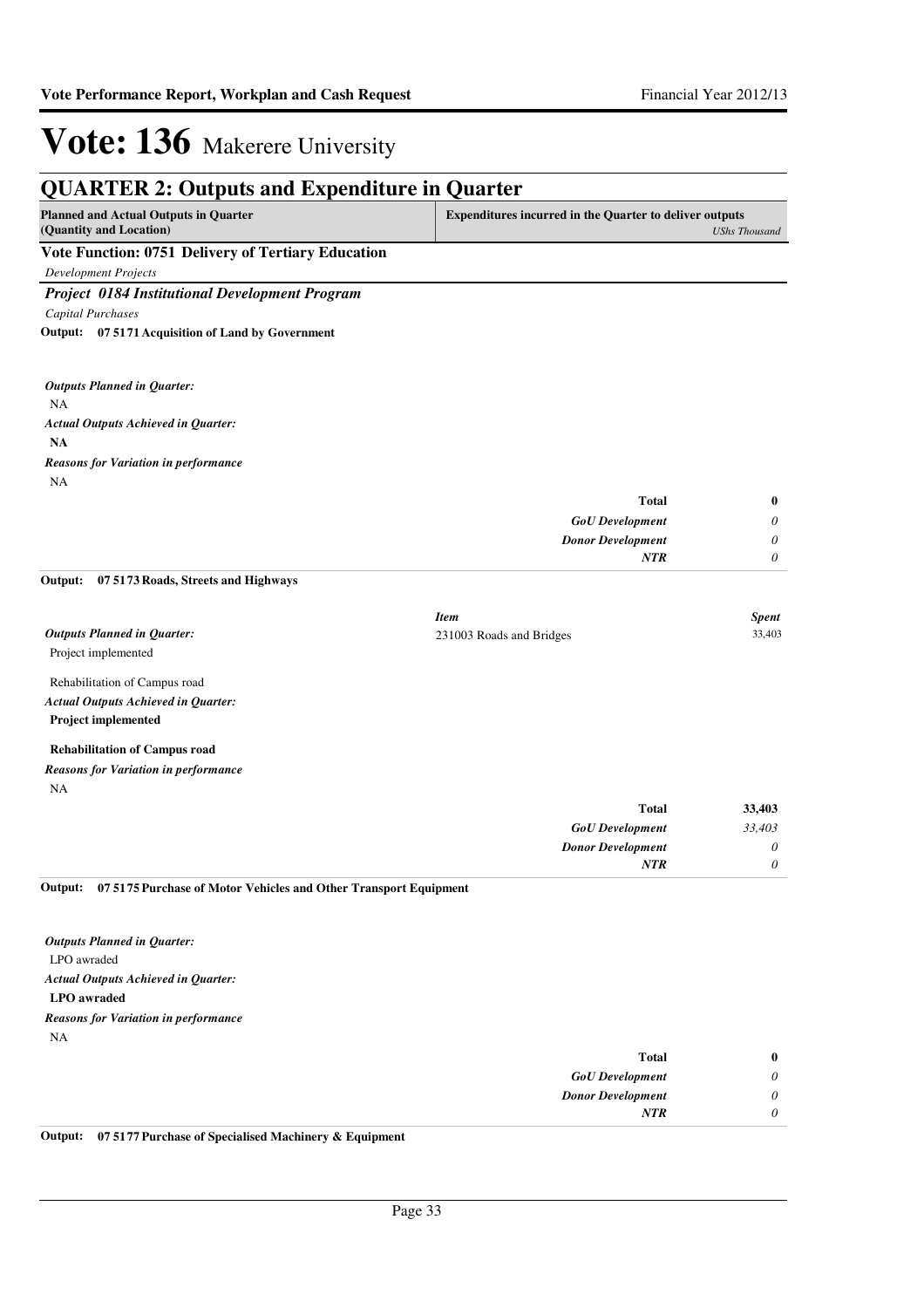| <b>Planned and Actual Outputs in Quarter</b><br>(Quantity and Location)                                                                                          | <b>Expenditures incurred in the Quarter to deliver outputs</b> | <b>UShs Thousand</b> |
|------------------------------------------------------------------------------------------------------------------------------------------------------------------|----------------------------------------------------------------|----------------------|
| Vote Function: 0751 Delivery of Tertiary Education                                                                                                               |                                                                |                      |
| <b>Development Projects</b>                                                                                                                                      |                                                                |                      |
| <b>Project 0184 Institutional Development Program</b>                                                                                                            |                                                                |                      |
|                                                                                                                                                                  | <b>Item</b>                                                    | <b>Spent</b>         |
| <b>Outputs Planned in Quarter:</b>                                                                                                                               | 231005 Machinery and Equipment                                 | 42,004               |
| procurement review process-contract awards                                                                                                                       |                                                                |                      |
| Equipment for the cross-cutting labs Bio-medical, Geographic<br>Information Systems, GIS and Demographic Surveillance Site (DSS)                                 |                                                                |                      |
| Specialized ICT, library, field and laboratory facilities for centers of<br>excellence earmarked to spearhead research, innovation and technology<br>development |                                                                |                      |
| <b>Actual Outputs Achieved in Quarter:</b>                                                                                                                       |                                                                |                      |
| Equipment for the cross-cutting labs Bio-medical, Geographic<br>Information Systems, GIS and Demographic Surveillance Site (DSS)                                 |                                                                |                      |
| Specialized ICT, library, field and laboratory facilities for centers of<br>excellence earmarked to spearhead research, innovation and<br>technology development |                                                                |                      |
| <b>Reasons for Variation in performance</b>                                                                                                                      |                                                                |                      |
| N/A                                                                                                                                                              |                                                                |                      |
|                                                                                                                                                                  | <b>Total</b>                                                   | 42,004               |
|                                                                                                                                                                  | <b>GoU</b> Development                                         | 0                    |
|                                                                                                                                                                  | <b>Donor Development</b>                                       | 0                    |
|                                                                                                                                                                  | <b>NTR</b>                                                     | 42,004               |

#### **07 5178 Purchase of Office and Residential Furniture and Fittings Output:**

#### *Outputs Planned in Quarter:*

Designing, procuring and installing the LAN will be done when the partitioning of the research commons is completed. Procuring and installing of computers and accessories as well as Procurement of 2 LCDs, Multimedia equipment, servers UPSES will all start in

#### *Actual Outputs Achieved in Quarter:*

**Completed Designing, procuring and installing the LAN will be done when the partitioning of the research commons is completed. Procuring and installing of computers and accessories as well as Procurement of 2 LCDs, Multimedia equipment, servers UPSES will all start in Libarray- Commisioned**

*Reasons for Variation in performance*

NA

| 0 | <b>Total</b>             |
|---|--------------------------|
|   | <b>GoU</b> Development   |
|   | <b>Donor Development</b> |
|   | <b>NTR</b>               |

**Output: 07 5180 Construction and rehabilitation of learning facilities (Universities)**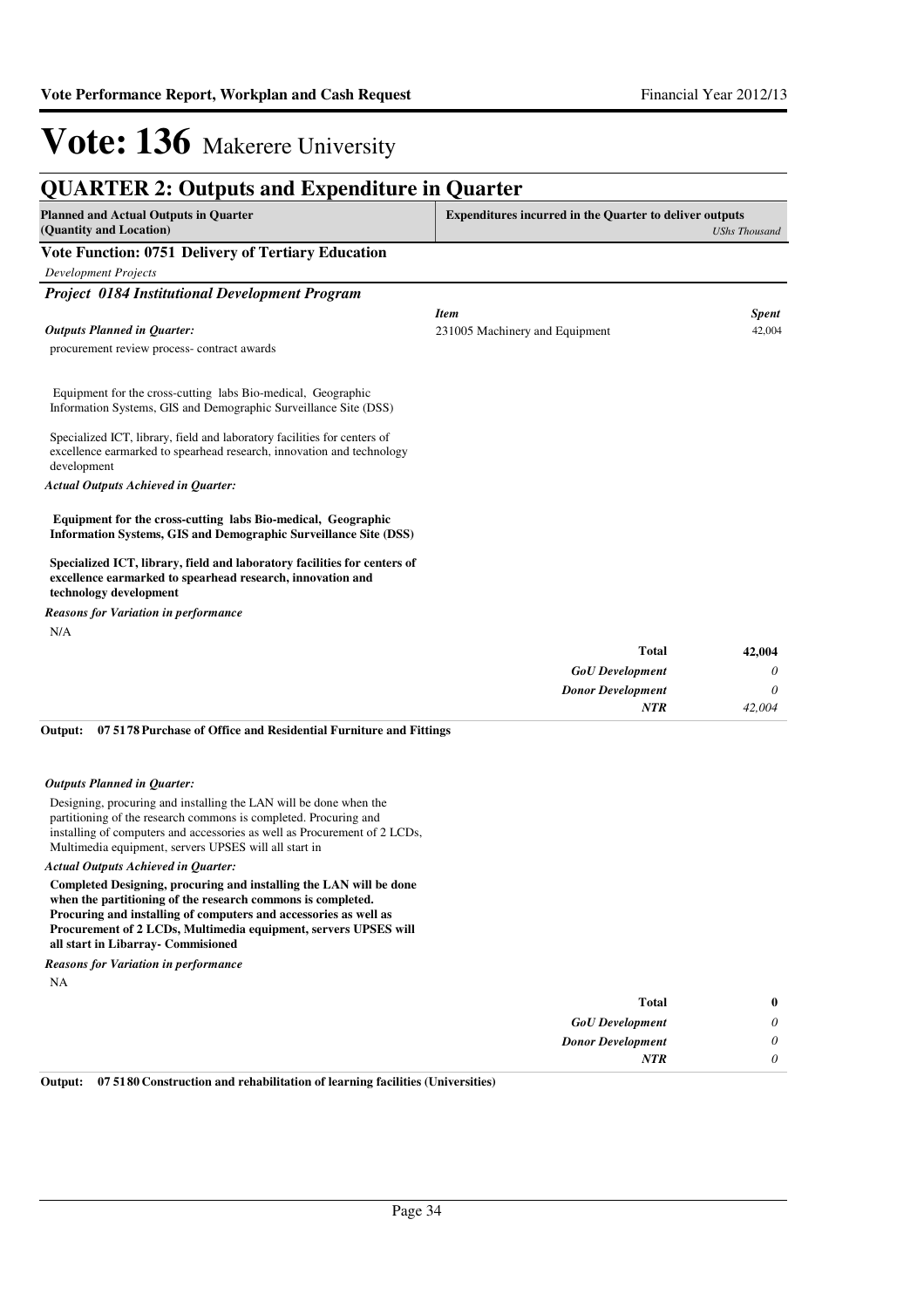### **QUARTER 2: Outputs and Expenditure in Quarter**

| <b>Planned and Actual Outputs in Quarter</b><br>(Quantity and Location) | <b>Expenditures incurred in the Quarter to deliver outputs</b><br>UShs Thousand |
|-------------------------------------------------------------------------|---------------------------------------------------------------------------------|
| <b>Vote Function: 0751 Delivery of Tertiary Education</b>               |                                                                                 |
| Development Projects                                                    |                                                                                 |
| <b>Project 0184 Institutional Development Program</b>                   |                                                                                 |

#### *Outputs Planned in Quarter:*

Completion of Library Extension Phase II, Completion of the Faculty of Technology building Main hall Roof rehabilitation and contruction of public toilets

#### *Item Spent* 231001 Non-Residential Buildings 827,980 231005 Machinery and Equipment 311,600 231006 Furniture and Fixtures 5,040

*Actual Outputs Achieved in Quarter:*

**Completion of Library Extension Phase II, Rehabilitation of the Department of Botany roof and contruction of public toilets**

*Reasons for Variation in performance*

NA

| 1,144,620 | Total                    |
|-----------|--------------------------|
| 0         | <b>GoU</b> Development   |
| 0         | <b>Donor Development</b> |
| 1,144,620 | <b>NTR</b>               |
|           |                          |

*Outputs Provided*

#### **07 5102 Research, Consultancy and Publications Output:**

#### *Outputs Planned in Quarter:*

Publications and dissemination of research results by staff members

50% of academic staff trained in scholarly writing and communication skills and Research Management.

 26 ongoing Research in good governance, conflict resolution and gender mainstreaming,

24 ongoing research in food nutrition and value addition.

Operational DSS,GIS, and biomedical labs

68 ongoing PhDs and Research in agriculture, infectious diseases, non communicable diseases, enegry, natural resources and the environment *Actual Outputs Achieved in Quarter:*

**Publications and dissemination of research results by staff members** 

**50% of academic staff trained in scholarly writing and communication skills and Research Management.**

 **26 ongoing Research in good governance, conflict resolution and gender mainstreaming,** 

**24 ongoing research in food nutrition and value addition.**

**Operational DSS,GIS, and biomedical labs**

**68 ongoing PhDs and Research in agriculture, infectious diseases, non communicable diseases, enegry, natural resources and the environment**

NA *Reasons for Variation in performance*

*GoU Development* **Total 0**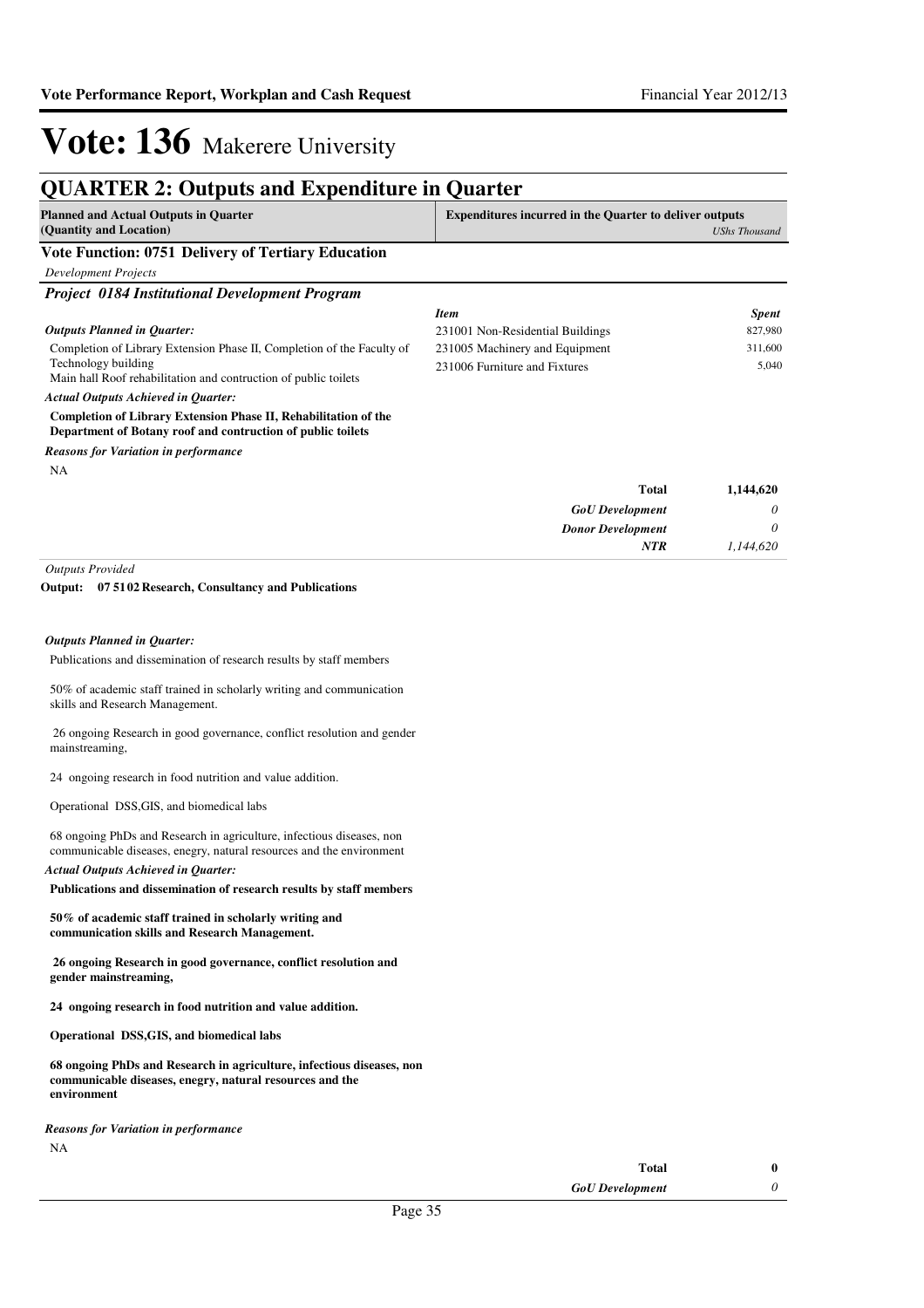| <b>QUARTER 2: Outputs and Expenditure in Quarter</b>                                                                                     |                                                                |                      |
|------------------------------------------------------------------------------------------------------------------------------------------|----------------------------------------------------------------|----------------------|
| <b>Planned and Actual Outputs in Quarter</b><br>(Quantity and Location)                                                                  | <b>Expenditures incurred in the Quarter to deliver outputs</b> | <b>UShs Thousand</b> |
| <b>Vote Function: 0751 Delivery of Tertiary Education</b>                                                                                |                                                                |                      |
| <b>Development Projects</b>                                                                                                              |                                                                |                      |
| <b>Project 0184 Institutional Development Program</b>                                                                                    |                                                                |                      |
|                                                                                                                                          | <b>Donor Development</b>                                       | 0                    |
|                                                                                                                                          | <b>NTR</b>                                                     | 0                    |
| 07 5105 Administration and Support Services<br>Output:                                                                                   |                                                                |                      |
|                                                                                                                                          | <b>Item</b>                                                    | <b>Spent</b>         |
| <b>Outputs Planned in Quarter:</b>                                                                                                       | 225002 Consultancy Services-Long-term                          | 221,724              |
| Alumni Relations Strategy<br>network and cultivation program for alumni.<br>Alumni database<br>Alumni magazine.<br>Pre-alumni activities |                                                                |                      |
| Cross cutting research management and gender courses                                                                                     |                                                                |                      |
| Bid and procurement materisals for Learning centres /on shore campuses<br>established                                                    |                                                                |                      |
| Awarding of projects/proposlas 30 PhDs, 10 Masters and 30 Post docs<br><b>Actual Outputs Achieved in Quarter:</b>                        |                                                                |                      |
| Cross cutting research management and gender courses                                                                                     |                                                                |                      |
| Bid and procurement materisals for Learning centres/on shore<br>campuses established                                                     |                                                                |                      |
| Awarding of projects/proposlas 30 PhDs, 10 Masters and 30 Post docs                                                                      |                                                                |                      |
| Reasons for Variation in performance<br>NA                                                                                               |                                                                |                      |
|                                                                                                                                          | <b>Total</b>                                                   | 221,724              |
|                                                                                                                                          | <b>GoU</b> Development                                         | 0                    |
|                                                                                                                                          | <b>Donor Development</b>                                       | $\theta$             |
|                                                                                                                                          | <b>NTR</b>                                                     | 221,724              |
| Project 1132 Food Technology Incubations                                                                                                 |                                                                |                      |
| Capital Purchases                                                                                                                        |                                                                |                      |
| Output: 07 5177 Purchase of Specialised Machinery & Equipment                                                                            |                                                                |                      |
|                                                                                                                                          |                                                                |                      |
|                                                                                                                                          | <b>Item</b>                                                    | <b>Spent</b>         |
| <b>Outputs Planned in Quarter:</b>                                                                                                       | 231005 Machinery and Equipment                                 | 184,868              |
| Prepare specifications and bid documents                                                                                                 |                                                                |                      |
| <b>Actual Outputs Achieved in Quarter:</b>                                                                                               |                                                                |                      |
| <b>Procurement process ongoing</b>                                                                                                       |                                                                |                      |
| <b>Reasons for Variation in performance</b>                                                                                              |                                                                |                      |
| NA                                                                                                                                       |                                                                |                      |
|                                                                                                                                          | <b>Total</b>                                                   | 184,868              |
|                                                                                                                                          | <b>GoU</b> Development                                         | 184,868              |
|                                                                                                                                          | <b>Donor Development</b>                                       | 0                    |
|                                                                                                                                          | NTR                                                            | 0                    |

**Output: 07 5180 Construction and rehabilitation of learning facilities (Universities)**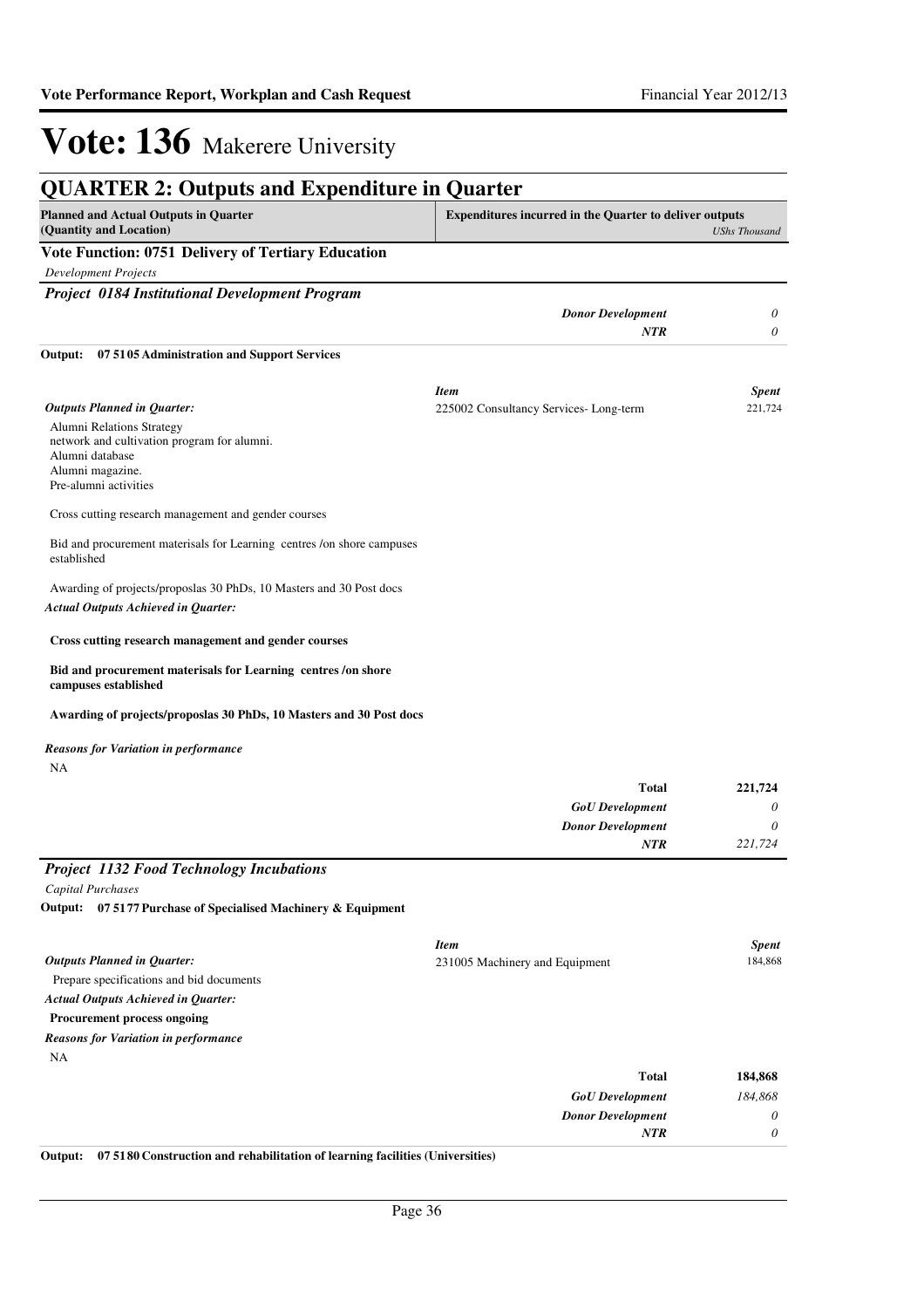| <b>QUARTER 2: Outputs and Expenditure in Quarter</b>                              |                                                                |                      |
|-----------------------------------------------------------------------------------|----------------------------------------------------------------|----------------------|
| <b>Planned and Actual Outputs in Quarter</b><br>(Quantity and Location)           | <b>Expenditures incurred in the Quarter to deliver outputs</b> | <b>UShs Thousand</b> |
| Vote Function: 0751 Delivery of Tertiary Education                                |                                                                |                      |
| <b>Development Projects</b>                                                       |                                                                |                      |
| <b>Project 1132 Food Technology Incubations</b>                                   |                                                                |                      |
|                                                                                   | <b>Item</b>                                                    | <b>Spent</b>         |
| <b>Outputs Planned in Quarter:</b>                                                | 231001 Non-Residential Buildings                               | 420,225              |
| Preliminary works and designs on incubators space expansion                       |                                                                |                      |
| <b>Actual Outputs Achieved in Quarter:</b>                                        |                                                                |                      |
| Contract signed preliminary works undertaken                                      |                                                                |                      |
| <b>Reasons for Variation in performance</b>                                       |                                                                |                      |
| Land dispute interupted the smooth implementation of the contact                  |                                                                |                      |
|                                                                                   | <b>Total</b>                                                   | 420,225              |
|                                                                                   | <b>GoU</b> Development                                         | 420,225              |
|                                                                                   | <b>Donor Development</b>                                       | 0                    |
|                                                                                   | NTR                                                            | 0                    |
| <b>Outputs Provided</b>                                                           |                                                                |                      |
| Output: 07 5101 Teaching and Training                                             |                                                                |                      |
|                                                                                   | <b>Item</b>                                                    | <b>Spent</b>         |
| <b>Outputs Planned in Quarter:</b>                                                | 282103 Scholarships and related costs                          | 33,612               |
| 2 technical and support staff hired and trained to support incubation<br>programs |                                                                |                      |
| <b>Actual Outputs Achieved in Quarter:</b>                                        |                                                                |                      |
| 2 technical and support staff hired and trained to support incubation<br>programs |                                                                |                      |
| <b>Reasons for Variation in performance</b>                                       |                                                                |                      |
| NA                                                                                |                                                                |                      |
|                                                                                   | <b>Total</b>                                                   | 33,612               |
|                                                                                   | <b>GoU</b> Development                                         | 33,612               |
|                                                                                   | <b>Donor Development</b>                                       | 0                    |
|                                                                                   | NTR                                                            | 0                    |
| 07 5102 Research, Consultancy and Publications<br>Output:                         |                                                                |                      |
|                                                                                   | <b>Item</b>                                                    | <b>Spent</b>         |
| <b>Outputs Planned in Quarter:</b>                                                | 282103 Scholarships and related costs                          | 151,255              |
| 3 Prototypes developed and 1 up scaled                                            |                                                                |                      |
| <b>Actual Outputs Achieved in Quarter:</b>                                        |                                                                |                      |
| 3 Prototypes developed and 1 up scaled                                            |                                                                |                      |
| <b>Reasons for Variation in performance</b>                                       |                                                                |                      |
| N/A                                                                               |                                                                |                      |
|                                                                                   | <b>Total</b>                                                   | 151,255              |
|                                                                                   | <b>GoU</b> Development                                         | 151,255              |
|                                                                                   | <b>Donor Development</b>                                       | 0                    |
|                                                                                   | NTR                                                            | 0                    |
| Output:<br>07 51 03 Outreach                                                      |                                                                |                      |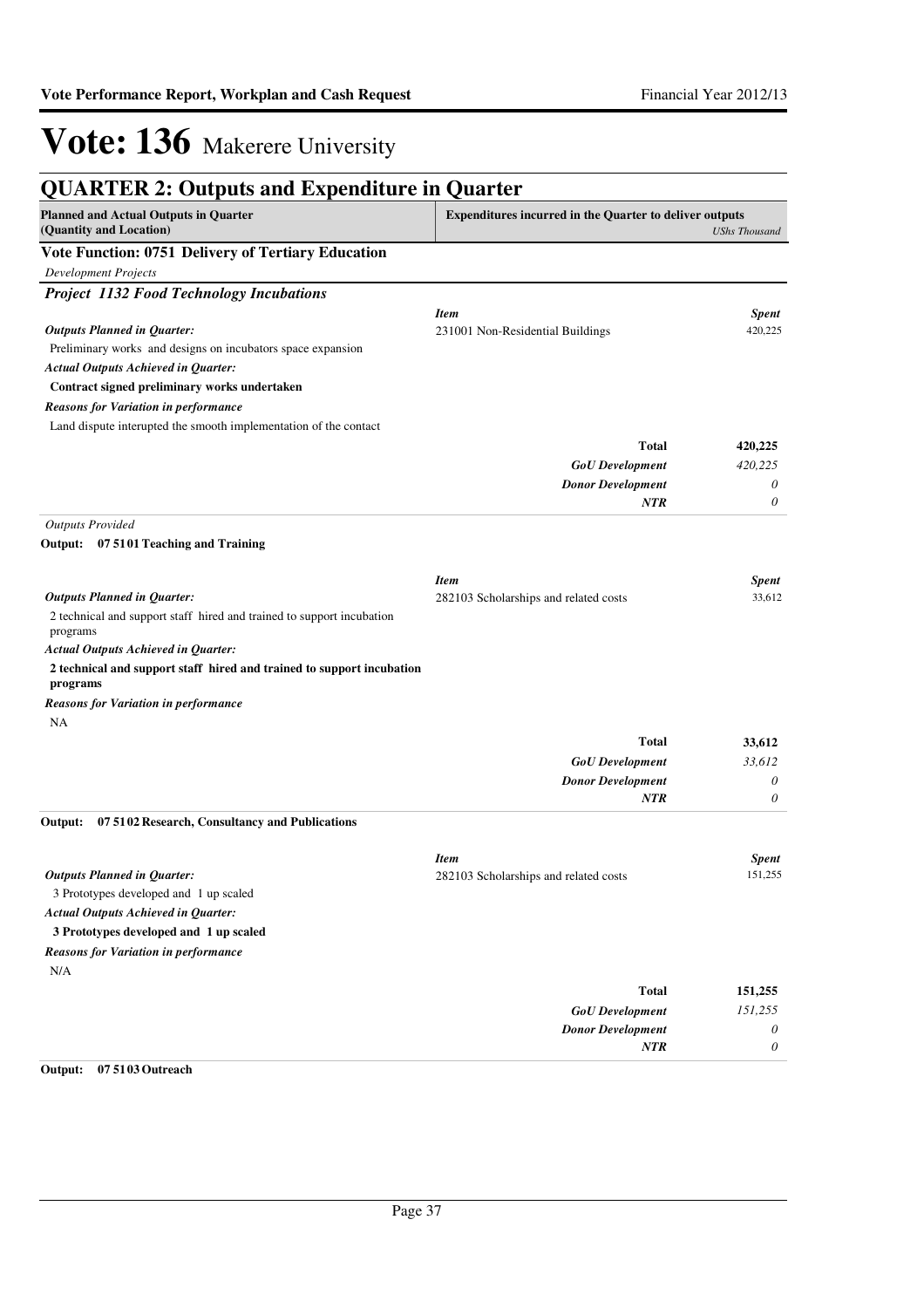| <b>Planned and Actual Outputs in Quarter</b>                                                                   | <b>Expenditures incurred in the Quarter to deliver outputs</b> |                      |
|----------------------------------------------------------------------------------------------------------------|----------------------------------------------------------------|----------------------|
| (Quantity and Location)                                                                                        |                                                                | <b>UShs Thousand</b> |
| Vote Function: 0751 Delivery of Tertiary Education                                                             |                                                                |                      |
| <b>Development Projects</b>                                                                                    |                                                                |                      |
| <b>Project 1132 Food Technology Incubations</b>                                                                |                                                                |                      |
|                                                                                                                | <b>Item</b>                                                    | Spent                |
| <b>Outputs Planned in Quarter:</b>                                                                             | 282103 Scholarships and related costs                          | 63,023               |
| 80 staff and graduates trained<br>Entrepreneurship self study manual developed and disseminated<br>20,250,000  |                                                                |                      |
| At least 3 products fine-tuned and launched by enterprises                                                     |                                                                |                      |
| At least 8 field fruit processing runs conducted                                                               |                                                                |                      |
| <b>Actual Outputs Achieved in Quarter:</b>                                                                     |                                                                |                      |
| 80 staff and graduates trained<br>Entrepreneurship self study manual developed and disseminated<br>20,250,000  |                                                                |                      |
| At least 3 products fine-tuned and launched by enterprises                                                     |                                                                |                      |
| <b>Reasons for Variation in performance</b>                                                                    |                                                                |                      |
| N/A                                                                                                            |                                                                |                      |
|                                                                                                                | Total                                                          | 63,023               |
|                                                                                                                | <b>GoU</b> Development                                         | 63,023               |
|                                                                                                                | <b>Donor Development</b><br>NTR                                | 0<br>0               |
| Output:<br>075105 Administration and Support Services                                                          |                                                                |                      |
|                                                                                                                | <b>Item</b>                                                    | Spent                |
| <b>Outputs Planned in Quarter:</b>                                                                             | 282103 Scholarships and related costs                          | 92,434               |
| 10 Incubator staff employed<br>Incubator activities and programmes disseminated<br>Incubator assets maintained |                                                                |                      |
| <b>Actual Outputs Achieved in Quarter:</b>                                                                     |                                                                |                      |
| 10 Incubator staff employed<br>Incubator activities and programmes disseminated<br>Incubator assets maintained |                                                                |                      |
| <b>Reasons for Variation in performance</b>                                                                    |                                                                |                      |
| N/A                                                                                                            |                                                                |                      |
|                                                                                                                | Total                                                          | 92,434               |
|                                                                                                                | <b>GoU</b> Development                                         | 92,434               |
|                                                                                                                | <b>Donor Development</b>                                       | 0                    |
|                                                                                                                | NTR                                                            | 0                    |
| <b>Project 1133 Technology Innovations</b>                                                                     |                                                                |                      |
| Capital Purchases                                                                                              |                                                                |                      |

|                                    | <b>Item</b>                    | <b>Spent</b> |
|------------------------------------|--------------------------------|--------------|
| <b>Outputs Planned in Quarter:</b> | 231005 Machinery and Equipment | 42,015       |
| Masters Lab                        |                                |              |
| Main Computer Lab                  |                                |              |
| School of The Built Environment    |                                |              |
| Architecture Lab                   |                                |              |
| Survey Lab                         |                                |              |
| GIS Lab                            |                                |              |
| School of Engineering              |                                |              |
| Mechanical Lab (KTH)               |                                |              |
|                                    |                                |              |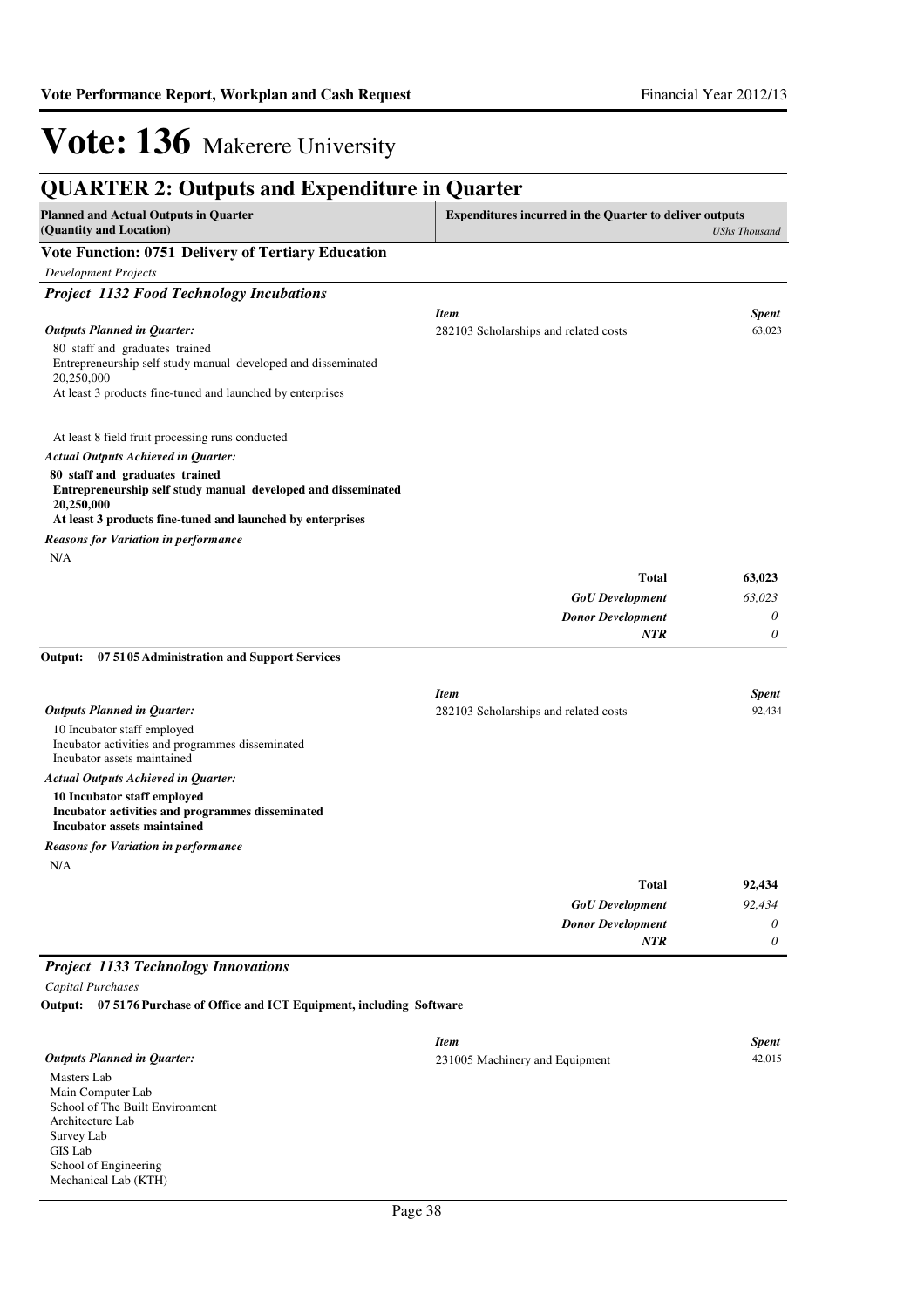| <b>QUARTER 2: Outputs and Expenditure in Quarter</b>                                                                            |                                                         |                         |
|---------------------------------------------------------------------------------------------------------------------------------|---------------------------------------------------------|-------------------------|
| <b>Planned and Actual Outputs in Quarter</b><br>(Quantity and Location)                                                         | Expenditures incurred in the Quarter to deliver outputs | <b>UShs Thousand</b>    |
| <b>Vote Function: 0751 Delivery of Tertiary Education</b>                                                                       |                                                         |                         |
| <b>Development Projects</b>                                                                                                     |                                                         |                         |
| <b>Project 1133 Technology Innovations</b>                                                                                      |                                                         |                         |
| Computers in Labs Directly under the College                                                                                    |                                                         |                         |
| Masters Lab                                                                                                                     |                                                         |                         |
| Main Computer Lab<br>Lab 3034                                                                                                   |                                                         |                         |
| E-Learning Lab                                                                                                                  |                                                         |                         |
| <b>Actual Outputs Achieved in Quarter:</b>                                                                                      |                                                         |                         |
| <b>XXXXX</b>                                                                                                                    |                                                         |                         |
| <b>Reasons for Variation in performance</b>                                                                                     |                                                         |                         |
| NA                                                                                                                              |                                                         |                         |
|                                                                                                                                 | <b>Total</b>                                            | 42,015                  |
|                                                                                                                                 | <b>GoU</b> Development                                  | 42,015                  |
|                                                                                                                                 | <b>Donor Development</b>                                | 0                       |
|                                                                                                                                 | <b>NTR</b>                                              | 0                       |
| 07 5177 Purchase of Specialised Machinery & Equipment<br>Output:                                                                |                                                         |                         |
|                                                                                                                                 |                                                         |                         |
|                                                                                                                                 | <b>Item</b>                                             | <b>Spent</b>            |
| <b>Outputs Planned in Quarter:</b>                                                                                              | 231005 Machinery and Equipment                          | 364,483                 |
| Phase 2<br>Procurement document written                                                                                         |                                                         |                         |
|                                                                                                                                 |                                                         |                         |
| Equipment Specification-Phased                                                                                                  |                                                         |                         |
| <b>LPO</b><br>Equipment delivered and installed                                                                                 |                                                         |                         |
| <b>Actual Outputs Achieved in Quarter:</b>                                                                                      |                                                         |                         |
| XXX                                                                                                                             |                                                         |                         |
| <b>Reasons for Variation in performance</b>                                                                                     |                                                         |                         |
| N/A                                                                                                                             |                                                         |                         |
|                                                                                                                                 | <b>Total</b>                                            | 364,483                 |
|                                                                                                                                 | <b>GoU</b> Development                                  | 364,483                 |
|                                                                                                                                 | <b>Donor Development</b>                                | 0                       |
|                                                                                                                                 | <b>NTR</b>                                              | 0                       |
| <b>Outputs Provided</b>                                                                                                         |                                                         |                         |
| Output:<br>07 5101 Teaching and Training                                                                                        |                                                         |                         |
|                                                                                                                                 |                                                         |                         |
| <b>Outputs Planned in Quarter:</b>                                                                                              | <b>Item</b>                                             | <b>Spent</b><br>105.038 |
| Staff protocols for technology transfer and development developed -                                                             | 282103 Scholarships and related costs                   |                         |
|                                                                                                                                 |                                                         |                         |
| Improved relationship with all sectors of industries and private sector with<br>the Faculty of Technology                       |                                                         |                         |
| Preliminary research area focus and identifictaion for cost effective and<br>environmentally friendly transportation technology |                                                         |                         |
| Student participation in the development and advancement of Regional<br><b>Industrial Parks</b>                                 |                                                         |                         |
| Utilisation of indigenous materials in the production of home based<br>production                                               |                                                         |                         |
| Community Wireless Resource Centre preliminaries                                                                                |                                                         |                         |
| <b>Actual Outputs Achieved in Quarter:</b>                                                                                      |                                                         |                         |
| Staff protocols for technology transfer and development developed -                                                             |                                                         |                         |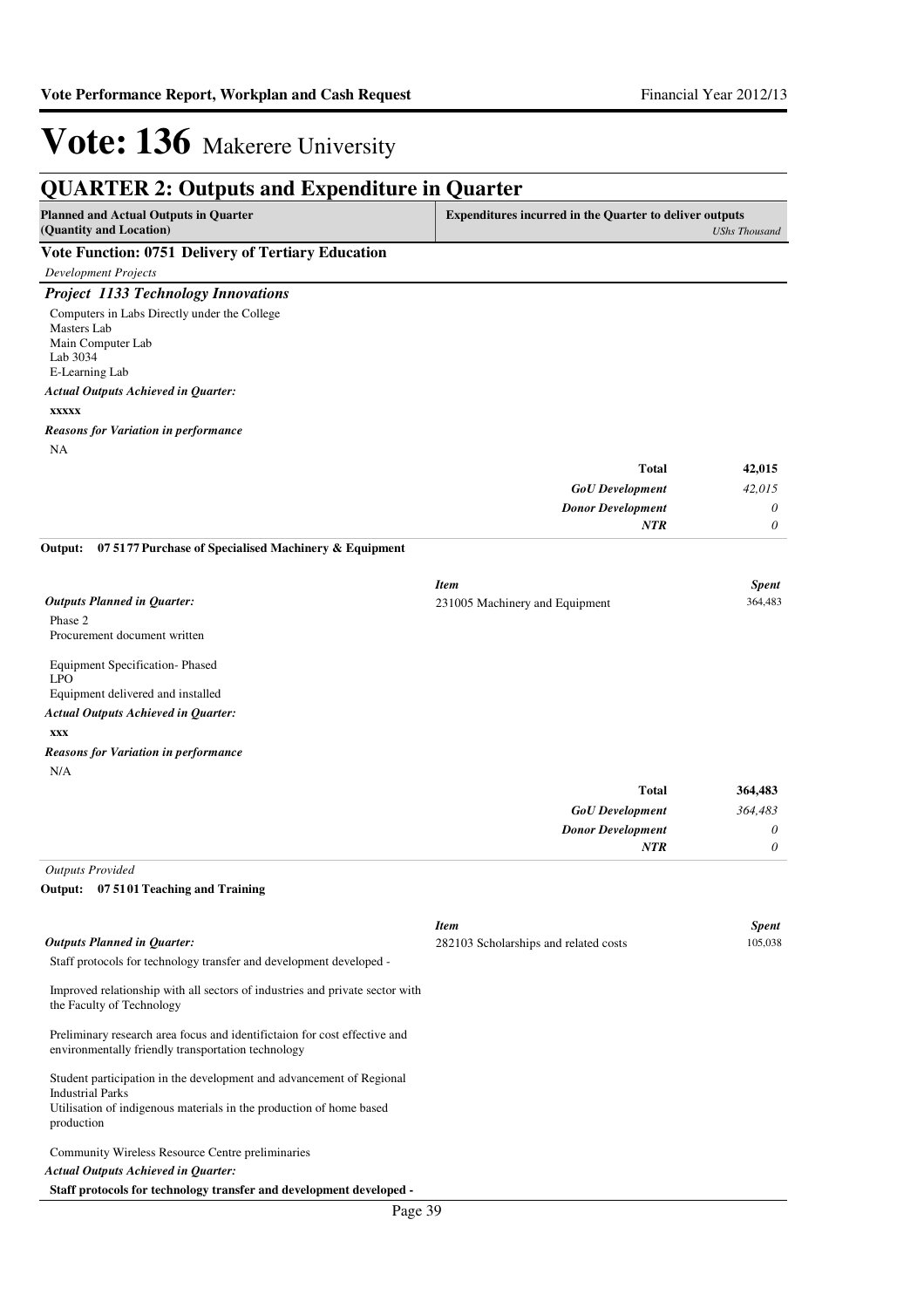| <b>QUARTER 2: Outputs and Expenditure in Quarter</b>                                                                                                                                 |                                                                |                         |
|--------------------------------------------------------------------------------------------------------------------------------------------------------------------------------------|----------------------------------------------------------------|-------------------------|
| <b>Planned and Actual Outputs in Quarter</b><br>(Quantity and Location)                                                                                                              | <b>Expenditures incurred in the Quarter to deliver outputs</b> | <b>UShs Thousand</b>    |
| Vote Function: 0751 Delivery of Tertiary Education                                                                                                                                   |                                                                |                         |
| <b>Development Projects</b>                                                                                                                                                          |                                                                |                         |
| <b>Project 1133 Technology Innovations</b>                                                                                                                                           |                                                                |                         |
| Improved relationship with all sectors of industries and private sector<br>with the Faculty of Technology                                                                            |                                                                |                         |
| Preliminary research area focus and identifictaion for cost effective<br>and environmentally friendly transportation technology                                                      |                                                                |                         |
| Student participation in the development and advancement of<br><b>Regional Industrial Parks</b><br>Utilisation of indigenous materials in the production of home based<br>production |                                                                |                         |
| <b>Community Wireless Resource Centre preliminaries</b>                                                                                                                              |                                                                |                         |
| Reasons for Variation in performance                                                                                                                                                 |                                                                |                         |
| N/A                                                                                                                                                                                  |                                                                |                         |
|                                                                                                                                                                                      | <b>Total</b>                                                   | 105,038                 |
|                                                                                                                                                                                      | <b>GoU</b> Development<br><b>Donor Development</b>             | 105,038<br>0            |
|                                                                                                                                                                                      | <b>NTR</b>                                                     | 0                       |
| 07 5102 Research, Consultancy and Publications<br>Output:                                                                                                                            |                                                                |                         |
|                                                                                                                                                                                      |                                                                |                         |
|                                                                                                                                                                                      | <b>Item</b>                                                    | <b>Spent</b><br>240,538 |
| <b>Outputs Planned in Quarter:</b><br>Equipment (Hardware and Software)                                                                                                              | 282103 Scholarships and related costs                          |                         |
|                                                                                                                                                                                      |                                                                |                         |
| iLabs design Specifications                                                                                                                                                          |                                                                |                         |
| Training with Spear Motors Company LTD                                                                                                                                               |                                                                |                         |
| Initial fabrication and assembling of the subsystems                                                                                                                                 |                                                                |                         |
| local capacity in the field of cost effective and environmentally friendly<br>transportation technology                                                                              |                                                                |                         |
| Local Government authorities (LC1, LC3, LC5) trained<br>Public awareness campaign nationwide using radio, road show and<br>newspapers designed                                       |                                                                |                         |
| <b>Actual Outputs Achieved in Quarter:</b>                                                                                                                                           |                                                                |                         |
| <b>Equipment (Hardware and Software)</b>                                                                                                                                             |                                                                |                         |
| iLabs design Specifications                                                                                                                                                          |                                                                |                         |
| <b>Training with Spear Motors Company LTD</b>                                                                                                                                        |                                                                |                         |
| Initial fabrication and assembling of the subsystems                                                                                                                                 |                                                                |                         |
| local capacity in the field of cost effective and environmentally<br>friendly transportation technology                                                                              |                                                                |                         |
| Local Government authorities (LC1, LC3, LC5) trained<br>Public awareness campaign nationwide using radio, road show and<br>newspapers designed                                       |                                                                |                         |
| <b>Reasons for Variation in performance</b>                                                                                                                                          |                                                                |                         |
| N/A                                                                                                                                                                                  |                                                                |                         |
|                                                                                                                                                                                      | <b>Total</b>                                                   | 240,538                 |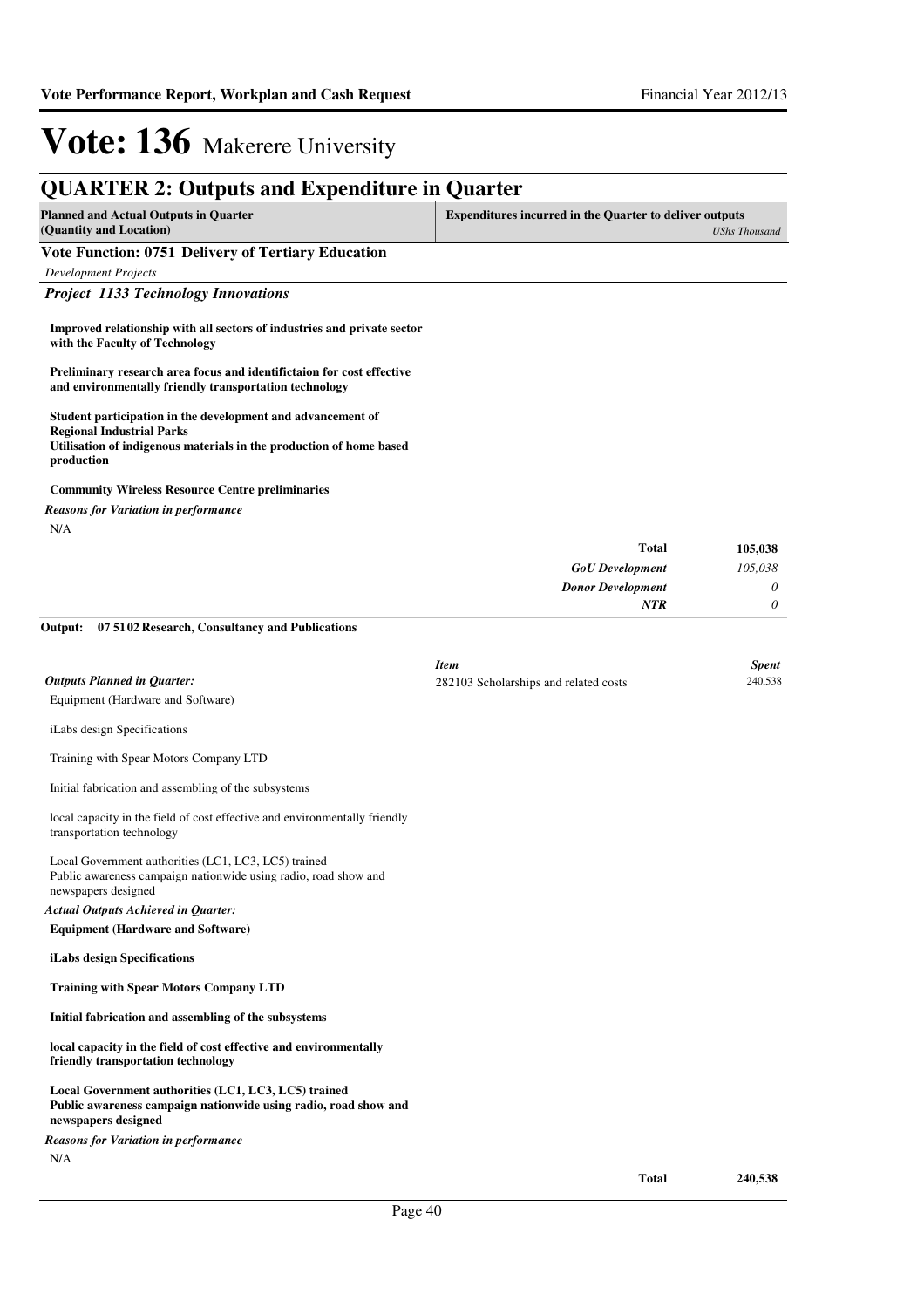| <b>QUARTER 2: Outputs and Expenditure in Quarter</b>                    |                                                                |                      |
|-------------------------------------------------------------------------|----------------------------------------------------------------|----------------------|
| <b>Planned and Actual Outputs in Quarter</b><br>(Quantity and Location) | <b>Expenditures incurred in the Quarter to deliver outputs</b> | <b>UShs Thousand</b> |
| Vote Function: 0751 Delivery of Tertiary Education                      |                                                                |                      |
| <b>Development Projects</b>                                             |                                                                |                      |
| <b>Project 1133 Technology Innovations</b>                              |                                                                |                      |
|                                                                         | <b>GoU</b> Development                                         | 240,538              |
|                                                                         | <b>Donor Development</b>                                       | $\theta$             |
|                                                                         | <b>NTR</b>                                                     | $\theta$             |
| 07 5103 Outreach<br>Output:                                             |                                                                |                      |
|                                                                         | <b>Item</b>                                                    | <b>Spent</b>         |
| <b>Outputs Planned in Quarter:</b>                                      | 282103 Scholarships and related costs                          | 147,054              |
| Knowledge transfer partnerships                                         |                                                                |                      |
| Implentation                                                            |                                                                |                      |
| 1. Innovation Systems and Clusters Programme                            |                                                                |                      |
| Technology Development and Transfer Centre                              |                                                                |                      |
| Irrigation Project,                                                     |                                                                |                      |
| MakaPads Project                                                        |                                                                |                      |
| Community Wireless Resource Cen                                         |                                                                |                      |
| <b>Actual Outputs Achieved in Quarter:</b>                              |                                                                |                      |
| <b>XXX</b>                                                              |                                                                |                      |
| <b>Reasons for Variation in performance</b>                             |                                                                |                      |
| <b>NA</b>                                                               |                                                                |                      |
|                                                                         | <b>Total</b>                                                   | 147,054              |
|                                                                         | <b>GoU</b> Development                                         | 147,054<br>$\theta$  |
|                                                                         | <b>Donor Development</b><br><b>NTR</b>                         | $\theta$             |
| 07 5105 Administration and Support Services<br>Output:                  |                                                                |                      |
|                                                                         | <b>Item</b>                                                    | <b>Spent</b>         |
| <b>Outputs Planned in Quarter:</b>                                      | 282103 Scholarships and related costs                          | 46,217               |
| Coordination, Monitoring and Evaluation undertaken                      |                                                                |                      |
| <b>Actual Outputs Achieved in Quarter:</b>                              |                                                                |                      |
| <b>Coordination, Monitoring and Evaluation undertaken</b>               |                                                                |                      |
| <b>Reasons for Variation in performance</b>                             |                                                                |                      |
| NA                                                                      |                                                                |                      |

| 46,217 | <b>Total</b>             |
|--------|--------------------------|
| 46,217 | <b>GoU</b> Development   |
|        | <b>Donor Development</b> |
|        | <b>NTR</b>               |

*Project 1134 SPEDA*

*Capital Purchases*

**Output: 07 5177 Purchase of Specialised Machinery & Equipment**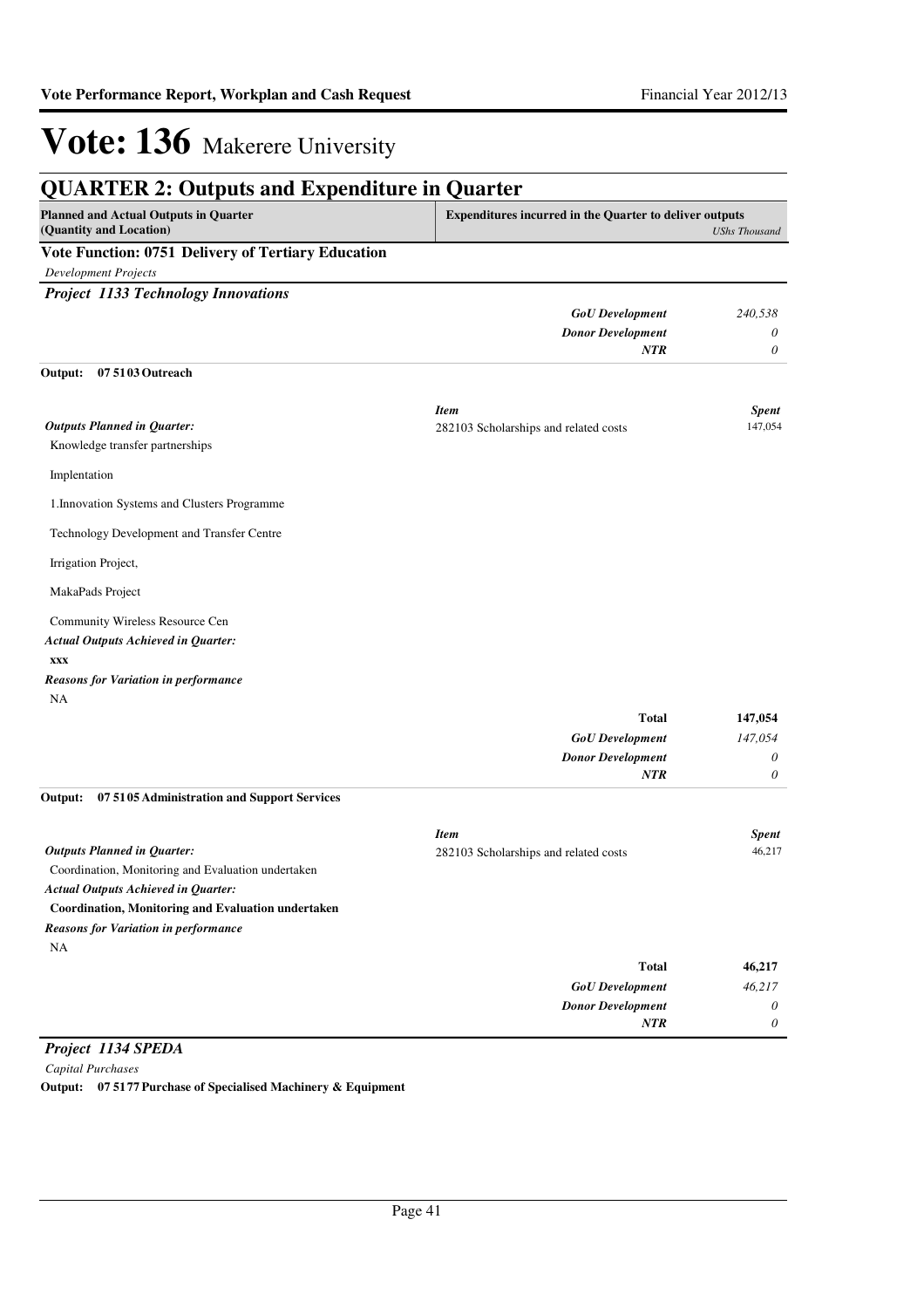| <b>QUARTER 2: Outputs and Expenditure in Quarter</b>                                                                                                                     |                                                                |                      |  |
|--------------------------------------------------------------------------------------------------------------------------------------------------------------------------|----------------------------------------------------------------|----------------------|--|
| <b>Planned and Actual Outputs in Quarter</b><br>(Quantity and Location)                                                                                                  | <b>Expenditures incurred in the Quarter to deliver outputs</b> | <b>UShs Thousand</b> |  |
| Vote Function: 0751 Delivery of Tertiary Education                                                                                                                       |                                                                |                      |  |
| <b>Development Projects</b>                                                                                                                                              |                                                                |                      |  |
| Project 1134 SPEDA                                                                                                                                                       |                                                                |                      |  |
|                                                                                                                                                                          | <b>Item</b>                                                    | Spent                |  |
| <b>Outputs Planned in Quarter:</b>                                                                                                                                       | 231005 Machinery and Equipment                                 | 42,015               |  |
| Procurement ongoing                                                                                                                                                      |                                                                |                      |  |
| <b>Actual Outputs Achieved in Quarter:</b>                                                                                                                               |                                                                |                      |  |
| XX                                                                                                                                                                       |                                                                |                      |  |
| <b>Reasons for Variation in performance</b>                                                                                                                              |                                                                |                      |  |
| <b>NA</b>                                                                                                                                                                |                                                                |                      |  |
|                                                                                                                                                                          | <b>Total</b>                                                   | 42,015               |  |
|                                                                                                                                                                          | <b>GoU</b> Development<br><b>Donor Development</b>             | 42,015<br>0          |  |
|                                                                                                                                                                          | NTR                                                            | 0                    |  |
| 07 5180 Construction and rehabilitation of learning facilities (Universities)<br>Output:                                                                                 |                                                                |                      |  |
|                                                                                                                                                                          |                                                                |                      |  |
|                                                                                                                                                                          | <b>Item</b>                                                    | <b>Spent</b>         |  |
| <b>Outputs Planned in Quarter:</b><br>contract supervision                                                                                                               | 231001 Non-Residential Buildings                               | 84,031               |  |
| <b>Actual Outputs Achieved in Quarter:</b>                                                                                                                               |                                                                |                      |  |
| XX                                                                                                                                                                       |                                                                |                      |  |
| <b>Reasons for Variation in performance</b>                                                                                                                              |                                                                |                      |  |
| NA                                                                                                                                                                       |                                                                |                      |  |
|                                                                                                                                                                          | <b>Total</b>                                                   | 84,031               |  |
|                                                                                                                                                                          | <b>GoU</b> Development                                         | 84,031               |  |
|                                                                                                                                                                          | <b>Donor Development</b>                                       | 0                    |  |
|                                                                                                                                                                          | <b>NTR</b>                                                     | $\theta$             |  |
| <b>Outputs Provided</b>                                                                                                                                                  |                                                                |                      |  |
| Output: 07 5101 Teaching and Training                                                                                                                                    |                                                                |                      |  |
|                                                                                                                                                                          | <b>Item</b>                                                    | Spent                |  |
| <b>Outputs Planned in Quarter:</b>                                                                                                                                       | 282103 Scholarships and related costs                          | 63,023               |  |
| 50 elite Ankole and zebu sorrugate cows, 10 Freisian cows, 2,000<br>Assorted chicken breeding stock, 100 breeding sows, 100 breeding goats,<br>and their feeds purchased |                                                                |                      |  |
| <b>Actual Outputs Achieved in Quarter:</b>                                                                                                                               |                                                                |                      |  |
| 50 elite Ankole and zebu sorrugate cows, 10 Freisian cows, 2,000<br>Assorted chicken breeding stock, 100 breeding sows, 100 breeding<br>goats, and their feeds purchased |                                                                |                      |  |
| <b>Reasons for Variation in performance</b>                                                                                                                              |                                                                |                      |  |
| NA                                                                                                                                                                       |                                                                |                      |  |
|                                                                                                                                                                          | <b>Total</b>                                                   | 63,023               |  |
|                                                                                                                                                                          | <b>GoU</b> Development                                         | 63,023               |  |
|                                                                                                                                                                          | <b>Donor Development</b>                                       | 0                    |  |
|                                                                                                                                                                          | <b>NTR</b>                                                     | $\theta$             |  |

**Output: 07 5105 Administration and Support Services**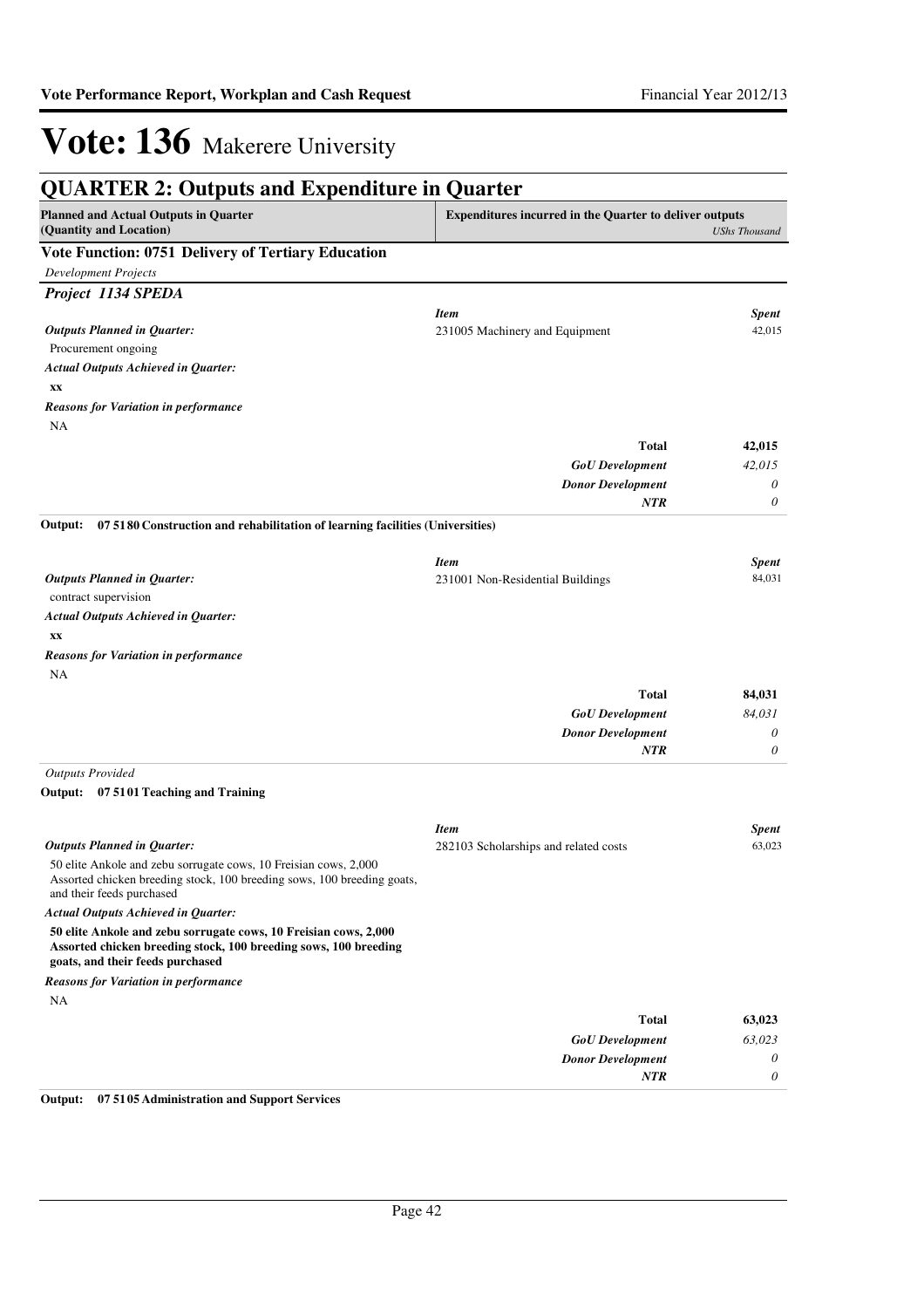| <b>QUARTER 2: Outputs and Expenditure in Quarter</b>                                                                                                                                                                                                                                                                                                                                                                                                                              |                                                                |                      |
|-----------------------------------------------------------------------------------------------------------------------------------------------------------------------------------------------------------------------------------------------------------------------------------------------------------------------------------------------------------------------------------------------------------------------------------------------------------------------------------|----------------------------------------------------------------|----------------------|
| <b>Planned and Actual Outputs in Quarter</b><br>(Quantity and Location)                                                                                                                                                                                                                                                                                                                                                                                                           | <b>Expenditures incurred in the Quarter to deliver outputs</b> | <b>UShs Thousand</b> |
| Vote Function: 0751 Delivery of Tertiary Education                                                                                                                                                                                                                                                                                                                                                                                                                                |                                                                |                      |
| <b>Development Projects</b>                                                                                                                                                                                                                                                                                                                                                                                                                                                       |                                                                |                      |
| Project 1134 SPEDA                                                                                                                                                                                                                                                                                                                                                                                                                                                                |                                                                |                      |
|                                                                                                                                                                                                                                                                                                                                                                                                                                                                                   | <b>Item</b>                                                    | <b>Spent</b>         |
| <b>Outputs Planned in Quarter:</b>                                                                                                                                                                                                                                                                                                                                                                                                                                                | 282103 Scholarships and related costs                          | 21,008               |
| Coordination and Management                                                                                                                                                                                                                                                                                                                                                                                                                                                       |                                                                |                      |
| <b>Actual Outputs Achieved in Quarter:</b>                                                                                                                                                                                                                                                                                                                                                                                                                                        |                                                                |                      |
| <b>Coordinatiom and Management</b>                                                                                                                                                                                                                                                                                                                                                                                                                                                |                                                                |                      |
| <b>Reasons for Variation in performance</b>                                                                                                                                                                                                                                                                                                                                                                                                                                       |                                                                |                      |
| NA                                                                                                                                                                                                                                                                                                                                                                                                                                                                                |                                                                |                      |
|                                                                                                                                                                                                                                                                                                                                                                                                                                                                                   | Total                                                          | 21,008               |
|                                                                                                                                                                                                                                                                                                                                                                                                                                                                                   | <b>GoU</b> Development                                         | 21,008               |
|                                                                                                                                                                                                                                                                                                                                                                                                                                                                                   | <b>Donor Development</b>                                       | 0                    |
|                                                                                                                                                                                                                                                                                                                                                                                                                                                                                   | NTR                                                            | 0                    |
| Project 1250 Support to Innovation - EV Car Project                                                                                                                                                                                                                                                                                                                                                                                                                               |                                                                |                      |
| Capital Purchases                                                                                                                                                                                                                                                                                                                                                                                                                                                                 |                                                                |                      |
| 07 5180 Construction and rehabilitation of learning facilities (Universities)<br>Output:                                                                                                                                                                                                                                                                                                                                                                                          |                                                                |                      |
|                                                                                                                                                                                                                                                                                                                                                                                                                                                                                   | <b>Item</b>                                                    | <b>Spent</b>         |
| <b>Outputs Planned in Quarter:</b>                                                                                                                                                                                                                                                                                                                                                                                                                                                | 231001 Non-Residential Buildings                               | 1,340,445            |
| NA                                                                                                                                                                                                                                                                                                                                                                                                                                                                                |                                                                |                      |
| <b>Actual Outputs Achieved in Quarter:</b>                                                                                                                                                                                                                                                                                                                                                                                                                                        |                                                                |                      |
| Pursued the acquisition of 50 pieces of land with the ministry of<br>lands: Land yet to be acquired<br>Architectural design -Developed improved Architectural Impressions<br>to act as blue Prints for construction of the Assembly line, Research<br>Labs and Office space and support facilities                                                                                                                                                                                |                                                                |                      |
| <b>Reasons for Variation in performance</b>                                                                                                                                                                                                                                                                                                                                                                                                                                       |                                                                |                      |
| this is part of the administrative neutral pursuit of land acquisition for the<br><b>CRTT</b> site                                                                                                                                                                                                                                                                                                                                                                                |                                                                |                      |
|                                                                                                                                                                                                                                                                                                                                                                                                                                                                                   | <b>Total</b>                                                   | 1,340,445            |
|                                                                                                                                                                                                                                                                                                                                                                                                                                                                                   | <b>GoU</b> Development                                         | 1,340,445            |
|                                                                                                                                                                                                                                                                                                                                                                                                                                                                                   | <b>Donor Development</b>                                       | 0                    |
|                                                                                                                                                                                                                                                                                                                                                                                                                                                                                   | <b>NTR</b>                                                     | 0                    |
| <b>Outputs Provided</b>                                                                                                                                                                                                                                                                                                                                                                                                                                                           |                                                                |                      |
| Output: 07 5102 Research, Consultancy and Publications                                                                                                                                                                                                                                                                                                                                                                                                                            |                                                                |                      |
|                                                                                                                                                                                                                                                                                                                                                                                                                                                                                   | <b>Item</b>                                                    | <b>Spent</b>         |
| <b>Outputs Planned in Quarter:</b>                                                                                                                                                                                                                                                                                                                                                                                                                                                | 282103 Scholarships and related costs                          | 760,324              |
| Visit FAW China for Benchmarking<br>Procure KAYOOLA e-Bus Standards Parts (Motor, Transmission,<br>Charger and TMS)<br>Visit Fiat Italy for Benchmarking<br>Internship for 2 Months at Kettering University                                                                                                                                                                                                                                                                       |                                                                |                      |
| <b>Actual Outputs Achieved in Ouarter:</b>                                                                                                                                                                                                                                                                                                                                                                                                                                        |                                                                |                      |
| Kayoola Solar Bus Prototype Development Completed the Production<br>and manufacturing planning for bus exterior and interior Design<br>Completed component packing and production planning for the<br>chassis, frame, Power Train and charging System<br>Developed the accelerator pedal MotoHawk model, assembled a<br>message dictionary of Motor controller, Instrument Cluster and<br>Battery Management System. Carried out Data spying of the shift<br>lever using Lab View |                                                                |                      |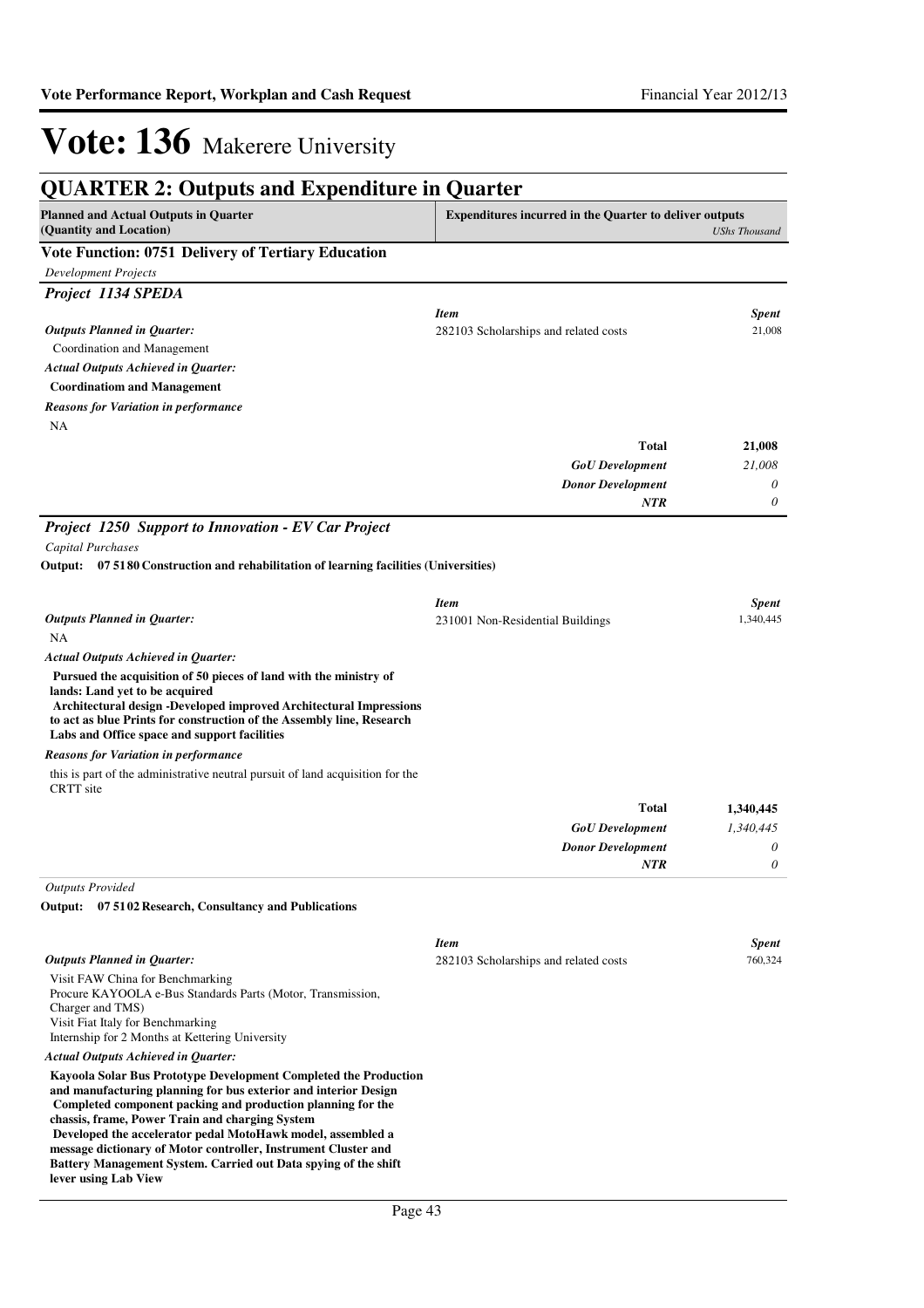*Project 1250 Support to Innovation - EV Car Project*

### **QUARTER 2: Outputs and Expenditure in Quarter**

| <b>Planned and Actual Outputs in Quarter</b>       | <b>Expenditures incurred in the Quarter to deliver outputs</b> |  |  |
|----------------------------------------------------|----------------------------------------------------------------|--|--|
| (Quantity and Location)                            | UShs Thousand                                                  |  |  |
| Vote Function: 0751 Delivery of Tertiary Education |                                                                |  |  |
| Development Projects                               |                                                                |  |  |

#### **Solar Charging system designed an components specified Produced sample Product of KAYOOLA Passenger chair Design and Development of the KIIRA-EV SMACK Smart Car Concept A requirements Specification of all Systems was completed Dashboard and Interior Modifications of the KIIRA-EV have been realised Hybrid Architecture and Component sizing and selection of the Power Train Components was completed Chassis Modification of the KIIRA-EV was completed Network Topology of all Vehicle ECUs was drafted Training and Capacity Development Facilitated at the Junior Scientifique Café sessions held at St. Kizito Secondary School, Turkish Light Academy and Nabisunsa Girls' S.S.S.** Participated in a 3-day training in Advanced LabVIEW technical **skills at CEDAT Started a Mentorship program to encourage innovation among young children Hosted SMACK STIC students at CEDAT Started an eight month internship program for SMACK S.6 Vaccists Sponsoring of Gerald Baguma for Masters in Embedded Systems Conferences, Exhibitions and Publicity Exhibited at the CEDAT Open day, Uganda International Trade Fair 2012 and at Uganda@50 , Kololo Air Strip Hosted a CNN Inside Africa Interview Held a meeting with the Managing Director, Nationa l Instruments about prospective technology NI can share with CRTT Hosted Vaal University** Procurement Prototyping site materials were delivered to CEDAT  **Issued orders for Procurement of Batteries, Motor and controller, transmission system, Battery Management System (BMS), Electronic Control Units and MotoHawk Software. Contracted Saracen Security services to safeguard CRTT Premises Initiated Procurement of Motor and controller, Gearbox, Electronic Control Units, DC-DC and BMS system of the Battery Management System for the KIIRA-EV SMACK**

**Had several visits to local manufacturers and service providers and identified local manufacturing capacity of some prototyping materials**

**was completed**

 **Network Topology of all Vehicle ECUs was drafted**

#### *Reasons for Variation in performance*

NA

| <b>Total</b>              | 760,324    |
|---------------------------|------------|
| <b>GoU</b> Development    | 760,324    |
| <b>Donor Development</b>  | $\theta$   |
| NTR                       | $\theta$   |
| <b>GRAND TOTAL</b>        | 50,847,786 |
| <b>Wage Recurrent</b>     | 10,781,459 |
| <b>Non Wage Recurrent</b> | 3,785,992  |
| <b>GoU</b> Development    | 4,235,011  |
| <b>Donor Development</b>  | $\theta$   |
| NTR                       | 32,045,323 |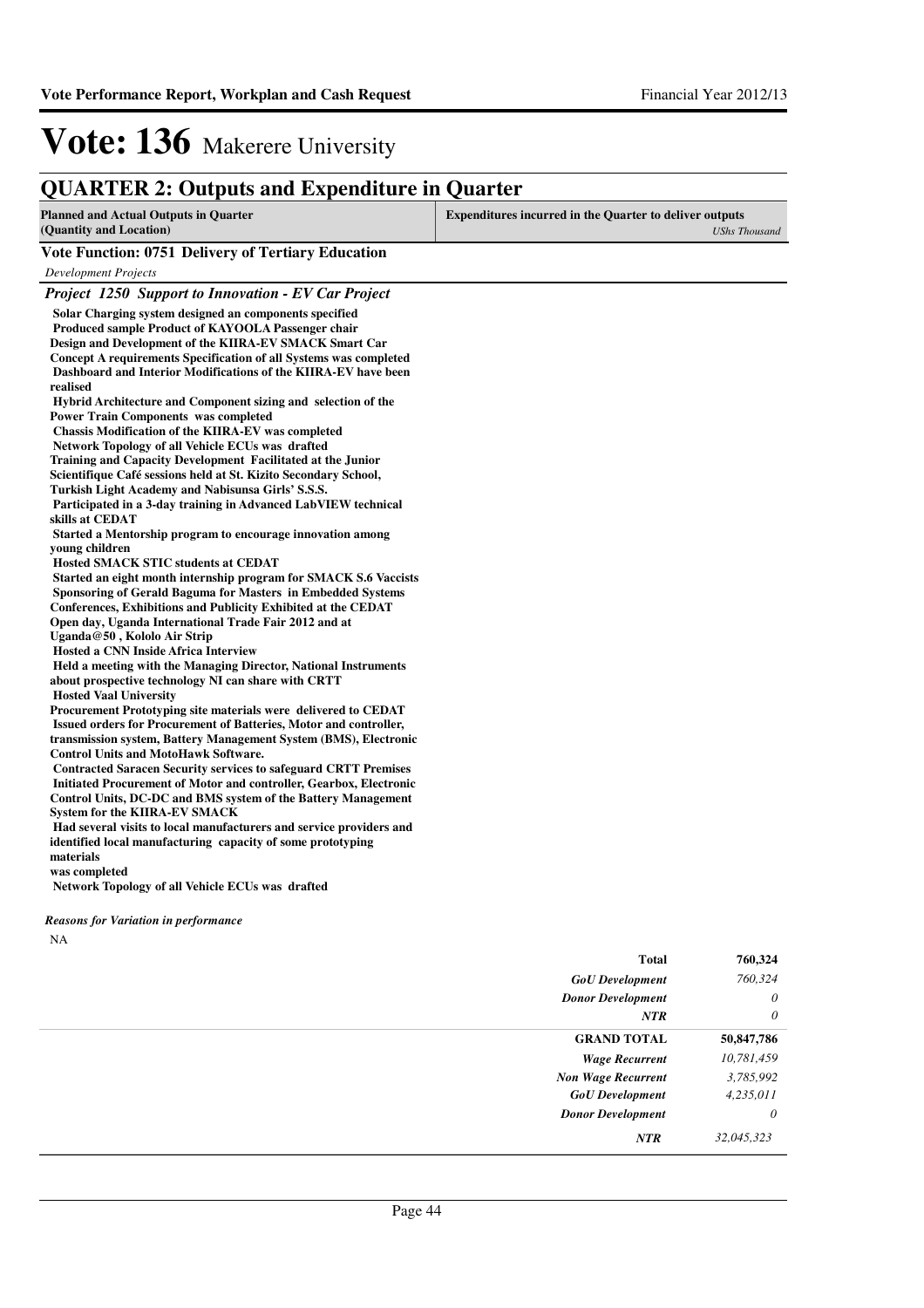#### **QUARTER 3: Revised Workplan Planned Outputs for the Quarter (Quantity and Location) Estimated Funds Available in Quarter (from balance brought forward and actual/expected releaes)** *UShs Thousand* **Vote Function: 0751 Delivery of Tertiary Education** *Recurrent Programmes Programme 01 Headquarters Outputs Provided* **Output: 07 5101 Teaching and Training** Enrollement at undergraduate 31607 and postgrad level 1506 Academic programs 81 undergraduate programmes 6 Diploma 94 Masters and 7 postgraduate Diplomas New programs and curriculum revision for existing programs. Harmonisation of academic programmes. Increased acess to library materials through subcription to online journals and databases *Wage Recurrent Non Wage Recurrent* **Total** *0 0 12,108,783* **12,108,783** *NTR 0 0 12,108,388* **12,108,388** *0 0 395* **395 Output: 07 5102 Research, Consultancy and Publications** 25% of academic staff time spent on research 2500 Research students at Masters and PhD levels Review approval and awarding research grants to multidisciplinary research teams Research Agenda review Advertisement, application, adnission and registration of research students Library subscriptions- research journals *Wage Recurrent Non Wage Recurrent* **Total** *0 0 3,673,184* **3,673,184** *NTR 0 0 3,673,184* **3,673,184** *0 0 0* **0 Output: 07 5103 Outreach** Faculties and individual staff continue to engage with civil society through short courses and consultancy services IT and Gender short courses. Incubation centes for food and nutrition and value addition. Disemmination and working with communities in innovative clusters and productive engagement by the Faculty of Technology Establishment of the centre of excellence in social research in AIDS Linkages with the private sctor and civil society through the Privtae Sector Forum *Wage Recurrent Non Wage Recurrent* **Total** *-1,235,999 0* **775,598** *0 0* **2,011,597** *-1,235,999 0* **-1,235,999**

#### *2,011,597 NTR 2,011,597 0*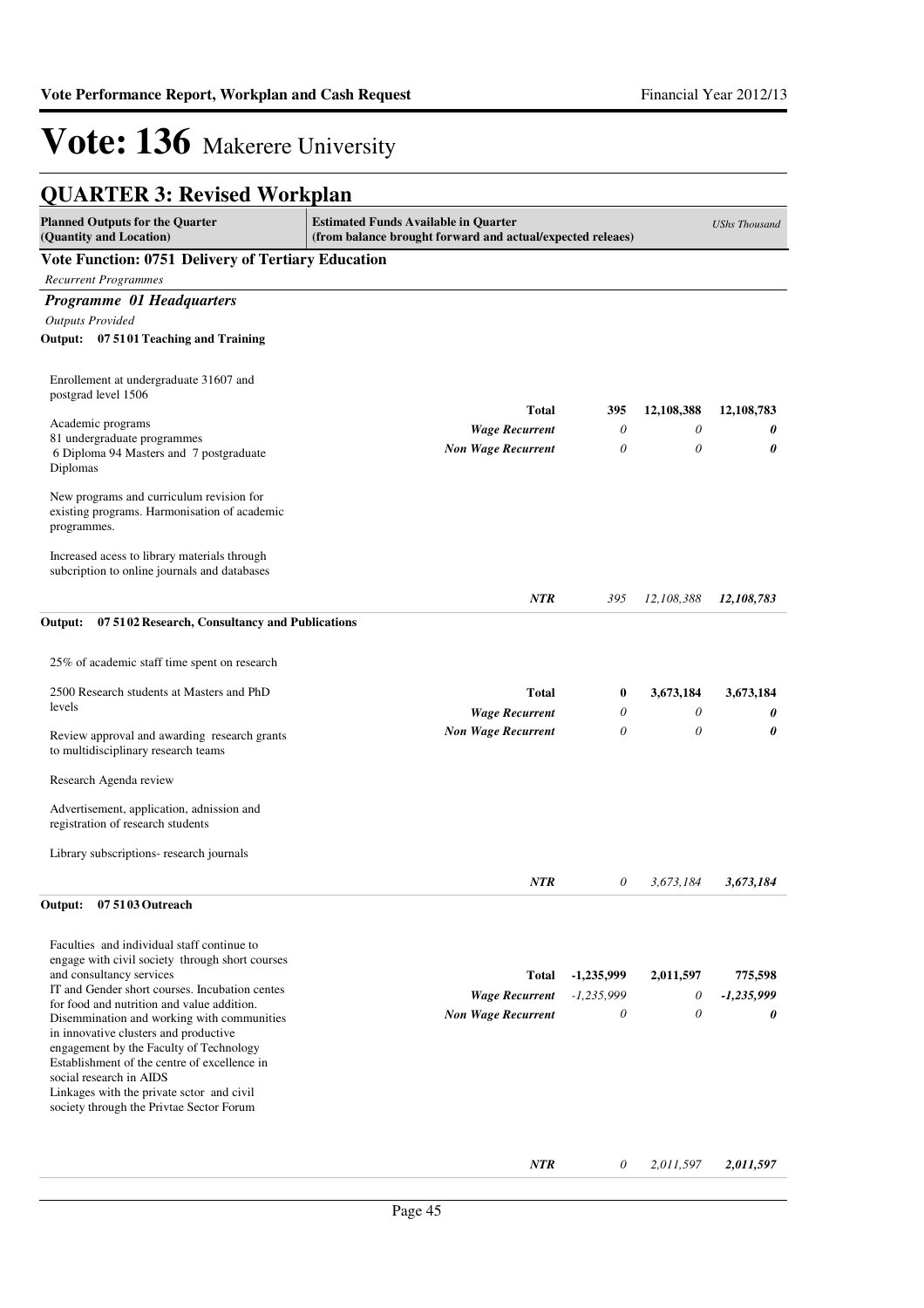| <b>Planned Outputs for the Quarter</b>                                             | <b>Estimated Funds Available in Quarter</b>                |          |            | <b>UShs Thousand</b> |
|------------------------------------------------------------------------------------|------------------------------------------------------------|----------|------------|----------------------|
| (Quantity and Location)                                                            | (from balance brought forward and actual/expected releaes) |          |            |                      |
| <b>Vote Function: 0751 Delivery of Tertiary Education</b>                          |                                                            |          |            |                      |
| <b>Recurrent Programmes</b>                                                        |                                                            |          |            |                      |
| <b>Programme 01 Headquarters</b>                                                   |                                                            |          |            |                      |
| Output: 07 5104 Students' Welfare                                                  |                                                            |          |            |                      |
| Procument of food                                                                  |                                                            |          |            |                      |
| Allocation to non residents                                                        |                                                            |          |            |                      |
| 2648 government resident students                                                  | <b>Total</b>                                               | 315      | 1,722,384  | 1,722,699            |
| 1740 private resident students                                                     | <b>Wage Recurrent</b>                                      | 0        | 0          | 0                    |
| 3950 non resident government students                                              | <b>Non Wage Recurrent</b>                                  | 0        | $\theta$   | 0                    |
| 520 staff in the halls of residence                                                |                                                            |          |            |                      |
| Management of halls of residence-staffing,                                         |                                                            |          |            |                      |
| utilities, cleaning and maintanance of the                                         |                                                            |          |            |                      |
| physical plant                                                                     |                                                            |          |            |                      |
| University Hospital services                                                       |                                                            |          |            |                      |
| Guidance and Counselling services                                                  |                                                            |          |            |                      |
|                                                                                    | <b>NTR</b>                                                 | 315      | 1,722,384  | 1,722,699            |
| Gneral administration of the university plant                                      |                                                            |          |            |                      |
| 677 non teaching staff in acade<br>1308 non teaching staff in administrative units | Total                                                      | $\bf{0}$ | 18,258,322 | 18,258,322           |
| 642 group employees in Academic units                                              | <b>Wage Recurrent</b>                                      | 0        | 0          | 0                    |
|                                                                                    | <b>Non Wage Recurrent</b>                                  | 0        | 0          | 0                    |
| Payment of Utilities water electricity and<br>telecommunictaion                    |                                                            |          |            |                      |
| Internet bandwidth                                                                 |                                                            |          |            |                      |
| Strategic plan implementation committee.                                           |                                                            |          |            |                      |
| Development of workplans and disbursement                                          |                                                            |          |            |                      |
| schedules by Faculty / cost centres                                                |                                                            |          |            |                      |
|                                                                                    | NTR                                                        | 0        | 18,258,322 | 18,258,322           |
| <b>Development Projects</b>                                                        |                                                            |          |            |                      |
| <b>Project 0184 Institutional Development Program</b>                              |                                                            |          |            |                      |
| Capital Purchases                                                                  |                                                            |          |            |                      |
| 07 51 71 Acquisition of Land by Government<br>Output:                              |                                                            |          |            |                      |
| NA                                                                                 |                                                            |          |            |                      |
|                                                                                    | <b>Total</b>                                               | $\bf{0}$ | $\bf{0}$   | $\bf{0}$             |
|                                                                                    |                                                            | 0        | 0          |                      |
|                                                                                    | <b>GoU</b> Development<br><b>Donor Development</b>         | 0        | 0          | 0<br>0               |
|                                                                                    | NTR                                                        | 0        | 0          | 0                    |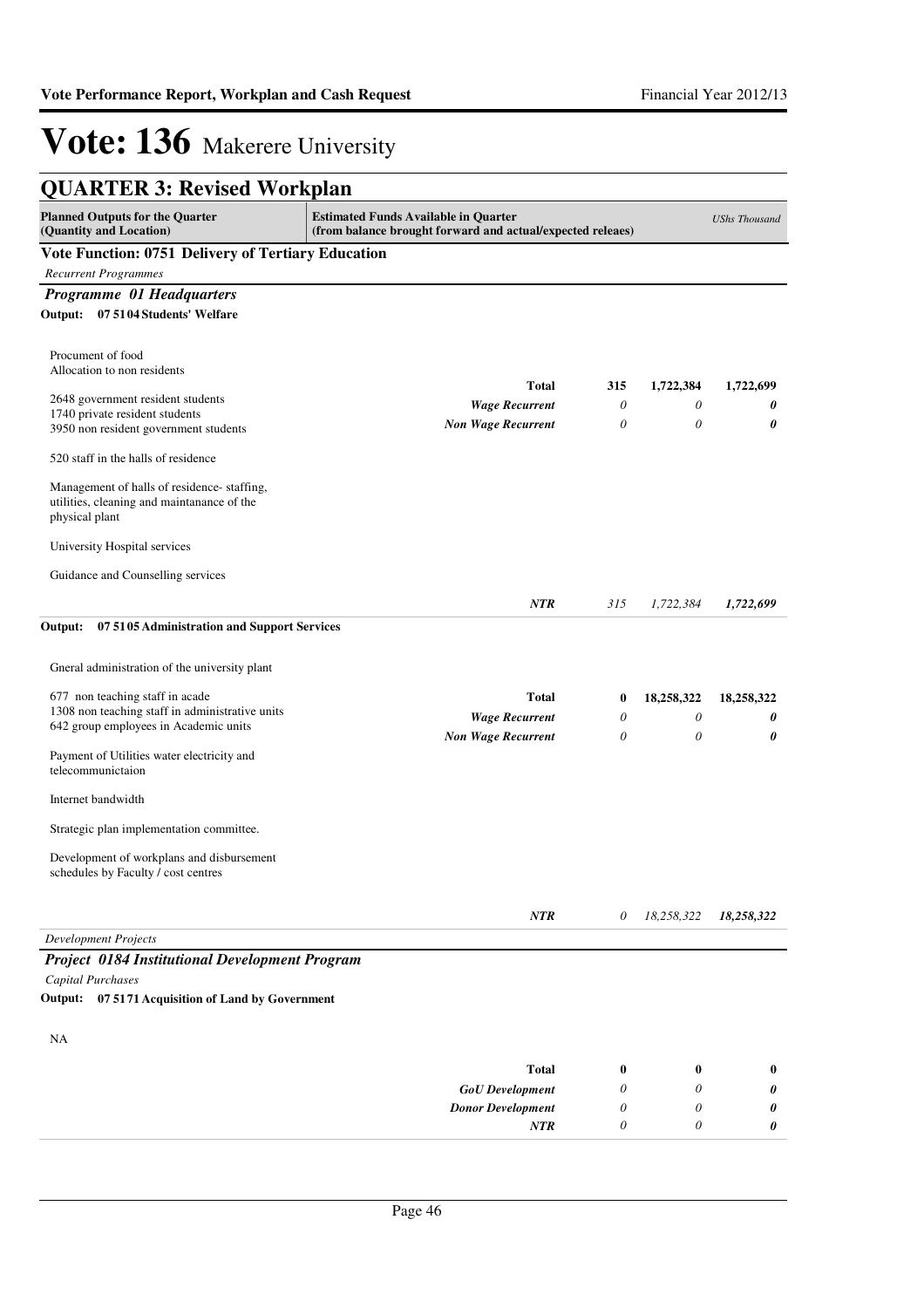| <b>QUARTER 3: Revised Workplan</b>                                                                                                                  |                                                                                                           |                       |          |                      |
|-----------------------------------------------------------------------------------------------------------------------------------------------------|-----------------------------------------------------------------------------------------------------------|-----------------------|----------|----------------------|
| <b>Planned Outputs for the Quarter</b><br>(Quantity and Location)                                                                                   | <b>Estimated Funds Available in Quarter</b><br>(from balance brought forward and actual/expected releaes) |                       |          | <b>UShs Thousand</b> |
| <b>Vote Function: 0751 Delivery of Tertiary Education</b>                                                                                           |                                                                                                           |                       |          |                      |
| <b>Development Projects</b>                                                                                                                         |                                                                                                           |                       |          |                      |
| <b>Project 0184 Institutional Development Program</b>                                                                                               |                                                                                                           |                       |          |                      |
| Output: 07 5173 Roads, Streets and Highways                                                                                                         |                                                                                                           |                       |          |                      |
| Rehabilitation of Campus road                                                                                                                       |                                                                                                           |                       |          |                      |
|                                                                                                                                                     | <b>Total</b>                                                                                              | $\boldsymbol{0}$      | 357,501  | 357,501              |
|                                                                                                                                                     | <b>GoU</b> Development                                                                                    | 0                     | 0        | 0                    |
|                                                                                                                                                     | <b>Donor Development</b>                                                                                  | 0                     | 0        | 0                    |
|                                                                                                                                                     | <b>NTR</b>                                                                                                | $\boldsymbol{\theta}$ | 357,501  | 357,501              |
| <b>Outputs Provided</b>                                                                                                                             |                                                                                                           |                       |          |                      |
| Output: 07 5102 Research, Consultancy and Publications                                                                                              |                                                                                                           |                       |          |                      |
| Publications and dissemination of research<br>results by staff members                                                                              |                                                                                                           |                       |          |                      |
| 50% of academic staff trained in scholarly                                                                                                          | <b>Total</b>                                                                                              | $\bf{0}$              | $\bf{0}$ | $\bf{0}$             |
| writing and communication skills and Research                                                                                                       | <b>GoU</b> Development                                                                                    | 0                     | 0        | 0                    |
| Management.                                                                                                                                         | <b>Donor Development</b>                                                                                  | 0                     | 0        | 0                    |
| 26 ongoing Research in good governance,<br>conflict resolution and gender mainstreaming,                                                            |                                                                                                           |                       |          |                      |
| 24 ongoing research in food nutrition and<br>value addition.                                                                                        |                                                                                                           |                       |          |                      |
| Operational DSS, GIS, and biomedical labs                                                                                                           |                                                                                                           |                       |          |                      |
| 68 ongoing PhDs and Research in agriculture,<br>infectious diseases, non communicable<br>diseases, enegry, natural resources and the<br>environment |                                                                                                           |                       |          |                      |
|                                                                                                                                                     | <b>NTR</b>                                                                                                | 0                     | 0        | 0                    |
| <b>Project 1132 Food Technology Incubations</b>                                                                                                     |                                                                                                           |                       |          |                      |
| <b>Capital Purchases</b>                                                                                                                            |                                                                                                           |                       |          |                      |
| Output: 07 5177 Purchase of Specialised Machinery & Equipment                                                                                       |                                                                                                           |                       |          |                      |
| Solicitation of workshop equipment bids,<br>receiving, evaluation and award                                                                         |                                                                                                           |                       |          |                      |
|                                                                                                                                                     | <b>Total</b>                                                                                              | $\bf{0}$              | $\bf{0}$ | $\boldsymbol{0}$     |
|                                                                                                                                                     | <b>GoU</b> Development                                                                                    | 0                     | 0        | 0                    |
|                                                                                                                                                     | <b>Donor Development</b>                                                                                  | 0                     | 0        | 0                    |
|                                                                                                                                                     | <b>NTR</b>                                                                                                | $\boldsymbol{\theta}$ | 0        | 0                    |
| 07 5180 Construction and rehabilitation of learning facilities (Universities)<br>Output:                                                            |                                                                                                           |                       |          |                      |
| Incubator space expansion supervide                                                                                                                 |                                                                                                           |                       |          |                      |
|                                                                                                                                                     | <b>Total</b>                                                                                              | $\bf{0}$              | $\bf{0}$ | $\bf{0}$             |
|                                                                                                                                                     | <b>GoU</b> Development                                                                                    | 0                     | 0        | 0                    |
|                                                                                                                                                     | <b>Donor Development</b>                                                                                  | 0                     | 0        | 0                    |
|                                                                                                                                                     | <b>NTR</b>                                                                                                | 0                     | 0        | 0                    |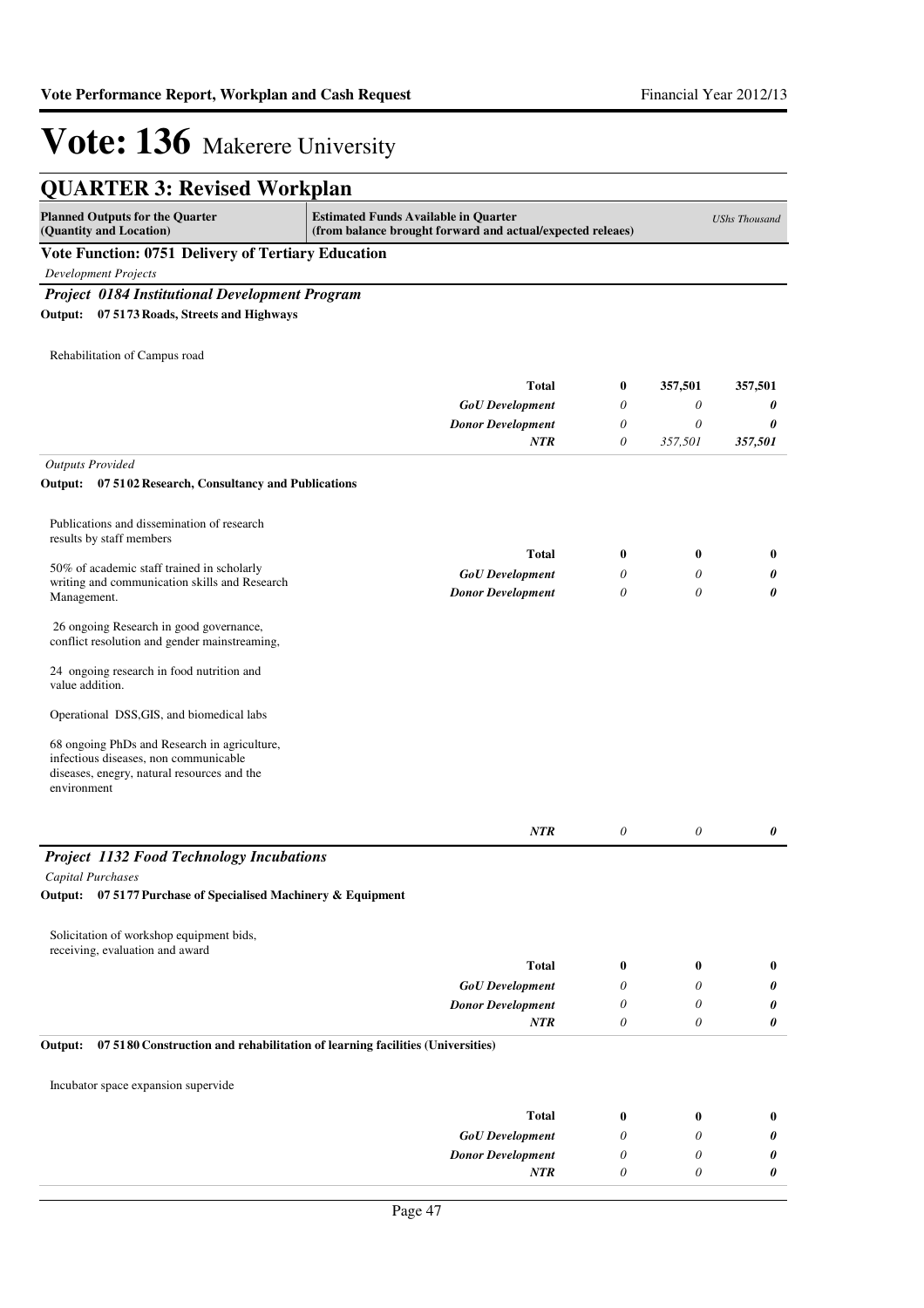| <b>QUARTER 3: Revised Workplan</b>                                       |                                                                                                           |                  |          |                      |
|--------------------------------------------------------------------------|-----------------------------------------------------------------------------------------------------------|------------------|----------|----------------------|
| <b>Planned Outputs for the Quarter</b><br>(Quantity and Location)        | <b>Estimated Funds Available in Quarter</b><br>(from balance brought forward and actual/expected releaes) |                  |          | <b>UShs Thousand</b> |
| Vote Function: 0751 Delivery of Tertiary Education                       |                                                                                                           |                  |          |                      |
| <b>Development Projects</b>                                              |                                                                                                           |                  |          |                      |
| <b>Project 1132 Food Technology Incubations</b>                          |                                                                                                           |                  |          |                      |
| <b>Outputs Provided</b>                                                  |                                                                                                           |                  |          |                      |
| Output: 07 5101 Teaching and Training                                    |                                                                                                           |                  |          |                      |
| 4 technical and support staff hired and trained                          |                                                                                                           |                  |          |                      |
| to support incubation programs                                           | <b>Total</b>                                                                                              | $\bf{0}$         | $\bf{0}$ | $\bf{0}$             |
|                                                                          |                                                                                                           | 0                | 0        |                      |
|                                                                          | <b>GoU</b> Development                                                                                    | 0                | 0        | 0                    |
|                                                                          | <b>Donor Development</b><br><b>NTR</b>                                                                    | 0                | 0        | 0<br>0               |
| 07 5102 Research, Consultancy and Publications<br>Output:                |                                                                                                           |                  |          |                      |
|                                                                          |                                                                                                           |                  |          |                      |
| 3 Prototypes developed and 1 up scaled                                   |                                                                                                           |                  |          |                      |
|                                                                          | <b>Total</b>                                                                                              | $\bf{0}$         | 0        | $\bf{0}$             |
|                                                                          | <b>GoU</b> Development                                                                                    | 0                | 0        | 0                    |
|                                                                          | <b>Donor Development</b>                                                                                  | 0                | 0        | 0                    |
|                                                                          | <b>NTR</b>                                                                                                | $\theta$         | 0        | 0                    |
| Output:<br>07 5103 Outreach                                              |                                                                                                           |                  |          |                      |
| 80 staff and graduates trained                                           |                                                                                                           |                  |          |                      |
| Entrepreneurship self study manual developed                             |                                                                                                           |                  |          |                      |
| and disseminated<br>20,250,000                                           | <b>Total</b>                                                                                              | $\boldsymbol{0}$ | $\bf{0}$ | $\bf{0}$             |
| At least 3 products fine-tuned and launched by                           | <b>GoU</b> Development                                                                                    | 0                | 0        | 0                    |
| enterprises                                                              | <b>Donor Development</b>                                                                                  | 0                | 0        | 0                    |
| At least 8 field fruit processing runs conducted                         |                                                                                                           |                  |          |                      |
|                                                                          | <b>NTR</b>                                                                                                | $\theta$         | $\theta$ | 0                    |
| 07 5105 Administration and Support Services<br>Output:                   |                                                                                                           |                  |          |                      |
| 10 Incubator staff employed                                              |                                                                                                           |                  |          |                      |
| Incubator activities and programmes                                      |                                                                                                           |                  |          |                      |
| disseminated                                                             | <b>Total</b>                                                                                              | $\bf{0}$         | $\bf{0}$ | $\bf{0}$             |
| Incubator assets maintained                                              | <b>GoU</b> Development                                                                                    | 0                | 0        | 0                    |
|                                                                          | <b>Donor Development</b>                                                                                  | 0                | 0        | 0                    |
|                                                                          | NTR                                                                                                       | 0                | 0        | 0                    |
| <b>Project 1133 Technology Innovations</b>                               |                                                                                                           |                  |          |                      |
| Capital Purchases                                                        |                                                                                                           |                  |          |                      |
| Output: 07 5176 Purchase of Office and ICT Equipment, including Software |                                                                                                           |                  |          |                      |
| Masters Lab                                                              |                                                                                                           |                  |          |                      |
| Main Computer Lab<br>School of The Built Environment                     |                                                                                                           |                  |          |                      |
| Architecture Lab                                                         | <b>Total</b>                                                                                              | $\bf{0}$         | $\bf{0}$ | $\bf{0}$             |
| Survey Lab                                                               | <b>GoU</b> Development                                                                                    | 0                | 0        | 0                    |
| <b>GIS Lab</b>                                                           | <b>Donor Development</b>                                                                                  | 0                | 0        | 0                    |
| School of Engineering                                                    |                                                                                                           |                  |          |                      |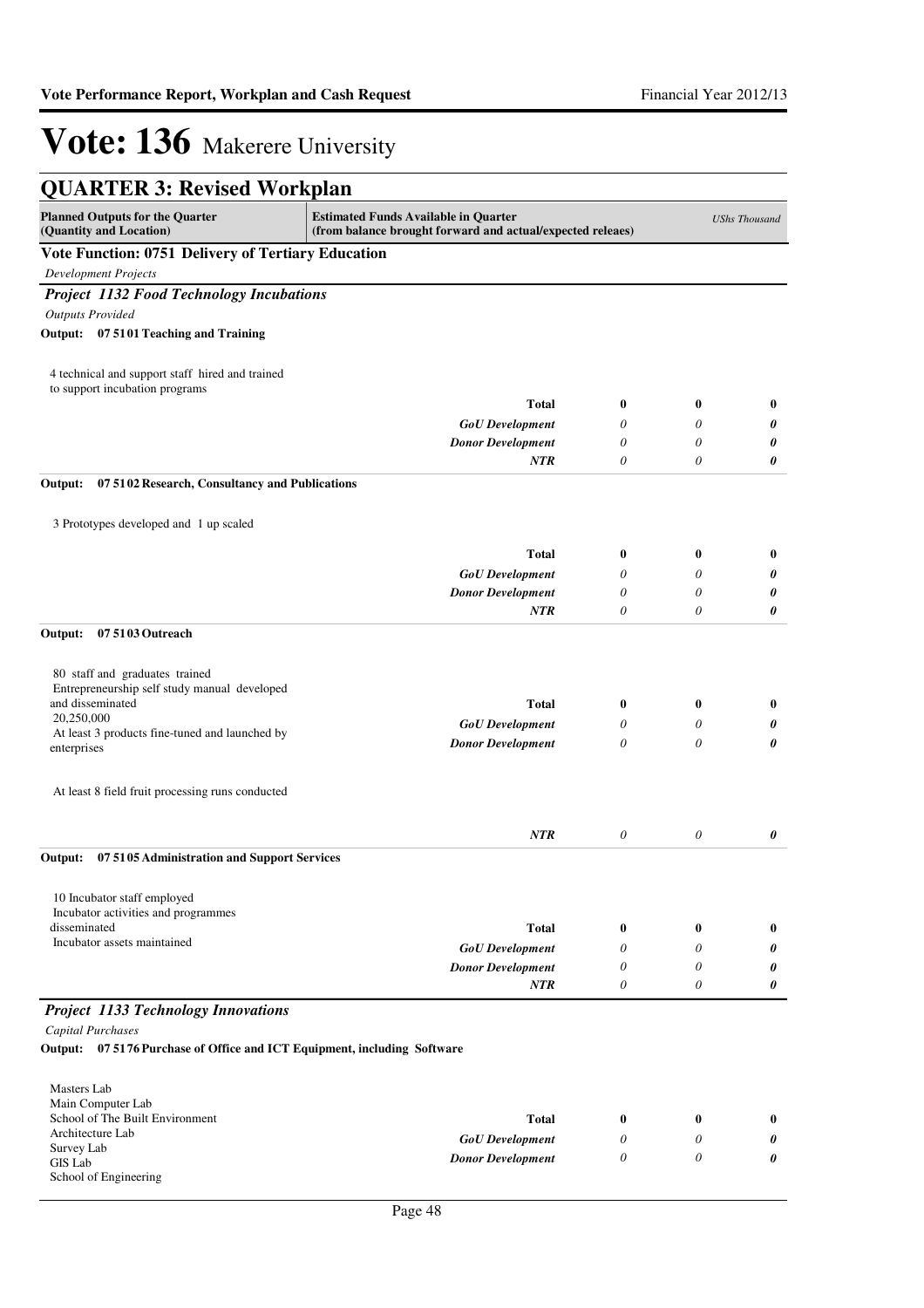| <b>QUARTER 3: Revised Workplan</b>                                                                                                                                                                                                                                                                                                                                                                                                                                                                                                         |                                                                                                           |                                          |                    |                      |
|--------------------------------------------------------------------------------------------------------------------------------------------------------------------------------------------------------------------------------------------------------------------------------------------------------------------------------------------------------------------------------------------------------------------------------------------------------------------------------------------------------------------------------------------|-----------------------------------------------------------------------------------------------------------|------------------------------------------|--------------------|----------------------|
| <b>Planned Outputs for the Quarter</b><br>(Quantity and Location)                                                                                                                                                                                                                                                                                                                                                                                                                                                                          | <b>Estimated Funds Available in Quarter</b><br>(from balance brought forward and actual/expected releaes) |                                          |                    | <b>UShs Thousand</b> |
| Vote Function: 0751 Delivery of Tertiary Education                                                                                                                                                                                                                                                                                                                                                                                                                                                                                         |                                                                                                           |                                          |                    |                      |
| <b>Development Projects</b>                                                                                                                                                                                                                                                                                                                                                                                                                                                                                                                |                                                                                                           |                                          |                    |                      |
| <b>Project 1133 Technology Innovations</b>                                                                                                                                                                                                                                                                                                                                                                                                                                                                                                 |                                                                                                           |                                          |                    |                      |
| Mechanical Lab (KTH)<br>Computers in Labs Directly under the College<br>Masters Lab<br>Main Computer Lab<br>Lab 3034<br>E-Learning Lab                                                                                                                                                                                                                                                                                                                                                                                                     |                                                                                                           |                                          |                    |                      |
|                                                                                                                                                                                                                                                                                                                                                                                                                                                                                                                                            | <b>NTR</b>                                                                                                | $\boldsymbol{\theta}$                    | $\theta$           | 0                    |
| 07 5177 Purchase of Specialised Machinery & Equipment<br>Output:                                                                                                                                                                                                                                                                                                                                                                                                                                                                           |                                                                                                           |                                          |                    |                      |
| Phase 3                                                                                                                                                                                                                                                                                                                                                                                                                                                                                                                                    |                                                                                                           |                                          |                    |                      |
| Procurement document written                                                                                                                                                                                                                                                                                                                                                                                                                                                                                                               | Total                                                                                                     | $\boldsymbol{0}$                         | $\bf{0}$           | $\bf{0}$             |
| Equipment Specification-Phased                                                                                                                                                                                                                                                                                                                                                                                                                                                                                                             | <b>GoU</b> Development                                                                                    | $\theta$                                 | 0                  | 0                    |
| <b>LPO</b><br>Equipment delivered and installed                                                                                                                                                                                                                                                                                                                                                                                                                                                                                            | <b>Donor Development</b>                                                                                  | $\theta$                                 | 0                  | 0                    |
|                                                                                                                                                                                                                                                                                                                                                                                                                                                                                                                                            |                                                                                                           |                                          |                    |                      |
|                                                                                                                                                                                                                                                                                                                                                                                                                                                                                                                                            | <b>NTR</b>                                                                                                | $\theta$                                 | 0                  | 0                    |
| Staff protocols for technology transfer and<br>development developed<br>Improved relationship with all sectors of<br>industries and private sector with the Faculty of<br>Technology<br>Continuous research on cost effective and<br>environmentally friendly transportation<br>technology<br>Student participation in the development and<br>advancement of Regional Industrial Parks<br>Training of field supervisors<br>Computer programmes/software initial<br>generation<br><b>Community Wireless Resource Centre</b><br>esdtablished | <b>Total</b><br><b>GoU</b> Development<br><b>Donor Development</b>                                        | $\boldsymbol{0}$<br>$\theta$<br>$\theta$ | $\bf{0}$<br>0<br>0 | $\bf{0}$<br>0<br>0   |
|                                                                                                                                                                                                                                                                                                                                                                                                                                                                                                                                            | <b>NTR</b>                                                                                                | $\theta$                                 | 0                  | 0                    |
| 07 5102 Research, Consultancy and Publications<br>Output:<br>iLabs design Specifications                                                                                                                                                                                                                                                                                                                                                                                                                                                   |                                                                                                           |                                          |                    |                      |
| Assembly of the various subsystems will                                                                                                                                                                                                                                                                                                                                                                                                                                                                                                    | <b>Total</b>                                                                                              | $\bf{0}$                                 | $\bf{0}$           | $\bf{0}$             |
| begin.                                                                                                                                                                                                                                                                                                                                                                                                                                                                                                                                     | <b>GoU</b> Development                                                                                    | 0                                        | 0                  | 0                    |
| Testing of the two seater electric vehicle.                                                                                                                                                                                                                                                                                                                                                                                                                                                                                                | <b>Donor Development</b>                                                                                  | 0                                        | 0                  | 0                    |
| Scholarship training for at least one team<br>member, preferably in the Scandinavian<br>countries or USA.                                                                                                                                                                                                                                                                                                                                                                                                                                  |                                                                                                           |                                          |                    |                      |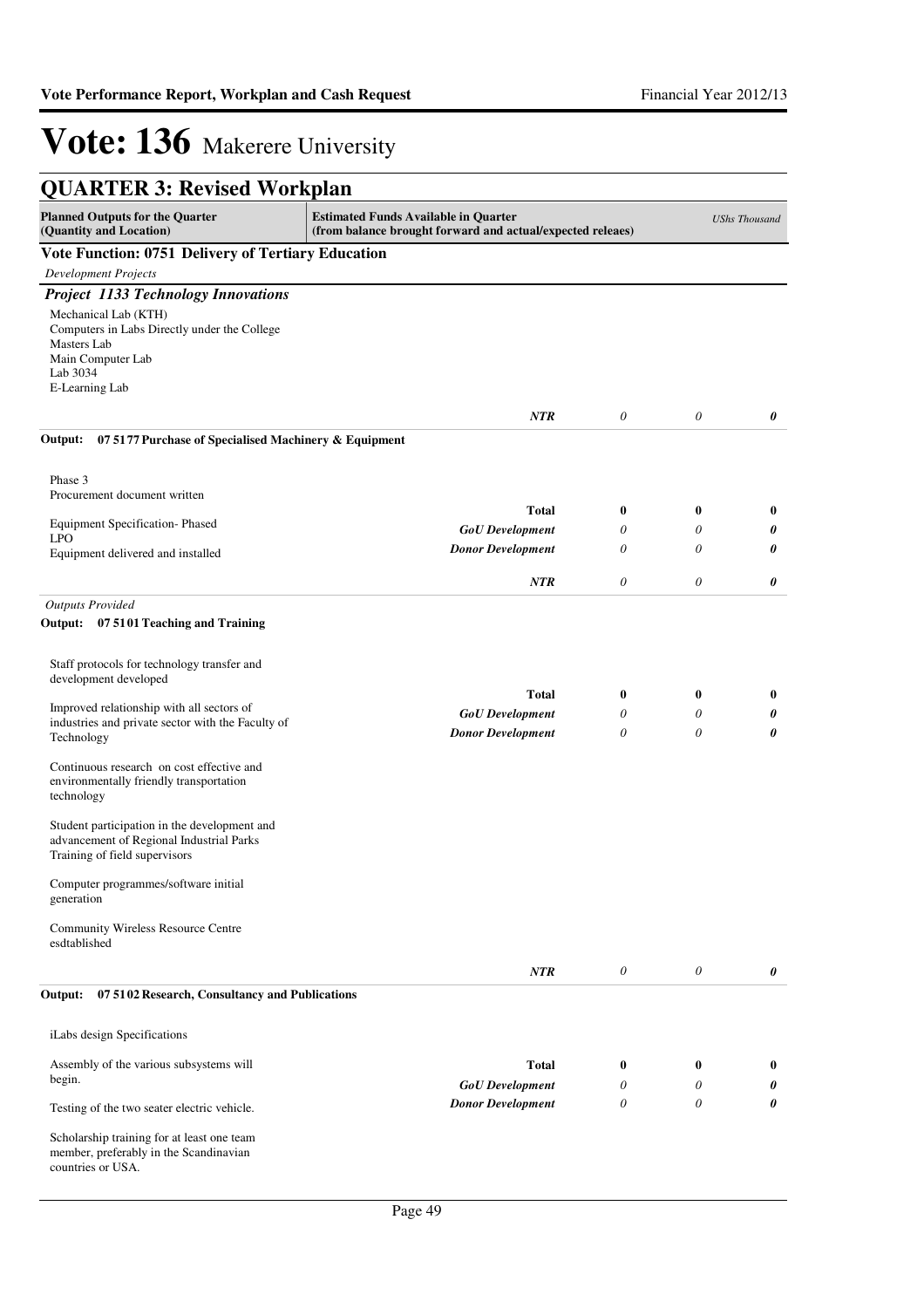| <b>QUARTER 3: Revised Workplan</b>                                                      |                                                                                                           |                           |               |                       |
|-----------------------------------------------------------------------------------------|-----------------------------------------------------------------------------------------------------------|---------------------------|---------------|-----------------------|
| <b>Planned Outputs for the Quarter</b><br>(Quantity and Location)                       | <b>Estimated Funds Available in Quarter</b><br>(from balance brought forward and actual/expected releaes) |                           |               | <b>UShs Thousand</b>  |
| Vote Function: 0751 Delivery of Tertiary Education                                      |                                                                                                           |                           |               |                       |
| <b>Development Projects</b>                                                             |                                                                                                           |                           |               |                       |
| <b>Project 1133 Technology Innovations</b>                                              |                                                                                                           |                           |               |                       |
| Coontracts (public private partnership) with<br>companies providing the lanterns signed |                                                                                                           |                           |               |                       |
|                                                                                         | NTR                                                                                                       | 0                         | $\theta$      | 0                     |
| Output:<br>07 5103 Outreach                                                             |                                                                                                           |                           |               |                       |
| Knowledge transfer partnerships                                                         |                                                                                                           |                           |               |                       |
| Implementation                                                                          | <b>Total</b>                                                                                              | $\bf{0}$                  | $\bf{0}$      | $\bf{0}$              |
|                                                                                         | <b>GoU</b> Development                                                                                    | 0                         | 0             | 0                     |
| 1. Innovation Systems and Clusters Programme                                            | <b>Donor Development</b>                                                                                  | $\theta$                  | 0             | 0                     |
| Technology Development and Transfer Centre                                              |                                                                                                           |                           |               |                       |
| Irrigation Project,                                                                     |                                                                                                           |                           |               |                       |
| MakaPads Project                                                                        |                                                                                                           |                           |               |                       |
| Community Wireless Resource Cen                                                         |                                                                                                           |                           |               |                       |
|                                                                                         |                                                                                                           |                           |               |                       |
|                                                                                         | NTR                                                                                                       | $\theta$                  | $\theta$      | 0                     |
| Output:<br>07 5105 Administration and Support Services                                  |                                                                                                           |                           |               |                       |
|                                                                                         |                                                                                                           |                           |               |                       |
| Coordination, Monitoring and Evaluation<br>undertaken                                   |                                                                                                           |                           |               |                       |
|                                                                                         | <b>Total</b>                                                                                              | $\bf{0}$                  | $\bf{0}$      | $\bf{0}$              |
|                                                                                         | <b>GoU</b> Development                                                                                    | 0                         | 0             | 0                     |
|                                                                                         | <b>Donor Development</b><br><b>NTR</b>                                                                    | $\theta$<br>0             | 0<br>0        | 0<br>0                |
| Project 1134 SPEDA                                                                      |                                                                                                           |                           |               |                       |
| Capital Purchases                                                                       |                                                                                                           |                           |               |                       |
| 07 5177 Purchase of Specialised Machinery & Equipment<br>Output:                        |                                                                                                           |                           |               |                       |
| Procurement ongoing                                                                     |                                                                                                           |                           |               |                       |
|                                                                                         | <b>Total</b>                                                                                              | $\bf{0}$                  | $\bf{0}$      | $\bf{0}$              |
|                                                                                         | <b>GoU</b> Development                                                                                    | 0                         | 0             | 0                     |
|                                                                                         | <b>Donor Development</b>                                                                                  | 0                         | 0             | 0                     |
|                                                                                         | NTR                                                                                                       | $\theta$                  | 0             | $\boldsymbol{\theta}$ |
| Output:                                                                                 | 07 5180 Construction and rehabilitation of learning facilities (Universities)                             |                           |               |                       |
| contract supervision                                                                    |                                                                                                           |                           |               |                       |
|                                                                                         |                                                                                                           |                           |               |                       |
|                                                                                         | <b>Total</b><br><b>GoU</b> Development                                                                    | $\bf{0}$<br>0             | $\bf{0}$<br>0 | $\bf{0}$<br>0         |
|                                                                                         | <b>Donor Development</b>                                                                                  | $\theta$                  | 0             | 0                     |
|                                                                                         | NTR                                                                                                       | $\boldsymbol{\mathit{0}}$ | 0             | 0                     |
| <b>Outputs Provided</b>                                                                 |                                                                                                           |                           |               |                       |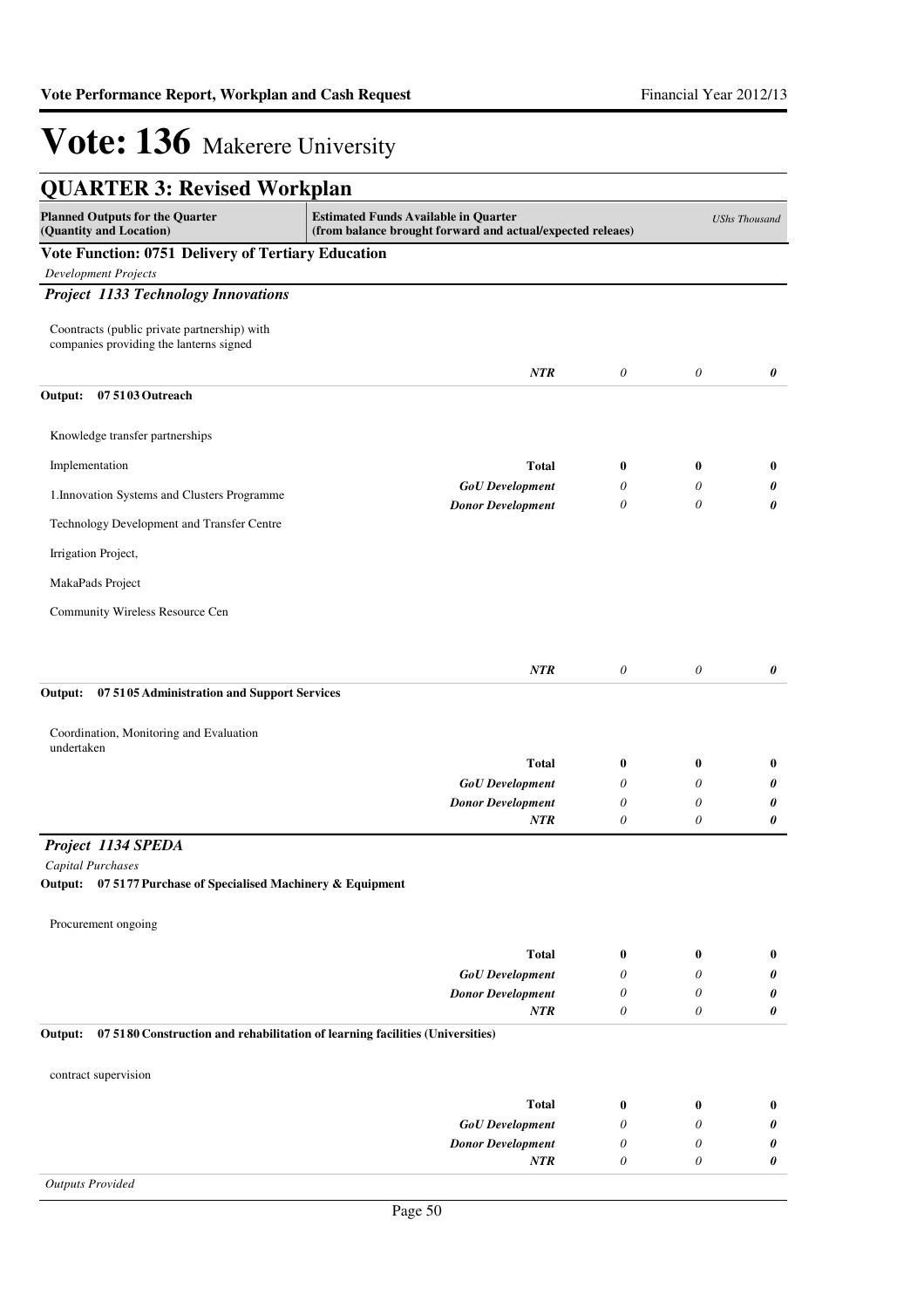| <b>QUARTER 3: Revised Workplan</b>                                                                                                                      |                                                                                                           |                       |              |                       |
|---------------------------------------------------------------------------------------------------------------------------------------------------------|-----------------------------------------------------------------------------------------------------------|-----------------------|--------------|-----------------------|
| <b>Planned Outputs for the Quarter</b><br>(Quantity and Location)                                                                                       | <b>Estimated Funds Available in Quarter</b><br>(from balance brought forward and actual/expected releaes) |                       |              | <b>UShs Thousand</b>  |
| Vote Function: 0751 Delivery of Tertiary Education                                                                                                      |                                                                                                           |                       |              |                       |
| Development Projects                                                                                                                                    |                                                                                                           |                       |              |                       |
| Project 1134 SPEDA                                                                                                                                      |                                                                                                           |                       |              |                       |
| Output: 07 5101 Teaching and Training                                                                                                                   |                                                                                                           |                       |              |                       |
| 20 elite Ankole and zebu sorrugate cows, 100<br>Freisian cows, 2,000 Assorted chicken                                                                   |                                                                                                           |                       |              |                       |
| breeding stock, 100 breeding sows, 100                                                                                                                  | Total                                                                                                     | $\boldsymbol{0}$      | $\bf{0}$     | $\bf{0}$              |
| breeding goats, and their feeds purchased                                                                                                               | <b>GoU</b> Development                                                                                    | 0                     | 0            | 0                     |
|                                                                                                                                                         | <b>Donor Development</b>                                                                                  | 0                     | 0            | 0                     |
|                                                                                                                                                         | NTR                                                                                                       | $\theta$              | 0            | 0                     |
| Output:<br>07 5105 Administration and Support Services                                                                                                  |                                                                                                           |                       |              |                       |
| Coordination and Management                                                                                                                             |                                                                                                           |                       |              |                       |
|                                                                                                                                                         |                                                                                                           |                       |              |                       |
|                                                                                                                                                         | <b>Total</b>                                                                                              | $\boldsymbol{0}$      | 0            | $\bf{0}$              |
|                                                                                                                                                         | <b>GoU</b> Development                                                                                    | 0                     | 0            | 0                     |
|                                                                                                                                                         | <b>Donor Development</b>                                                                                  | 0                     | 0            | 0                     |
| Project 1250 Support to Innovation - EV Car Project                                                                                                     | NTR                                                                                                       | 0                     | 0            | 0                     |
| Capital Purchases<br>Output: 07 5180 Construction and rehabilitation of learning facilities (Universities)<br>CRTT Site Preparation-Hoarding and Ground |                                                                                                           |                       |              |                       |
| <b>Breaking</b>                                                                                                                                         | <b>Total</b>                                                                                              | $\bf{0}$              | 0            | $\bf{0}$              |
|                                                                                                                                                         | <b>GoU</b> Development                                                                                    | 0                     | 0            | 0                     |
|                                                                                                                                                         | <b>Donor Development</b>                                                                                  | $\theta$              | 0            | 0                     |
|                                                                                                                                                         | NTR                                                                                                       | 0                     | 0            | 0                     |
| <b>Outputs Provided</b>                                                                                                                                 |                                                                                                           |                       |              |                       |
| Output: 07 5102 Research, Consultancy and Publications                                                                                                  |                                                                                                           |                       |              |                       |
| Internship for Two Month at New Eagle<br>Michigan                                                                                                       | Total                                                                                                     | 0                     | 0            | 0                     |
| Procure a 14-Seater Van for the CRTT                                                                                                                    | <b>GoU</b> Development                                                                                    | 0                     | 0            | 0                     |
| Construction of the KAYOOLA e-Bus Chassis<br>and Frame                                                                                                  | <b>Donor Development</b>                                                                                  | 0                     | 0            | 0                     |
| Off Board Configuration & Testing of the<br>KAYOOLA e-Bus Power Train                                                                                   |                                                                                                           |                       |              |                       |
|                                                                                                                                                         | NTR                                                                                                       | $\boldsymbol{\theta}$ | $\theta$     | 0                     |
|                                                                                                                                                         | <b>GRAND TOTAL</b>                                                                                        | $-1,235,289$          | 38, 131, 376 | 36,896,087            |
|                                                                                                                                                         | <b>Wage Recurrent</b>                                                                                     | $-1,235,999$          | 0            | $-1,235,999$          |
|                                                                                                                                                         | <b>Non Wage Recurrent</b>                                                                                 | 0                     | $\theta$     | 0                     |
|                                                                                                                                                         | <b>GoU</b> Development                                                                                    | $\boldsymbol{\theta}$ | 0            | $\boldsymbol{\theta}$ |
|                                                                                                                                                         | <b>Donor Development</b>                                                                                  | $\boldsymbol{\theta}$ | 0            | $\theta$              |
|                                                                                                                                                         | NTR                                                                                                       | 710                   | 38,131,376   | 38,132,086            |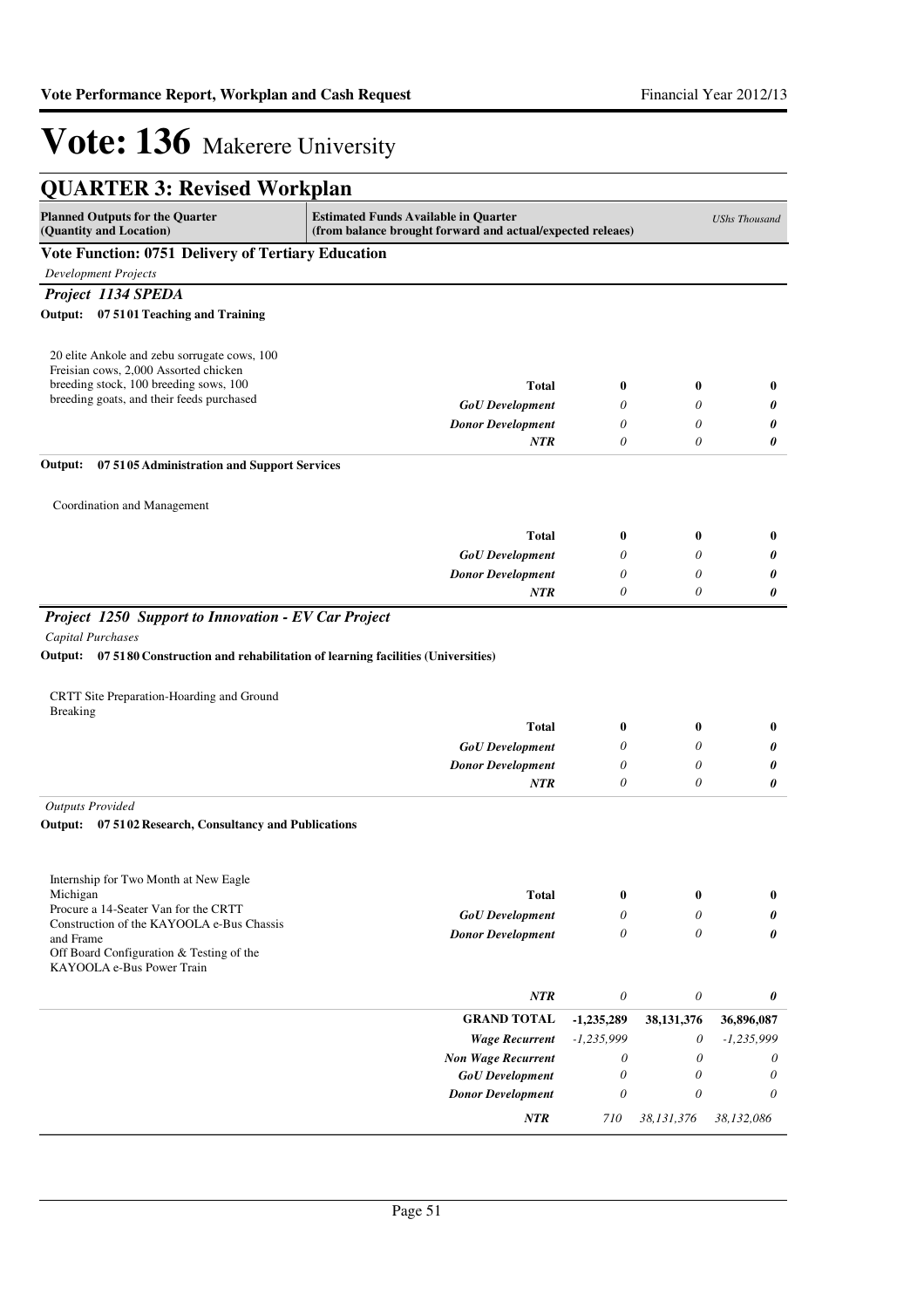### **QUARTER 4: Revised Cashflow Plan**

**Non-Wage Recurrent**

|                                                              |                                                              | <b>Annual budget</b> Release to<br>end of O3 | % Budget<br><b>Released</b> | <b>Q4 Cash Requirement</b>                                                                     |                                                                                                                                                 |  |
|--------------------------------------------------------------|--------------------------------------------------------------|----------------------------------------------|-----------------------------|------------------------------------------------------------------------------------------------|-------------------------------------------------------------------------------------------------------------------------------------------------|--|
|                                                              |                                                              |                                              |                             | <b>Total</b>                                                                                   | % Budget                                                                                                                                        |  |
| PAF                                                          | $\bf{0}$                                                     | $\overline{0}$                               | $0.0\%$                     | $\mathbf{0}$                                                                                   | 0.0%                                                                                                                                            |  |
| Statutory                                                    | $\bf{0}$                                                     | $\boldsymbol{0}$                             | $0.0\%$                     | $\mathbf{0}$                                                                                   | 0.0%                                                                                                                                            |  |
| Other                                                        | 16.494488454                                                 | 6.997144958                                  | 42.4%                       | 3.05                                                                                           | 18.5%                                                                                                                                           |  |
| <b>Total</b>                                                 | 16.494488454                                                 | 6.997144958                                  | 42.4%                       | 3.05                                                                                           | 18.5%                                                                                                                                           |  |
|                                                              | Reasons for cash requirement greater than 1/4 of the budget: |                                              |                             |                                                                                                | This resource caters for the<br>operations of the university,<br>utilities, students food<br>accomodation and other<br>scholarhip related costs |  |
| <b>GoU</b> Development                                       |                                                              |                                              |                             |                                                                                                |                                                                                                                                                 |  |
|                                                              | <b>Annual budget</b> Release to                              |                                              | % Budget                    |                                                                                                | <b>Q4 Cash Requirement</b>                                                                                                                      |  |
|                                                              |                                                              | end of O3                                    | <b>Released</b>             | <b>Total</b>                                                                                   | % Budget                                                                                                                                        |  |
| PAF                                                          | $\bf{0}$                                                     | $\Omega$                                     | 0.0%                        | $\Omega$                                                                                       | 0.0%                                                                                                                                            |  |
| Other                                                        | 20.159345332                                                 | 6.774847133                                  | 33.6%                       | 3.66                                                                                           | 18.2%                                                                                                                                           |  |
| <b>Total</b>                                                 | 20.159345332                                                 | 6.774847133                                  | 33.6%                       | 3.66                                                                                           | 18.2%                                                                                                                                           |  |
| Reasons for cash requirement greater than 1/4 of the budget: |                                                              |                                              |                             | to cater for the development<br>activities as par the activity plan-<br>Presidential pledgevcb |                                                                                                                                                 |  |
| <b>Grand Total</b>                                           |                                                              |                                              |                             |                                                                                                |                                                                                                                                                 |  |
|                                                              | <b>Annual budget</b> Release to                              |                                              | % Budget                    | <b>Q4 Cash Requirement</b>                                                                     |                                                                                                                                                 |  |
|                                                              |                                                              | end of Q3                                    | <b>Released</b>             | <b>Total</b>                                                                                   | % Budget                                                                                                                                        |  |
| <b>Grand Total</b>                                           | 36.653833786                                                 | 13.771992091                                 | 37.6%                       | 6.71                                                                                           | 18.3%                                                                                                                                           |  |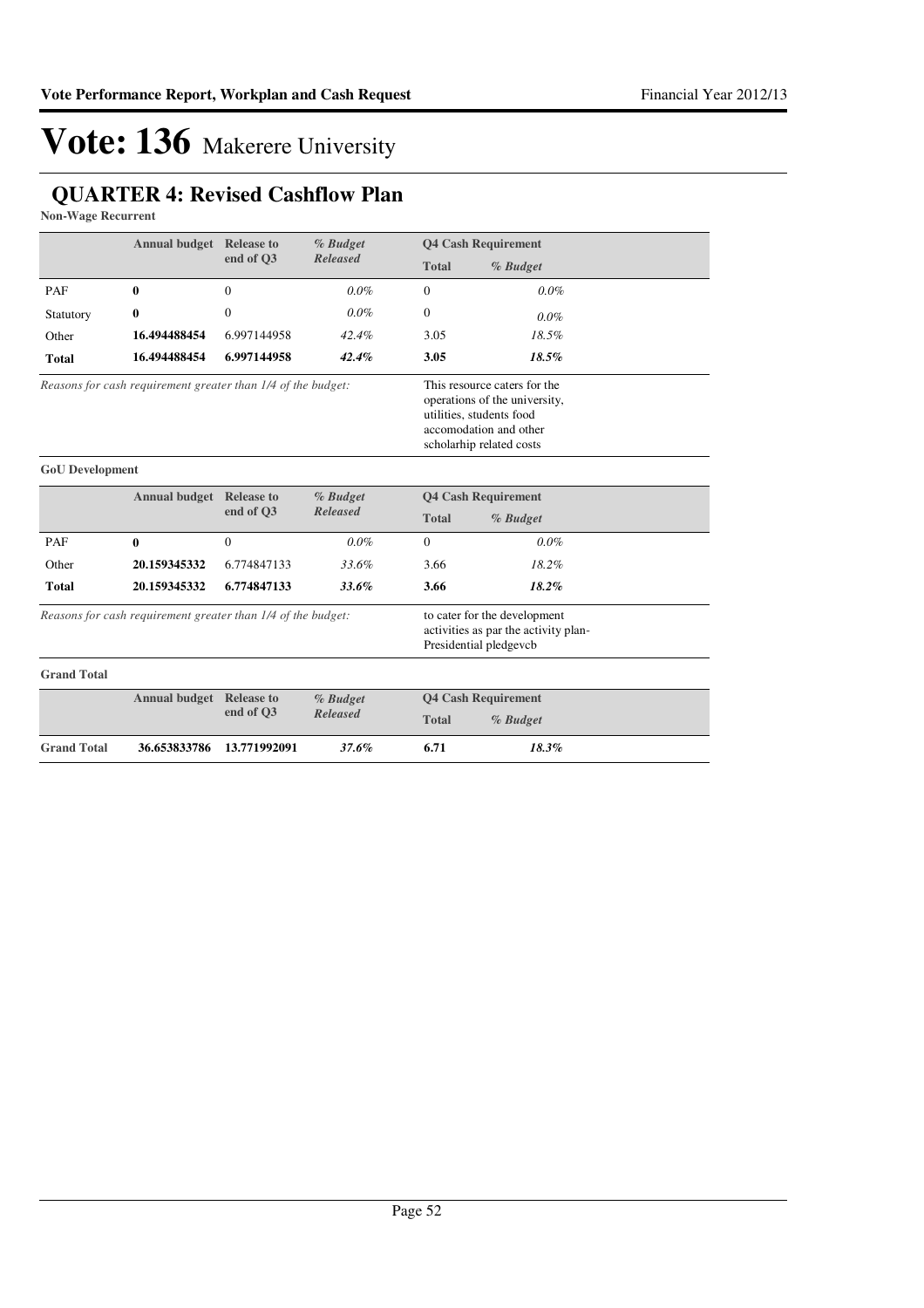### **Checklist for OBT Submissions made during QUARTER 3**

*This is an automated checklist which shows whether data has been entered into the areas which are required for a complete quarterly submission. It does not verify the quality of the data that has been entered. A complete checklist is therefore a necessary, but not sufficient condition for a satisfactory submission to MoFPED.*

### *Project and Programme Quarterly Performance Reports and Workplans (Step 2)*

The table below shows whether output information, and where relevant donor and ntr data has been entered into the required areas for the quarterly performance reports and quarterly workplans under step 2.

#### **Output Information**

| <b>Vote Function, Project and Program</b>           | Q <sub>2</sub> | Q3                     |
|-----------------------------------------------------|----------------|------------------------|
|                                                     |                | <b>Report Workplan</b> |
| 0751 Delivery of Tertiary Education                 |                |                        |
| ○ Recurrent Programmes                              |                |                        |
| $-01$<br>Headquarters                               | Data In        | Data In                |
| $\circ$ Development Projects                        |                |                        |
| $-1133$<br><b>Technology Innovations</b>            | Data In        | Data In                |
| $-1134$<br><b>SPEDA</b>                             | Data In        | Data In                |
| $-0184$<br><b>Institutional Development Program</b> | Data In        | Data In                |
| $-1132$<br>Food Technology Incubations              | Data In        | Data In                |
| $-1250$<br>Support to Innovation - EV Car Project   | Data In        | Data In                |
| <b>Donor Releases and Expenditure</b>               |                |                        |
| <b>Vote Function, Project and Program</b>           | Q <sub>2</sub> | Q3                     |
|                                                     |                | <b>Report Workplan</b> |
| 0751 Delivery of Tertiary Education                 |                |                        |
| O Development Projects                              |                |                        |
| - 0184 Institutional Development Program            | Data In        | Data In                |
| <b>NTR Releases and Expenditure</b>                 |                |                        |
| <b>Vote Function, Project and Program</b>           | Q <sub>2</sub> | Q3                     |
|                                                     |                | <b>Report Workplan</b> |
| 0751 Delivery of Tertiary Education                 |                |                        |
| ○ Recurrent Programmes                              |                |                        |
| $-01$<br>Headquarters                               | Data In        | Data In                |
| $\circ$ Development Projects                        |                |                        |
| - 0184 Institutional Development Program            | Data In        | Data In                |

### *Vote Performance Summary (Step 3)*

The table below shows whether information has been entered into the required fields in the vote performance summary tables for each vote functions under step 3.1:

| <b>Vote Function</b>                | Perf.<br><b>Indicators</b> | Output<br><b>Summary</b> | <b>Actions</b> |
|-------------------------------------|----------------------------|--------------------------|----------------|
| 0751 Delivery of Tertiary Education | Data In                    | Data In                  | Data In        |